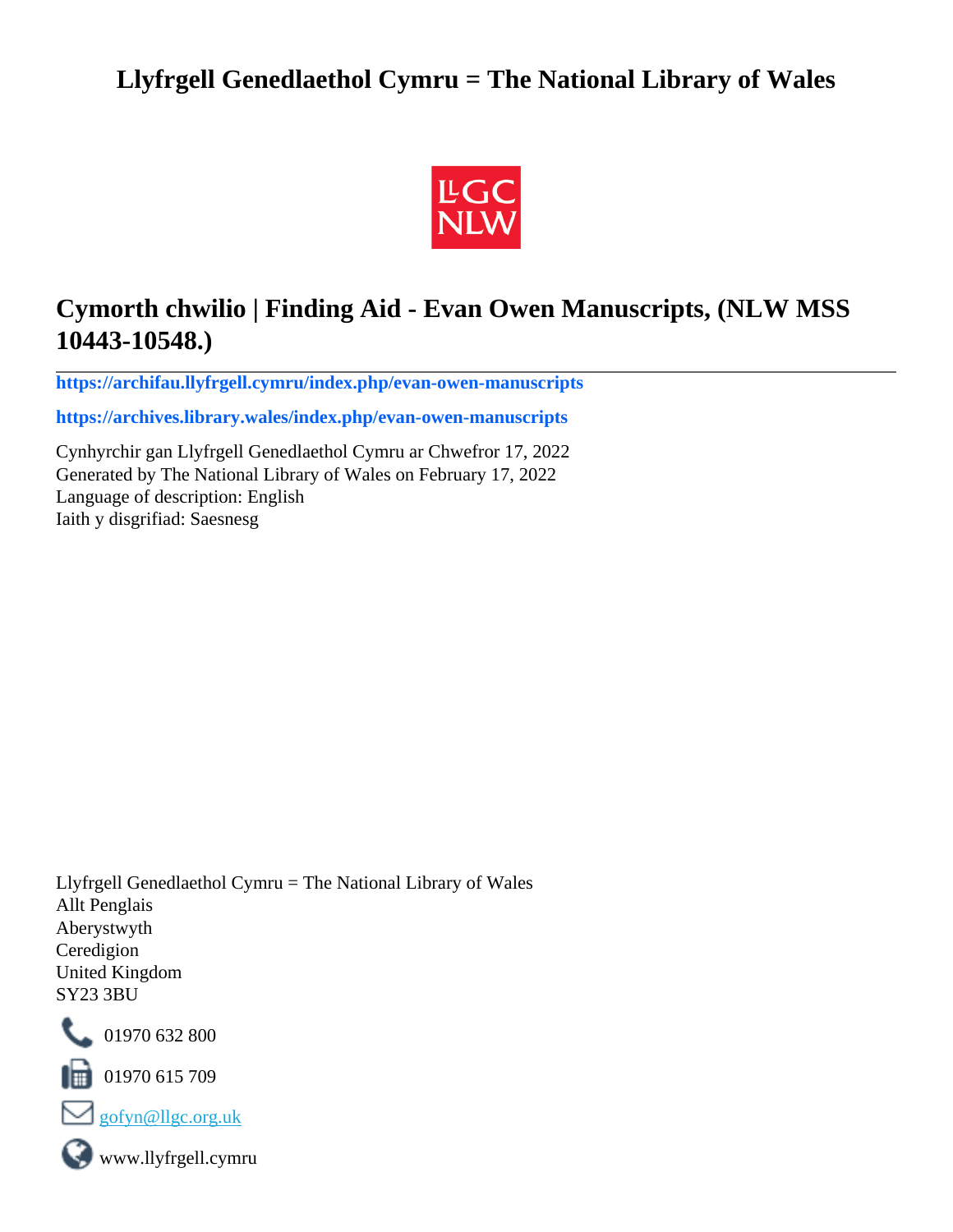# Tabl cynnwys | Table of contents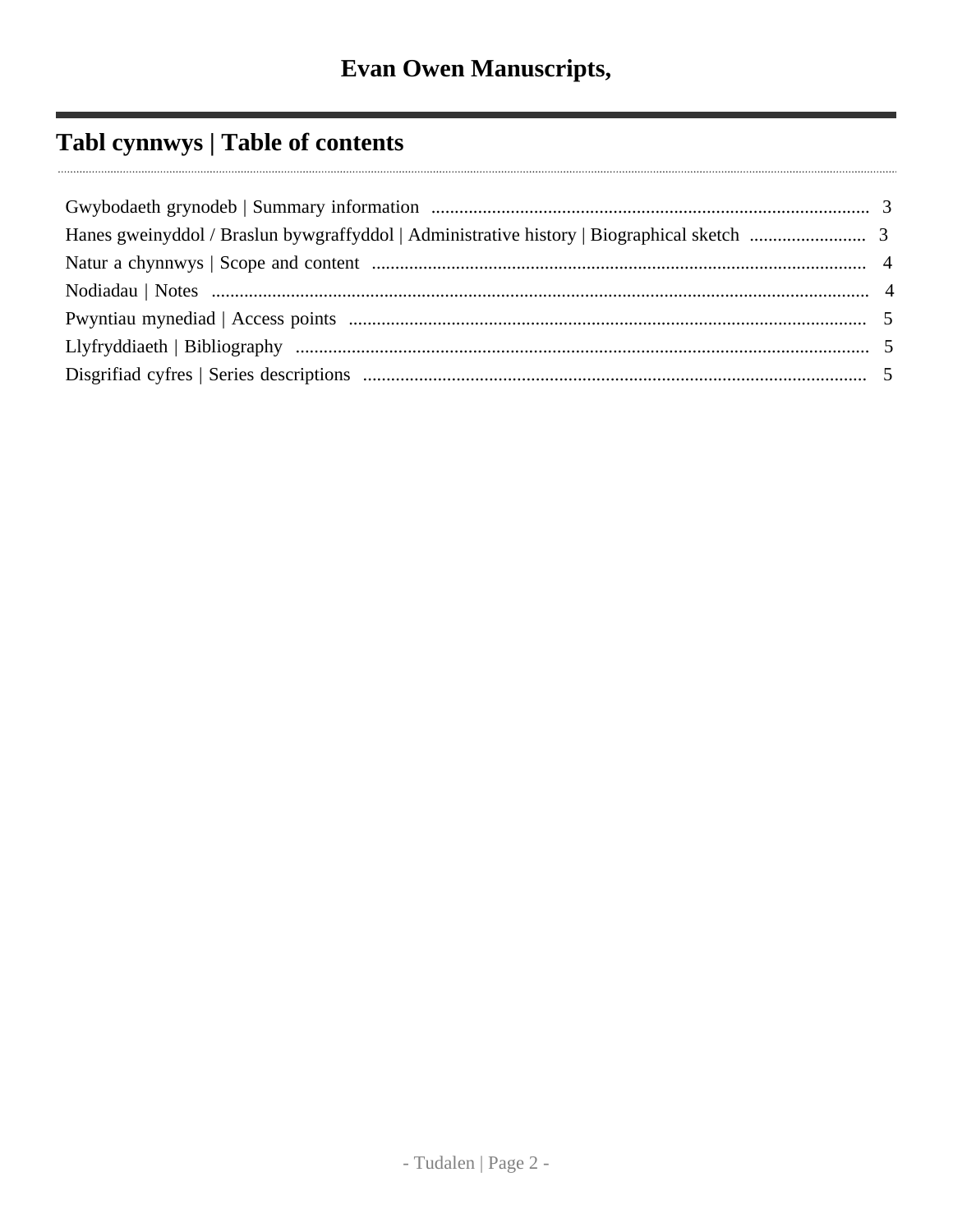## <span id="page-2-0"></span>**Crynodeb o wybodaeth | Summary of information**

| <b>Lleoliad   Repository:</b>                                                       | Llyfrgell Genedlaethol Cymru $=$ The National Library of Wales |
|-------------------------------------------------------------------------------------|----------------------------------------------------------------|
| <b>Teitl   Title:</b>                                                               | Evan Owen Manuscripts,                                         |
| Cod cyfeirnod  <br><b>Reference code:</b>                                           | NLW MSS 10443-10548.                                           |
| Virtua system control<br>number [alternative]:                                      | vtls004561794                                                  |
| <b>Dyddiad</b>   Date:                                                              | $[1871x1925]$ / (dyddiad creu   date of creation)              |
| Disgrifiad ffisegol  <br><b>Physical description:</b>                               | 106 vols.                                                      |
| Lleoliad ffisegol  <br><b>Physical location:</b>                                    | ARCH/MSS (GB0210)                                              |
| <b>Iaith   Language:</b>                                                            | Welsh                                                          |
| <b>Iaith   Language:</b>                                                            | English                                                        |
| Dyddiadau creu,<br>golygu a dileu   Dates<br>of creation, revision<br>and deletion: | September 2008 & June 2011.                                    |
| <b>Nodyn</b>   <b>Note</b><br>[generalNote]:                                        | Title based on contents.                                       |
| <b>Nodyn   Note</b><br>[generalNote]:                                               | Formerly Evan Owen MSS 1-106.                                  |
| <b>Nodyn   Note</b><br>[generalNote]:                                               | Preferred citation: NLW MSS 10443-10548.                       |

# <span id="page-2-1"></span>**Hanes gweinyddol / Braslun bywgraffyddol | Administrative history | Biographical sketch**

#### **Nodyn | Note**

Evan Owen is listed in the Liverpool Directory of 1870 as a 'paint manufacturer' and in the 1924 Directory as an 'oil and colour merchant'. Towards the end of the nineteenth century the Baptist church decided to compile material in preparation for a history of the Liverpool Baptists and Owen was allotted the task of researching the city's Welsh Baptists and their churches. He appears to have begun this work by the turn of the twentieth century and to have continued it into the 1920s, eventually leaving a legacy comprising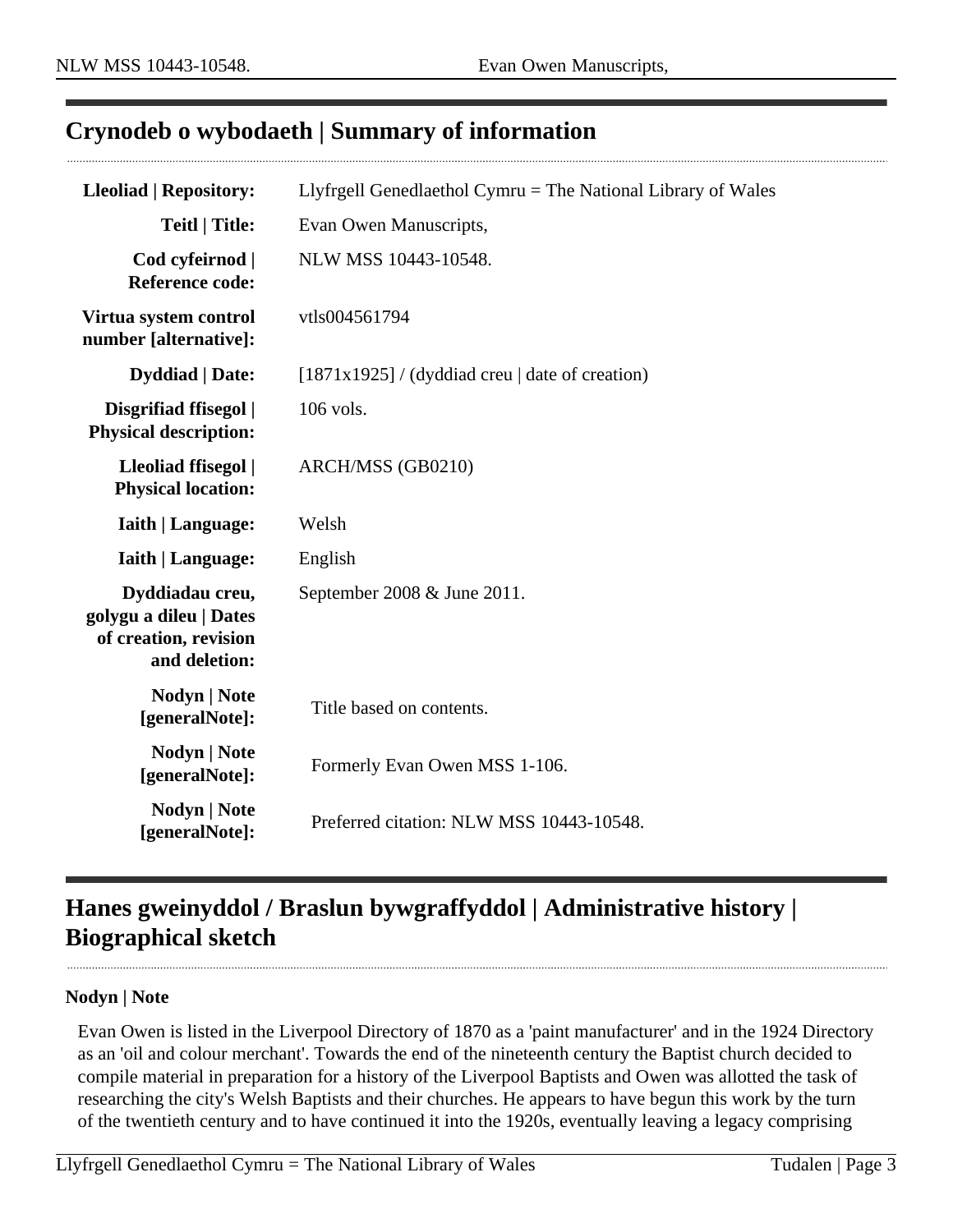not only copious autograph notes but also a considerable amount of printed material. As Owen bequeathed this collection to the National Library in 1925 it is assumed that he died around this time.

## <span id="page-3-0"></span>**Natur a chynnwys | Scope and content**

Papers, [1871x1921], largely comprising historical and other material by or collected by Evan Owen which relates to the Welsh Baptist churches in Liverpool and surrounding districts, together with material relating to the temperance movement in Liverpool and surrounding districts, and to Baptist churches and the temperance movement in other parts of England and in Wales. Also included in the collection are essays on theological subjects by Evan Owen; letters, 1877-1921, addressed to Evan Owen; and material relating to Susannah Owen, wife of Evan Owen.

## <span id="page-3-1"></span>**Nodiadau | Notes**

### **Nodiadau teitl | Title notes**

### **Ffynhonnell | Immediate source of acquisition**

Evan Owen, per Mr J. T. Wynne Jones; Liverpool; Bequest; 1925

### **Trefniant | Arrangement**

Arranged according to NLW MSS reference numbers: NLW MSS 10443-10548.

### **Cyfyngiadau ar fynediad | Restrictions on access**

Readers consulting modern papers in the National Library of Wales are required to abide by the conditions set out in information provided when applying for their Readers' Tickets, whereby the reader shall become responsible for compliance with the Data Protection Act 1998 in relation to any processing by them of personal data obtained from modern records held at the Library. = Disgwylir i ddarllenwyr sydd am ddefnyddio papurau modern yn Llyfrgell Genedlaethol Cymru gydymffurfio â Deddf Gwarchod Data 1998 yng nghyd-destun unrhyw brosesu ganddynt o ddata personol a gasglwyd o gofnodion modern sydd ar gadw yn y Llyfrgell. Nodir y manylion yn yr wybodaeth a roddir wrth wneud cais am Docyn Darllen.

### **Amodau rheoli defnydd | Conditions governing use**

Usual copyright laws apply.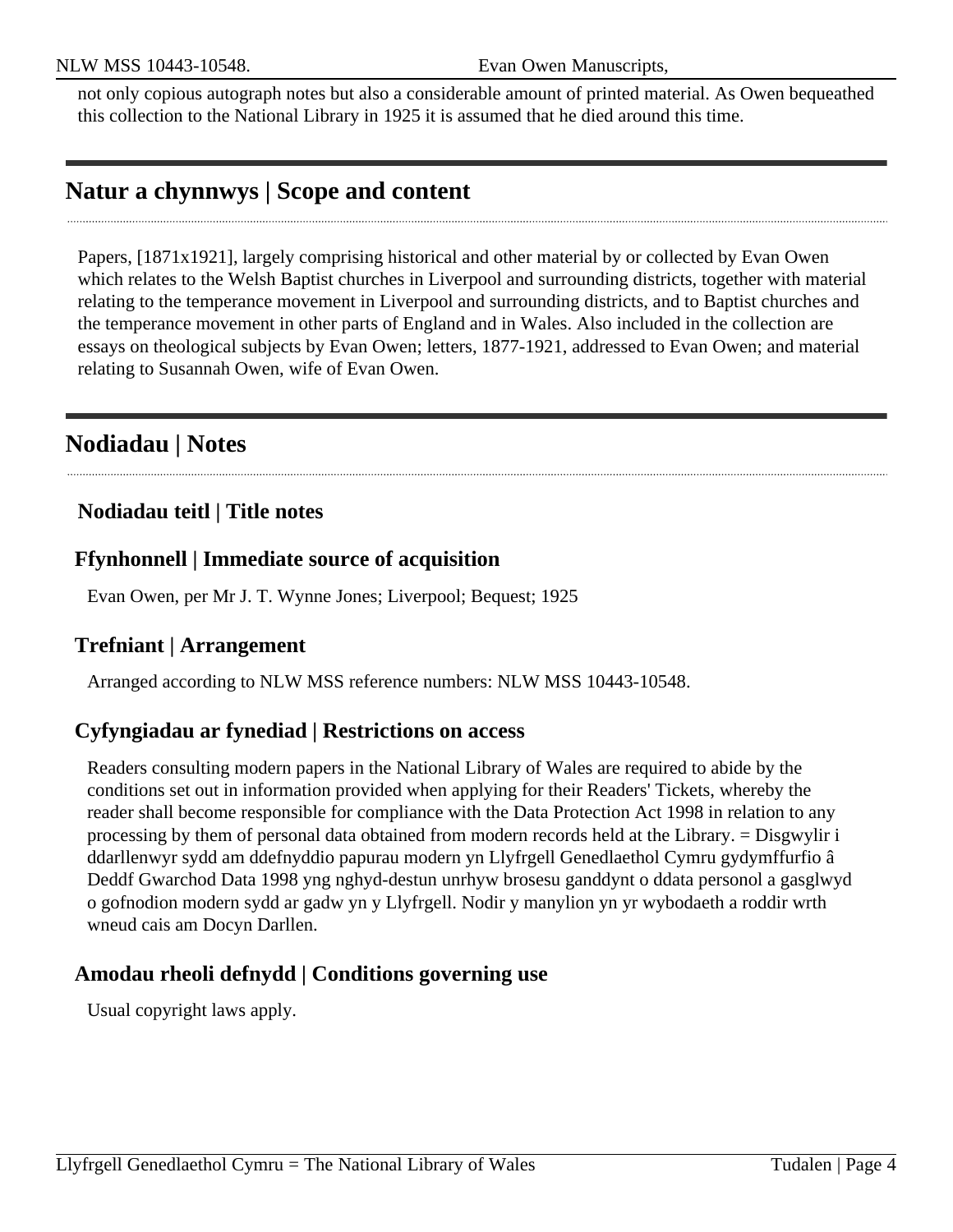#### **Rhestrau cymorth | Finding aids**

Handlist of Manuscripts in the National Library of Wales, Volume III (Aberystwyth, 1961), pp. 219-226.

#### **Disgrifiadau deunydd | Related material**

There is a further collection of Evan Owen papers, dated 1816-1921, deposited in the Liverpool Record Office.

See also the collection of Liverpool's Welsh Baptist Papers housed at Bangor University, a description of which can be accessed via the Archives Wales website at http://anwc.llgc.org.uk (in Welsh) or http:// anws.llgc.org.uk (in English).

#### **Nodiadau eraill | Other notes**

• **Dynodwr sefydliad | Institution identifier**: Llyfrgell Genedlaethol Cymru = The National Library of Wales

## <span id="page-4-0"></span>**Pwyntiau mynediad | Access points**

- Owen, Evan, Liverpool, d. ?1925 -- Archives (pwnc) | (subject)
- Baptists, Welsh -- England -- Liverpool. (pwnc) | (subject)
- Welsh -- England -- Liverpool (pwnc) | (subject)
- Baptists, Welsh -- England -- Liverpool -- History. (pwnc) | (subject)

## <span id="page-4-1"></span>**Llyfryddiaeth | Bibliography**

There is some information on Evan Owen's research methods in Ian Sellers: A History of the Liverpool Baptist ... [1962].

## <span id="page-4-2"></span>**Disgrifiad cyfres | Series descriptions**

| Cod cyfeirnod                          | Teitl   Title                                                                          | Dyddiadau   Dates | Disgrifiad ffisegol   Physical |
|----------------------------------------|----------------------------------------------------------------------------------------|-------------------|--------------------------------|
| Reference code                         |                                                                                        |                   | description                    |
| <b>NLW MS 10443B.</b><br>vtls004561817 | File - Bedyddwyr Cymreig Lerpwl,                                                       | [1901x1925]       |                                |
|                                        | Crëwr   Creator:                                                                       |                   |                                |
|                                        | Evan Owen.                                                                             |                   |                                |
|                                        | Natur a chynnwys / Scope and content:                                                  |                   |                                |
|                                        | Notes by Evan Owen on the state of the Welsh Baptist churches in Liverpool, 1852-1857. |                   |                                |
|                                        | Amodau rheoli defnydd   Conditions governing use:                                      |                   |                                |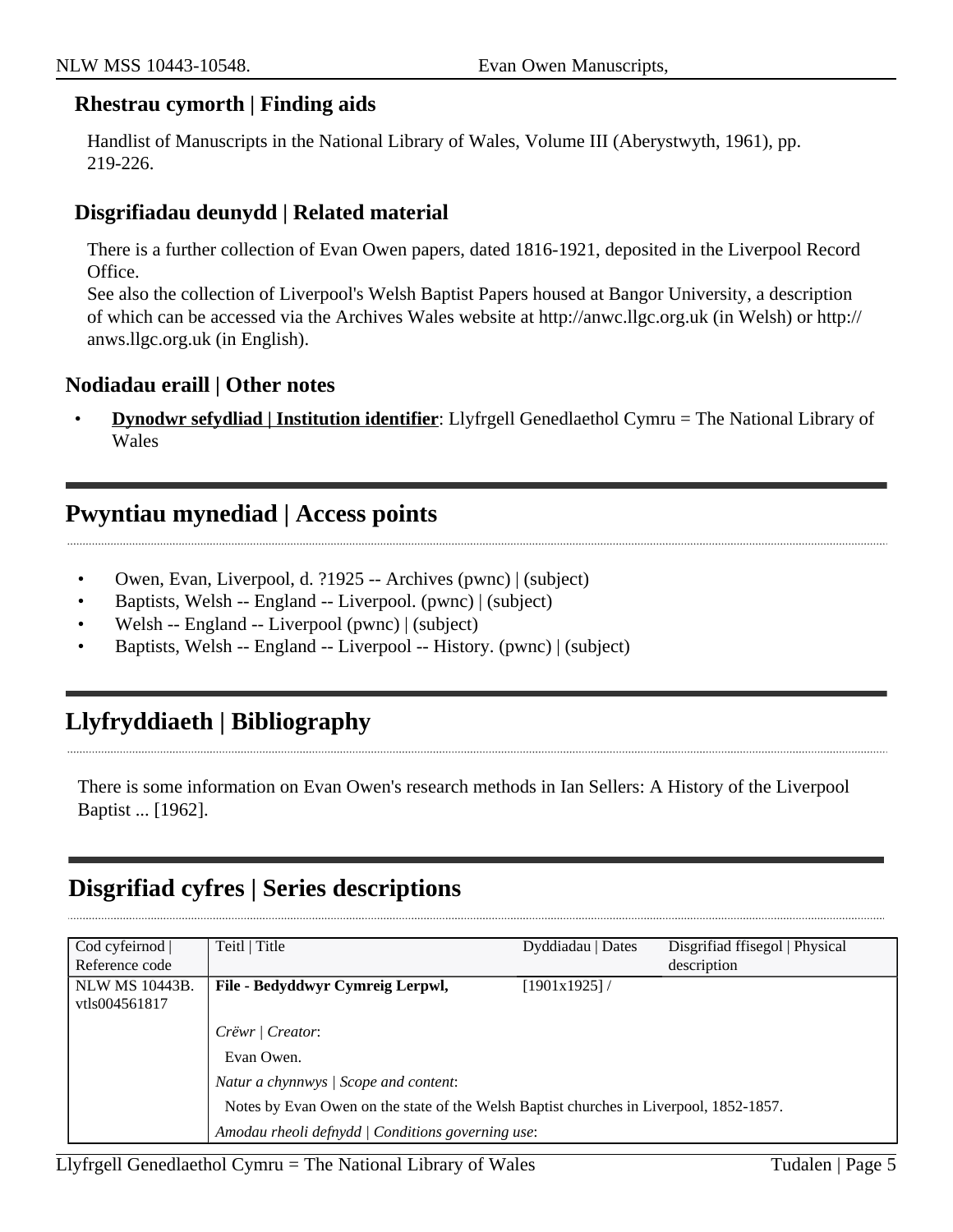|                                 | Usual copyright laws apply.                                                      |                                                                                               |
|---------------------------------|----------------------------------------------------------------------------------|-----------------------------------------------------------------------------------------------|
|                                 | Nodyn   Note [generalNote]:                                                      |                                                                                               |
|                                 | Title based on contents.                                                         |                                                                                               |
|                                 | Nodyn   Note [generalNote]:                                                      |                                                                                               |
|                                 | Formerly Evan Owen MS 1.                                                         |                                                                                               |
|                                 | Nodyn   Note [generalNote]:                                                      |                                                                                               |
|                                 | Preferred citation: NLW MS 10443B.                                               |                                                                                               |
|                                 | Lleoliad ffisegol   Physical location:                                           |                                                                                               |
|                                 | ARCH/MSS (GB0210)                                                                |                                                                                               |
| <b>NLW MS 10444B.</b>           | File - Everton Village Baptist Church                                            | 1906 /                                                                                        |
| vtls004561844                   |                                                                                  |                                                                                               |
|                                 | Crëwr   Creator:                                                                 |                                                                                               |
|                                 | Evan Owen.                                                                       |                                                                                               |
|                                 | Natur a chynnwys / Scope and content:                                            |                                                                                               |
|                                 | Notes by Evan Owen on the history of Everton Village Welsh Baptist Church, 1906. |                                                                                               |
|                                 | Nodyn   Note [generalNote]:                                                      |                                                                                               |
|                                 | Title based on contents.                                                         |                                                                                               |
|                                 | Nodyn   Note [generalNote]:                                                      |                                                                                               |
|                                 | Formerly Evan Owen MS 2.                                                         |                                                                                               |
|                                 | Nodyn   Note [generalNote]:                                                      |                                                                                               |
|                                 | Preferred citation: NLW MS 10444B.                                               |                                                                                               |
|                                 | Lleoliad ffisegol   Physical location:                                           |                                                                                               |
|                                 | ARCH/MSS (GB0210)                                                                |                                                                                               |
| <b>NLW MS 10445B.</b>           | File - Eglwys Windsor Street,                                                    | 1904 /                                                                                        |
| vtls004561859                   |                                                                                  |                                                                                               |
|                                 | Crëwr   Creator:                                                                 |                                                                                               |
|                                 | Evan Owen.                                                                       |                                                                                               |
|                                 | Natur a chynnwys / Scope and content:                                            |                                                                                               |
|                                 |                                                                                  | Notes by Evan Owen on the history of Windsor Street Welsh Baptist Church, Toxteth Park, 1904. |
|                                 | Nodyn   Note [generalNote]:                                                      |                                                                                               |
|                                 | Title based on contents.                                                         |                                                                                               |
|                                 | Nodyn   Note [generalNote]:                                                      |                                                                                               |
|                                 | Formerly Evan Owen MS 3.                                                         |                                                                                               |
|                                 | Nodyn   Note [generalNote]:                                                      |                                                                                               |
|                                 | Preferred citation: NLW MS 10445B.                                               |                                                                                               |
|                                 | Lleoliad ffisegol   Physical location:                                           |                                                                                               |
|                                 | ARCH/MSS (GB0210)                                                                |                                                                                               |
|                                 |                                                                                  |                                                                                               |
| NLW MS 10446C.<br>vtls004561875 | File - Eglwys Bousfield Street,                                                  | 1878-1903 /                                                                                   |
|                                 | Crëwr   Creator:                                                                 |                                                                                               |
|                                 | Evan Owen and others.                                                            |                                                                                               |
|                                 |                                                                                  |                                                                                               |
|                                 | Natur a chynnwys / Scope and content:                                            |                                                                                               |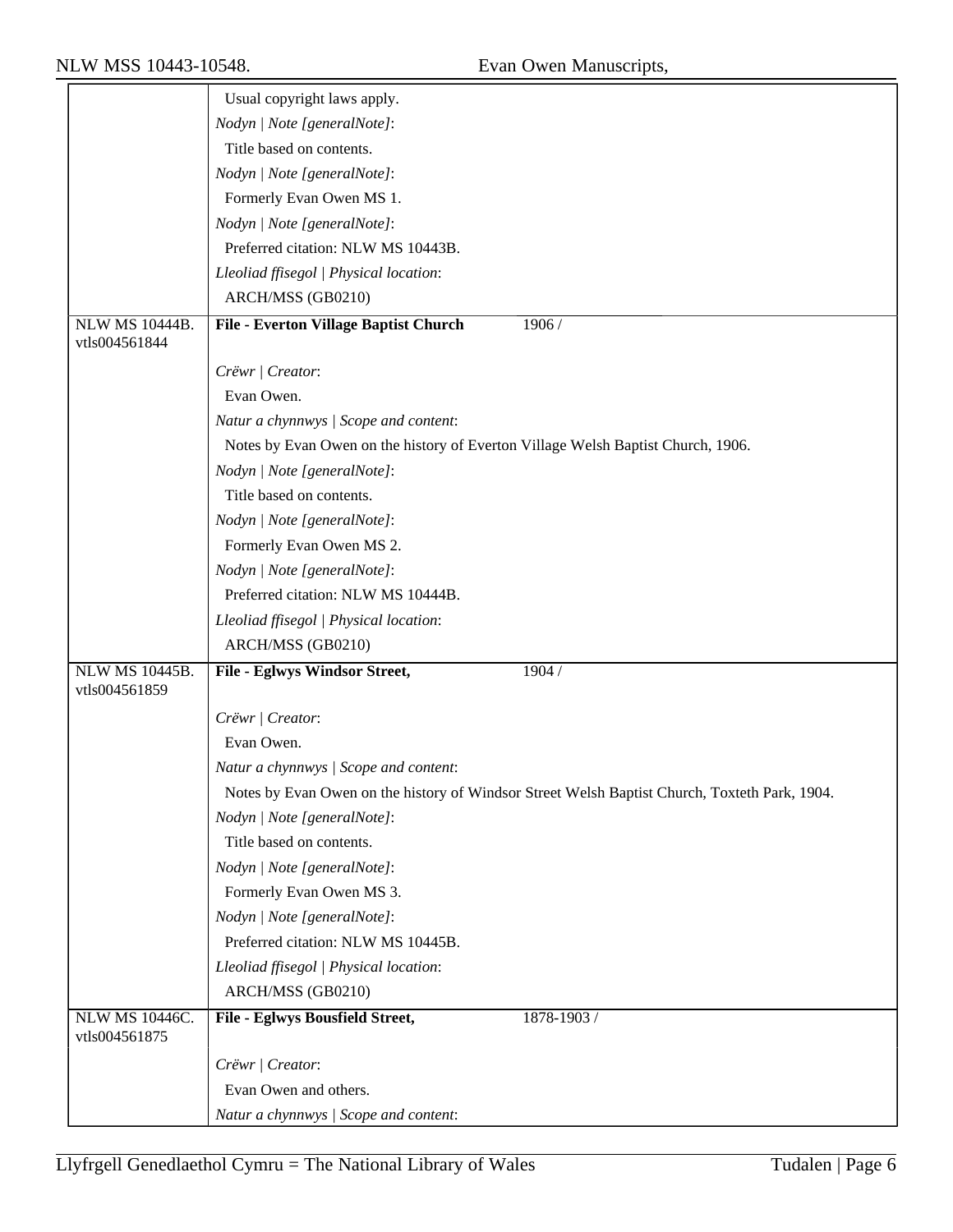|                                 | Papers, programmes and handbills, 1878-1903; and notes by Evan Owen on the history of Bousfield<br>Street Welsh Baptist Church, Liverpool. |
|---------------------------------|--------------------------------------------------------------------------------------------------------------------------------------------|
|                                 | Nodyn   Note [generalNote]:                                                                                                                |
|                                 | Title based on contents.                                                                                                                   |
|                                 | Nodyn   Note [generalNote]:                                                                                                                |
|                                 | Formerly Evan Owen MS 4.                                                                                                                   |
|                                 | Nodyn   Note [generalNote]:                                                                                                                |
|                                 | Preferred citation: NLW MS 10446C.                                                                                                         |
|                                 | Lleoliad ffisegol   Physical location:                                                                                                     |
|                                 | ARCH/MSS (GB0210)                                                                                                                          |
| <b>NLW MS 10447A.</b>           | [?19 cent., last $\frac{1}{4}$ ] /<br>File - Eglwys St Paul's Square,                                                                      |
| vtls004561880                   |                                                                                                                                            |
|                                 | Crëwr   Creator:                                                                                                                           |
|                                 | Evan Owen.                                                                                                                                 |
|                                 | Natur a chynnwys / Scope and content:                                                                                                      |
|                                 | Notes by Evan Owen on the history of St Paul's Square Welsh Baptist Church, Liverpool.                                                     |
|                                 | Nodyn   Note [generalNote]:                                                                                                                |
|                                 | Title based on contents.                                                                                                                   |
|                                 | Nodyn   Note [generalNote]:                                                                                                                |
|                                 | Formerly Evan Owen MS 5.                                                                                                                   |
|                                 | Nodyn   Note [generalNote]:                                                                                                                |
|                                 | Preferred citation: NLW MS 10447A.                                                                                                         |
|                                 | Lleoliad ffisegol   Physical location:                                                                                                     |
|                                 | ARCH/MSS (GB0210)                                                                                                                          |
| <b>NLW MSS</b>                  | File - History of the Baptists in Liverpool,<br>[1901x1925]                                                                                |
| 10448-10449D.<br>vtls004562037  |                                                                                                                                            |
|                                 | Crëwr   Creator:                                                                                                                           |
|                                 | Evan Owen.                                                                                                                                 |
|                                 | Natur a chynnwys / Scope and content:                                                                                                      |
|                                 | Two typescript volumes containing a history of the Baptists in Liverpool.                                                                  |
|                                 | Amodau rheoli defnydd   Conditions governing use:                                                                                          |
|                                 | Usual copyright laws apply.                                                                                                                |
|                                 | Nodyn   Note [generalNote]:                                                                                                                |
|                                 | Title based on contents.                                                                                                                   |
|                                 | Nodyn   Note [generalNote]:                                                                                                                |
|                                 | Formerly Evan Owen MSS 6-7.                                                                                                                |
|                                 | Nodyn   Note [generalNote]:                                                                                                                |
|                                 | Preferred citation: NLW MSS 10448-10449D.                                                                                                  |
|                                 | Lleoliad ffisegol   Physical location:                                                                                                     |
|                                 | ARCH/MSS (GB0210)                                                                                                                          |
| NLW MS 10450B.<br>vtls004562047 | [1901x1925]/<br>File - Bedyddwyr Lerpwl,                                                                                                   |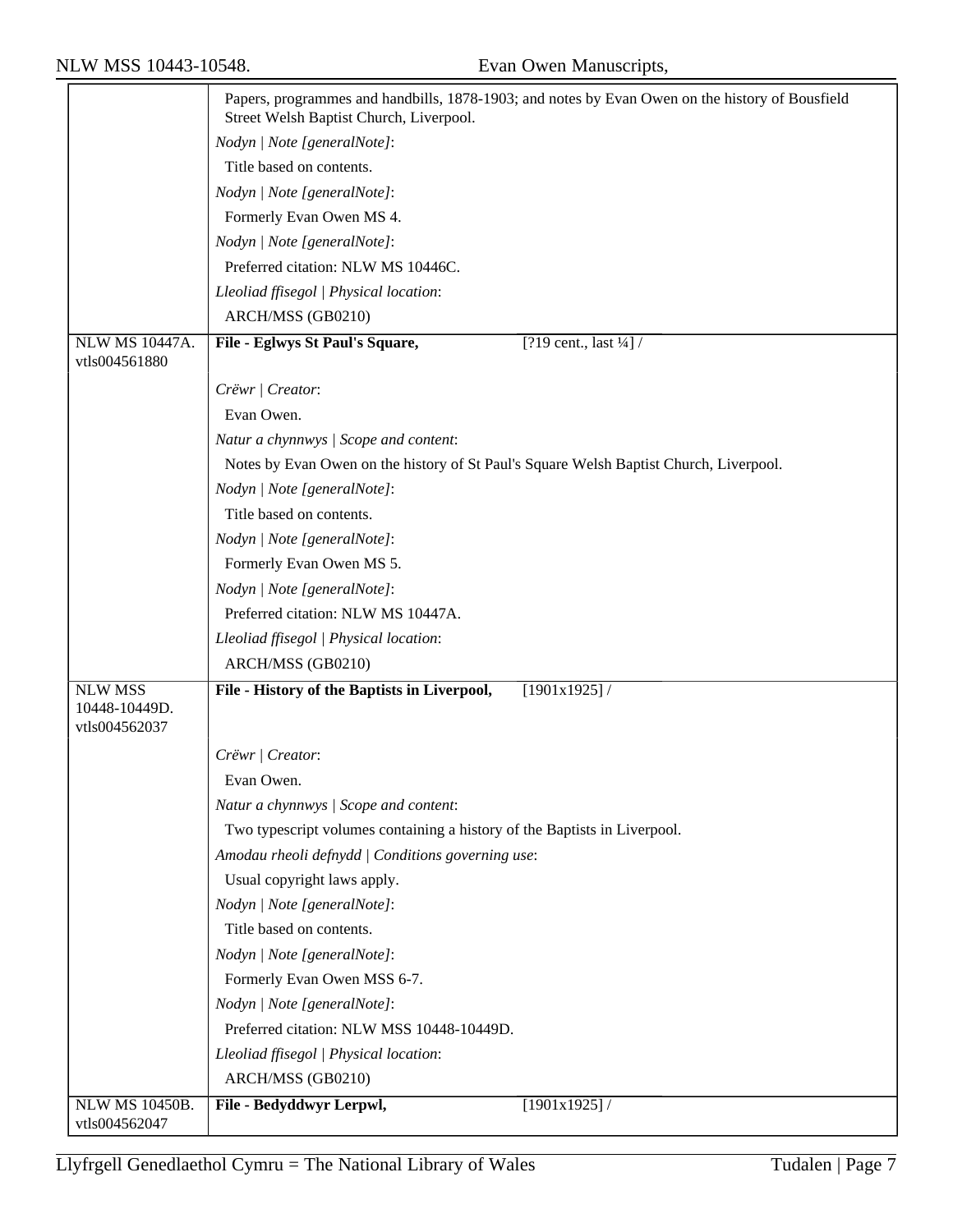|                                                  | Crëwr   Creator:                                                                                                                                                                                   |
|--------------------------------------------------|----------------------------------------------------------------------------------------------------------------------------------------------------------------------------------------------------|
|                                                  | Evan Owen.                                                                                                                                                                                         |
|                                                  | Natur a chynnwys / Scope and content:                                                                                                                                                              |
|                                                  | Draft biographies by Evan Owen of deacons and prominent members of Welsh Baptist Churches in<br>Liverpool.                                                                                         |
|                                                  | Amodau rheoli defnydd   Conditions governing use:                                                                                                                                                  |
|                                                  | Usual copyright laws apply.                                                                                                                                                                        |
|                                                  | Nodyn   Note [generalNote]:                                                                                                                                                                        |
|                                                  | Title based on contents.                                                                                                                                                                           |
|                                                  | Nodyn   Note [generalNote]:                                                                                                                                                                        |
|                                                  | Formerly Evan Owen MS 8.                                                                                                                                                                           |
|                                                  | Nodyn   Note [generalNote]:                                                                                                                                                                        |
|                                                  | Preferred citation: NLW MS 10450B.                                                                                                                                                                 |
|                                                  | Lleoliad ffisegol   Physical location:                                                                                                                                                             |
|                                                  | ARCH/MSS (GB0210)                                                                                                                                                                                  |
| <b>NLW MSS</b><br>10451-10452C.<br>vtls004562058 | File - Bedyddwyr Lerpwl,<br>$[1875x1925]$ /                                                                                                                                                        |
|                                                  | Crëwr   Creator:                                                                                                                                                                                   |
|                                                  | Evan Owen and others.                                                                                                                                                                              |
|                                                  | Natur a chynnwys / Scope and content:                                                                                                                                                              |
|                                                  | Miscellaneous notes by Evan Owen; and an accumulation of programmes, handbills, broadsheets, press<br>cuttings, and other material relating to the history of Welsh Baptist Churches in Liverpool. |
|                                                  | Amodau rheoli defnydd   Conditions governing use:                                                                                                                                                  |
|                                                  | Usual copyright laws apply.                                                                                                                                                                        |
|                                                  | Nodyn   Note [generalNote]:                                                                                                                                                                        |
|                                                  | Title based on contents.                                                                                                                                                                           |
|                                                  | Nodyn   Note [generalNote]:                                                                                                                                                                        |
|                                                  | Formerly Evan Owen MSS 9-10.                                                                                                                                                                       |
|                                                  | Nodyn   Note [generalNote]:                                                                                                                                                                        |
|                                                  | Preferred citation: NLW MSS 10451-10452C.                                                                                                                                                          |
|                                                  | Lleoliad ffisegol   Physical location:                                                                                                                                                             |
|                                                  | ARCH/MSS (GB0210)                                                                                                                                                                                  |
| NLW MS 10453F.<br>vtls006112563                  | [1875x1925]/<br>File - Bedyddwyr Lerpwl,                                                                                                                                                           |
|                                                  | Crëwr   Creator:                                                                                                                                                                                   |
|                                                  | Evan Owen and others.                                                                                                                                                                              |
|                                                  | Natur a chynnwys / Scope and content:                                                                                                                                                              |
|                                                  | Miscellaneous notes by Evan Owen; and an accumulation of programmes, handbills, broadsheets, press<br>cuttings, and other material relating to the history of Welsh Baptist Churches in Liverpool. |
|                                                  | Amodau rheoli defnydd   Conditions governing use:                                                                                                                                                  |
|                                                  | Usual copyright laws apply.                                                                                                                                                                        |
|                                                  | Nodyn   Note [generalNote]:                                                                                                                                                                        |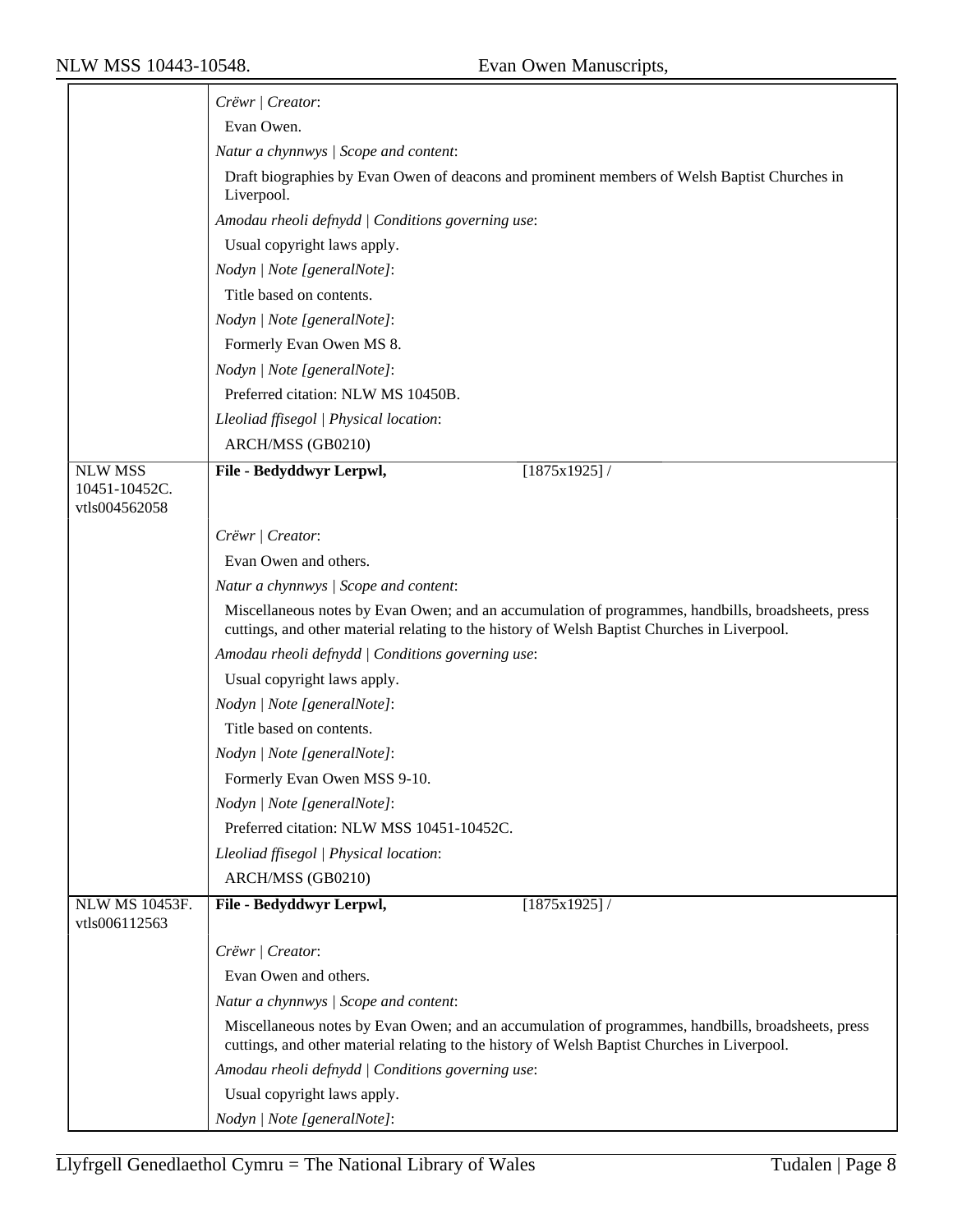|                                        | Title based on contents.                                                                                                                                                                           |
|----------------------------------------|----------------------------------------------------------------------------------------------------------------------------------------------------------------------------------------------------|
|                                        | Nodyn   Note [generalNote]:                                                                                                                                                                        |
|                                        |                                                                                                                                                                                                    |
|                                        | Formerly Evan Owen MS 11.                                                                                                                                                                          |
|                                        | Nodyn   Note [generalNote]:                                                                                                                                                                        |
|                                        | Preferred citation: NLW MS 10453F.                                                                                                                                                                 |
|                                        | Lleoliad ffisegol   Physical location:                                                                                                                                                             |
|                                        | ARCH/MSS (GB0210)                                                                                                                                                                                  |
| <b>NLW MS 10454C.</b><br>vtls006112567 | File - Bedyddwyr Lerpwl,<br>[1875x1925]/                                                                                                                                                           |
|                                        | Crëwr   Creator:                                                                                                                                                                                   |
|                                        | Evan Owen and others.                                                                                                                                                                              |
|                                        | Natur a chynnwys / Scope and content:                                                                                                                                                              |
|                                        | Miscellaneous notes by Evan Owen; and an accumulation of programmes, handbills, broadsheets, press<br>cuttings, and other material relating to the history of Welsh Baptist Churches in Liverpool. |
|                                        | Amodau rheoli defnydd   Conditions governing use:                                                                                                                                                  |
|                                        | Usual copyright laws apply.                                                                                                                                                                        |
|                                        | Nodyn   Note [generalNote]:                                                                                                                                                                        |
|                                        | Title based on contents.                                                                                                                                                                           |
|                                        | Nodyn   Note [generalNote]:                                                                                                                                                                        |
|                                        | Formerly Evan Owen MS 12.                                                                                                                                                                          |
|                                        | Nodyn   Note [generalNote]:                                                                                                                                                                        |
|                                        | Preferred citation: NLW MS 10454C.                                                                                                                                                                 |
|                                        | Lleoliad ffisegol   Physical location:                                                                                                                                                             |
|                                        | ARCH/MSS (GB0210)                                                                                                                                                                                  |
| <b>NLW MS 10455B.</b>                  | File - Bedyddwyr Lerpwl,<br>$[1875x1925]$ /                                                                                                                                                        |
| vtls006112571                          |                                                                                                                                                                                                    |
|                                        | Crëwr   Creator:                                                                                                                                                                                   |
|                                        | Evan Owen and others.                                                                                                                                                                              |
|                                        | Natur a chynnwys / Scope and content:                                                                                                                                                              |
|                                        | Miscellaneous notes by Evan Owen; and an accumulation of programmes, handbills, broadsheets, press<br>cuttings, and other material relating to the history of Welsh Baptist Churches in Liverpool. |
|                                        | Amodau rheoli defnydd   Conditions governing use:                                                                                                                                                  |
|                                        | Usual copyright laws apply.                                                                                                                                                                        |
|                                        | Nodyn   Note [generalNote]:                                                                                                                                                                        |
|                                        | Title based on contents.                                                                                                                                                                           |
|                                        | Nodyn   Note [generalNote]:                                                                                                                                                                        |
|                                        | Formerly Evan Owen MS 13.                                                                                                                                                                          |
|                                        | Nodyn   Note [generalNote]:                                                                                                                                                                        |
|                                        | Preferred citation: NLW MS 10455B.                                                                                                                                                                 |
|                                        | Lleoliad ffisegol   Physical location:                                                                                                                                                             |
|                                        | ARCH/MSS (GB0210)                                                                                                                                                                                  |
| NLW MS 10456D.<br>vtls006112574        | [1875x1925]/<br>File - Bedyddwyr Lerpwl,                                                                                                                                                           |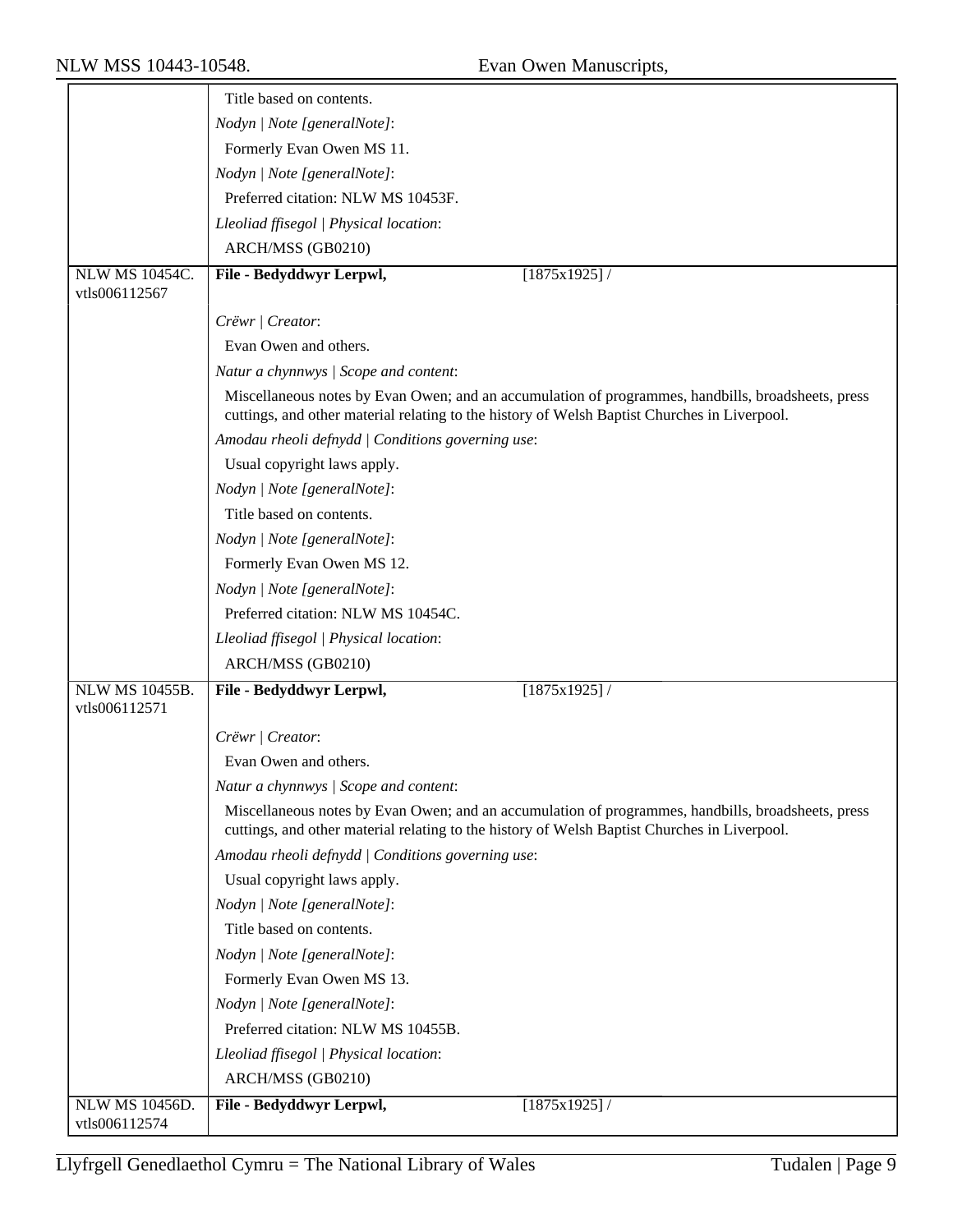|                                        | Crëwr   Creator:                                                                                                                                                                                   |
|----------------------------------------|----------------------------------------------------------------------------------------------------------------------------------------------------------------------------------------------------|
|                                        | Evan Owen and others.                                                                                                                                                                              |
|                                        | Natur a chynnwys / Scope and content:                                                                                                                                                              |
|                                        | Miscellaneous notes by Evan Owen; and an accumulation of programmes, handbills, broadsheets, press<br>cuttings, and other material relating to the history of Welsh Baptist Churches in Liverpool. |
|                                        | Amodau rheoli defnydd   Conditions governing use:                                                                                                                                                  |
|                                        | Usual copyright laws apply.                                                                                                                                                                        |
|                                        | Nodyn   Note [generalNote]:                                                                                                                                                                        |
|                                        | Title based on contents.                                                                                                                                                                           |
|                                        | Nodyn   Note [generalNote]:                                                                                                                                                                        |
|                                        | Formerly Evan Owen MS 14.                                                                                                                                                                          |
|                                        | Nodyn   Note [generalNote]:                                                                                                                                                                        |
|                                        | Preferred citation: NLW MS 10456D.                                                                                                                                                                 |
|                                        | Lleoliad ffisegol   Physical location:                                                                                                                                                             |
|                                        | ARCH/MSS (GB0210)                                                                                                                                                                                  |
| NLW MS 10457C.                         | File - Bedyddwyr Lerpwl,<br>$[1875x1925]$ /                                                                                                                                                        |
| vtls006112575                          |                                                                                                                                                                                                    |
|                                        | Crëwr   Creator:                                                                                                                                                                                   |
|                                        | Evan Owen and others.                                                                                                                                                                              |
|                                        | Natur a chynnwys / Scope and content:                                                                                                                                                              |
|                                        | Miscellaneous notes by Evan Owen; and an accumulation of programmes, handbills, broadsheets, press<br>cuttings, and other material relating to the history of Welsh Baptist Churches in Liverpool. |
|                                        | Amodau rheoli defnydd   Conditions governing use:                                                                                                                                                  |
|                                        | Usual copyright laws apply.                                                                                                                                                                        |
|                                        | Nodyn   Note [generalNote]:                                                                                                                                                                        |
|                                        | Title based on contents.                                                                                                                                                                           |
|                                        | Nodyn   Note [generalNote]:                                                                                                                                                                        |
|                                        | Formerly Evan Owen MS 15.                                                                                                                                                                          |
|                                        | Nodyn   Note [generalNote]:                                                                                                                                                                        |
|                                        | Preferred citation: NLW MS 10457C.                                                                                                                                                                 |
|                                        | Lleoliad ffisegol   Physical location:                                                                                                                                                             |
|                                        | ARCH/MSS (GB0210)                                                                                                                                                                                  |
| <b>NLW MS 10458B.</b><br>vtls006112578 | File - Bedyddwyr Lerpwl,<br>[1875x1925]/                                                                                                                                                           |
|                                        | Crëwr   Creator:                                                                                                                                                                                   |
|                                        | Evan Owen and others.                                                                                                                                                                              |
|                                        | Natur a chynnwys / Scope and content:                                                                                                                                                              |
|                                        | Miscellaneous notes by Evan Owen; and an accumulation of programmes, handbills, broadsheets, press<br>cuttings, and other material relating to the history of Welsh Baptist Churches in Liverpool. |
|                                        | Amodau rheoli defnydd   Conditions governing use:                                                                                                                                                  |
|                                        | Usual copyright laws apply.                                                                                                                                                                        |
|                                        | Nodyn   Note [generalNote]:                                                                                                                                                                        |
|                                        | Title based on contents.                                                                                                                                                                           |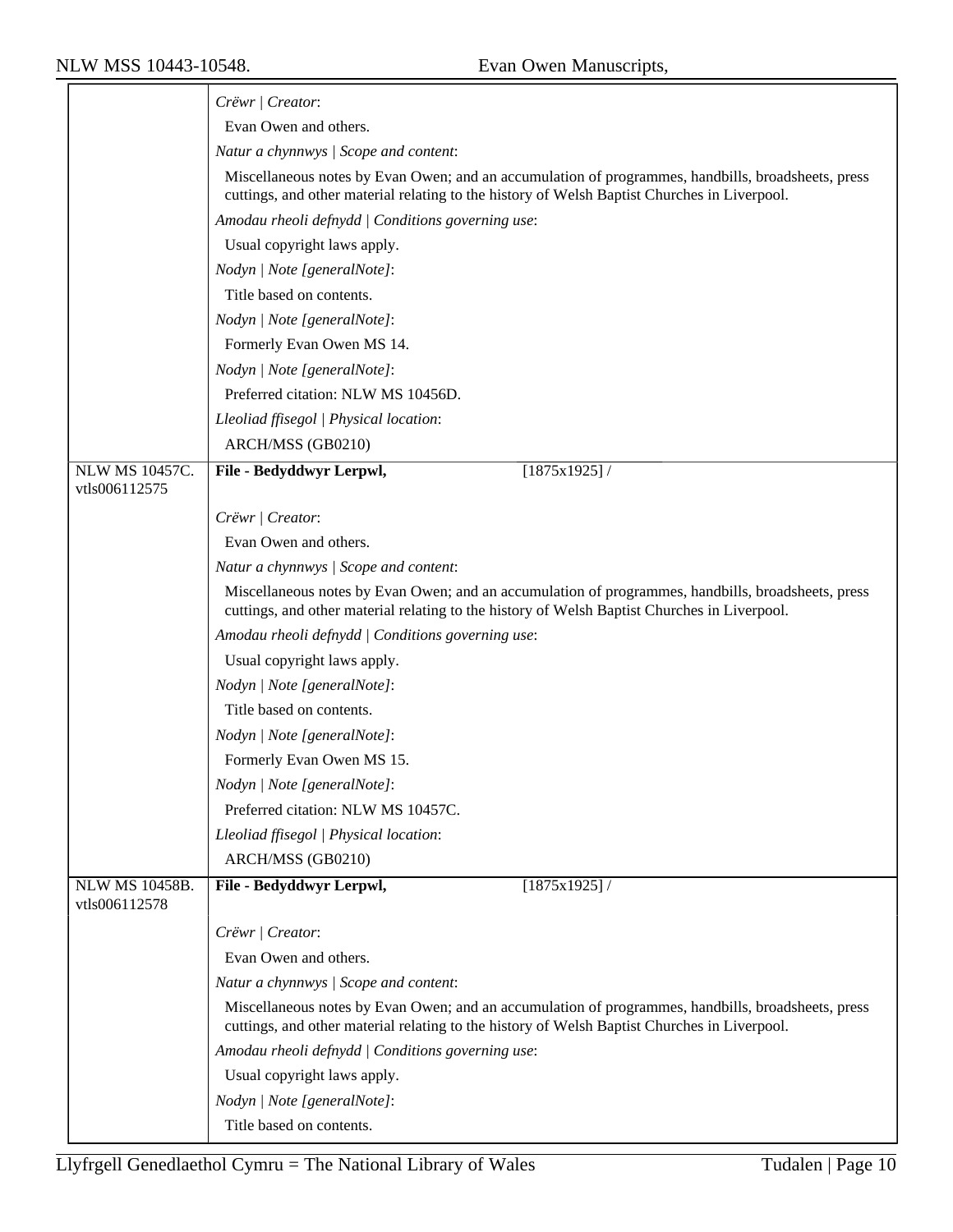|                                        | Nodyn   Note [generalNote]:                                                                                                                                                                                                                                                                                                                                                                                                                                                                               |
|----------------------------------------|-----------------------------------------------------------------------------------------------------------------------------------------------------------------------------------------------------------------------------------------------------------------------------------------------------------------------------------------------------------------------------------------------------------------------------------------------------------------------------------------------------------|
|                                        | Formerly Evan Owen MS 16.                                                                                                                                                                                                                                                                                                                                                                                                                                                                                 |
|                                        | Nodyn   Note [generalNote]:                                                                                                                                                                                                                                                                                                                                                                                                                                                                               |
|                                        | Preferred citation: NLW MS 10458B.                                                                                                                                                                                                                                                                                                                                                                                                                                                                        |
|                                        | Lleoliad ffisegol   Physical location:                                                                                                                                                                                                                                                                                                                                                                                                                                                                    |
|                                        | ARCH/MSS (GB0210)                                                                                                                                                                                                                                                                                                                                                                                                                                                                                         |
| NLW MS 10459B.                         | [1901x1925]/<br>File - Eglwys Edge Lane,                                                                                                                                                                                                                                                                                                                                                                                                                                                                  |
| vtls004562062                          |                                                                                                                                                                                                                                                                                                                                                                                                                                                                                                           |
|                                        | Crëwr   Creator:                                                                                                                                                                                                                                                                                                                                                                                                                                                                                          |
|                                        | Evan Owen.                                                                                                                                                                                                                                                                                                                                                                                                                                                                                                |
|                                        | Natur a chynnwys / Scope and content:                                                                                                                                                                                                                                                                                                                                                                                                                                                                     |
|                                        | Notes by Evan Owen on the history of Edge Lane Welsh Baptist Church, Liverpool.                                                                                                                                                                                                                                                                                                                                                                                                                           |
|                                        | Amodau rheoli defnydd   Conditions governing use:                                                                                                                                                                                                                                                                                                                                                                                                                                                         |
|                                        | Usual copyright laws apply.                                                                                                                                                                                                                                                                                                                                                                                                                                                                               |
|                                        | Nodyn   Note [generalNote]:                                                                                                                                                                                                                                                                                                                                                                                                                                                                               |
|                                        | Title based on contents.                                                                                                                                                                                                                                                                                                                                                                                                                                                                                  |
|                                        | Nodyn   Note [generalNote]:                                                                                                                                                                                                                                                                                                                                                                                                                                                                               |
|                                        | Formerly Evan Owen MS 17.                                                                                                                                                                                                                                                                                                                                                                                                                                                                                 |
|                                        | Nodyn   Note [generalNote]:                                                                                                                                                                                                                                                                                                                                                                                                                                                                               |
|                                        | Preferred citation: NLW MS 10459B.                                                                                                                                                                                                                                                                                                                                                                                                                                                                        |
|                                        | Lleoliad ffisegol   Physical location:                                                                                                                                                                                                                                                                                                                                                                                                                                                                    |
|                                        | ARCH/MSS (GB0210)                                                                                                                                                                                                                                                                                                                                                                                                                                                                                         |
| <b>NLW MS 10460C.</b>                  | File - Eglwys St Paul's Square,<br>1871-1882.                                                                                                                                                                                                                                                                                                                                                                                                                                                             |
| vtls004562073                          |                                                                                                                                                                                                                                                                                                                                                                                                                                                                                                           |
|                                        | Natur a chynnwys / Scope and content:                                                                                                                                                                                                                                                                                                                                                                                                                                                                     |
|                                        | Letters, handbills, accounts and miscellaneous material, 1871-1882, relating to St Paul's Square Welsh<br>Baptist Church, Liverpool.                                                                                                                                                                                                                                                                                                                                                                      |
|                                        | Nodyn   Note [generalNote]:                                                                                                                                                                                                                                                                                                                                                                                                                                                                               |
|                                        | Title based on contents.                                                                                                                                                                                                                                                                                                                                                                                                                                                                                  |
|                                        | Nodyn   Note [generalNote]:                                                                                                                                                                                                                                                                                                                                                                                                                                                                               |
|                                        | Formerly Evan Owen MS 18.                                                                                                                                                                                                                                                                                                                                                                                                                                                                                 |
|                                        | Nodyn   Note [generalNote]:                                                                                                                                                                                                                                                                                                                                                                                                                                                                               |
|                                        | Preferred citation: NLW MS 10460C.                                                                                                                                                                                                                                                                                                                                                                                                                                                                        |
|                                        | Lleoliad ffisegol   Physical location:                                                                                                                                                                                                                                                                                                                                                                                                                                                                    |
|                                        | ARCH/MSS (GB0210)                                                                                                                                                                                                                                                                                                                                                                                                                                                                                         |
| <b>NLW MS 10461D.</b><br>vtls004562092 | File - Miscellaneous papers,<br>1877-1899.                                                                                                                                                                                                                                                                                                                                                                                                                                                                |
|                                        | Natur a chynnwys / Scope and content:                                                                                                                                                                                                                                                                                                                                                                                                                                                                     |
|                                        | Papers relating to the activities of the Welsh Baptist Young Men's Society in Liverpool and District,<br>1878-1881; a programme of the inauguration meeting of the new building of the Liverpool Young Men's<br>Christian Association, 1877, and a 'promises card' for December 1883; papers relating to temperance<br>meetings in Liverpool, 1879, a circular entitled 'Cenhadaeth Ddirwestol Cylchdaith Caernarfon  1897';<br>and a handbill for a series of temperance meetings held at Denbigh, 1899. |
|                                        | Nodyn   Note [generalNote]:                                                                                                                                                                                                                                                                                                                                                                                                                                                                               |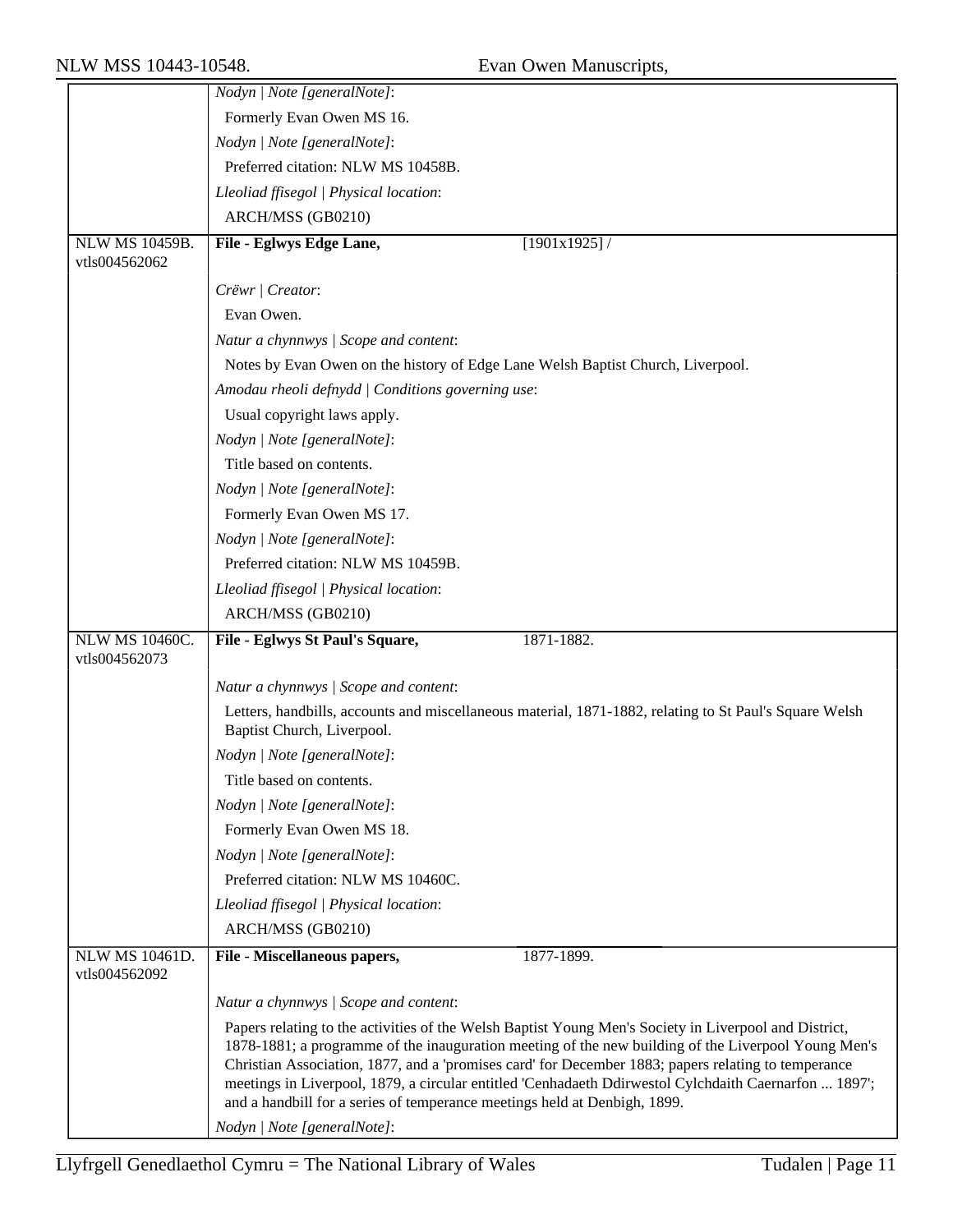|                                        | Title based on contents.                                                                                                             |
|----------------------------------------|--------------------------------------------------------------------------------------------------------------------------------------|
|                                        | Nodyn   Note [generalNote]:                                                                                                          |
|                                        | Formerly Evan Owen MS 19.                                                                                                            |
|                                        | Nodyn   Note [generalNote]:                                                                                                          |
|                                        | Preferred citation: NLW MS 10461D.                                                                                                   |
|                                        | Lleoliad ffisegol   Physical location:                                                                                               |
|                                        | ARCH/MSS (GB0210)                                                                                                                    |
| NLW MS 10462C.                         | 1877-1913 / Evan<br>File - Eglwys Balliol Road,                                                                                      |
| vtls004562119                          | Owen and others.                                                                                                                     |
|                                        | Natur a chynnwys / Scope and content:                                                                                                |
|                                        | Miscellaneous papers, notes, handbills, etc., 1877-1913, relating to the activities of Balliol Road Welsh<br>Baptist Church, Bootle. |
|                                        | Nodyn   Note [generalNote]:                                                                                                          |
|                                        | Title based on contents.                                                                                                             |
|                                        | Nodyn   Note [generalNote]:                                                                                                          |
|                                        | Formerly Evan Owen MS 20.                                                                                                            |
|                                        | Nodyn   Note [generalNote]:                                                                                                          |
|                                        | Preferred citation: NLW MS 10462C.                                                                                                   |
|                                        | Lleoliad ffisegol   Physical location:                                                                                               |
|                                        | ARCH/MSS (GB0210)                                                                                                                    |
| <b>NLW MS 10463C.</b><br>vtls004562136 | File - Eglwys Windsor Street,<br>1877-1904.                                                                                          |
|                                        | Natur a chynnwys / Scope and content:                                                                                                |
|                                        | Miscellaneous papers, letters, statistics, handbills, etc., 1877-1904, relating to the history and activities of                     |
|                                        | Windsor Street Welsh Baptist Church, Liverpool.                                                                                      |
|                                        | Nodyn   Note [generalNote]:                                                                                                          |
|                                        | Title based on contents.                                                                                                             |
|                                        | Nodyn   Note [generalNote]:                                                                                                          |
|                                        | Formerly Evan Owen MS 21.                                                                                                            |
|                                        | Nodyn   Note [generalNote]:                                                                                                          |
|                                        | Preferred citation: NLW MS 10463C.                                                                                                   |
|                                        | Lleoliad ffisegol   Physical location:                                                                                               |
|                                        | ARCH/MSS (GB0210)                                                                                                                    |
| <b>NLW MS 10464B.</b><br>vtls004562151 | File - Eglwys yr Woodlands, Birkenhead,<br>[1875x1925]/                                                                              |
|                                        | Crëwr   Creator:                                                                                                                     |
|                                        | Evan Owen and others.                                                                                                                |
|                                        | Natur a chynnwys / Scope and content:                                                                                                |
|                                        | Notes by Evan Owen, and press cuttings, relating to the Woodlands Welsh Baptist Church, Birkenhead.                                  |
|                                        | Amodau rheoli defnydd   Conditions governing use:                                                                                    |
|                                        | Usual copyright laws apply.                                                                                                          |
|                                        | Nodyn   Note [generalNote]:                                                                                                          |
|                                        | Title based on contents.                                                                                                             |
|                                        |                                                                                                                                      |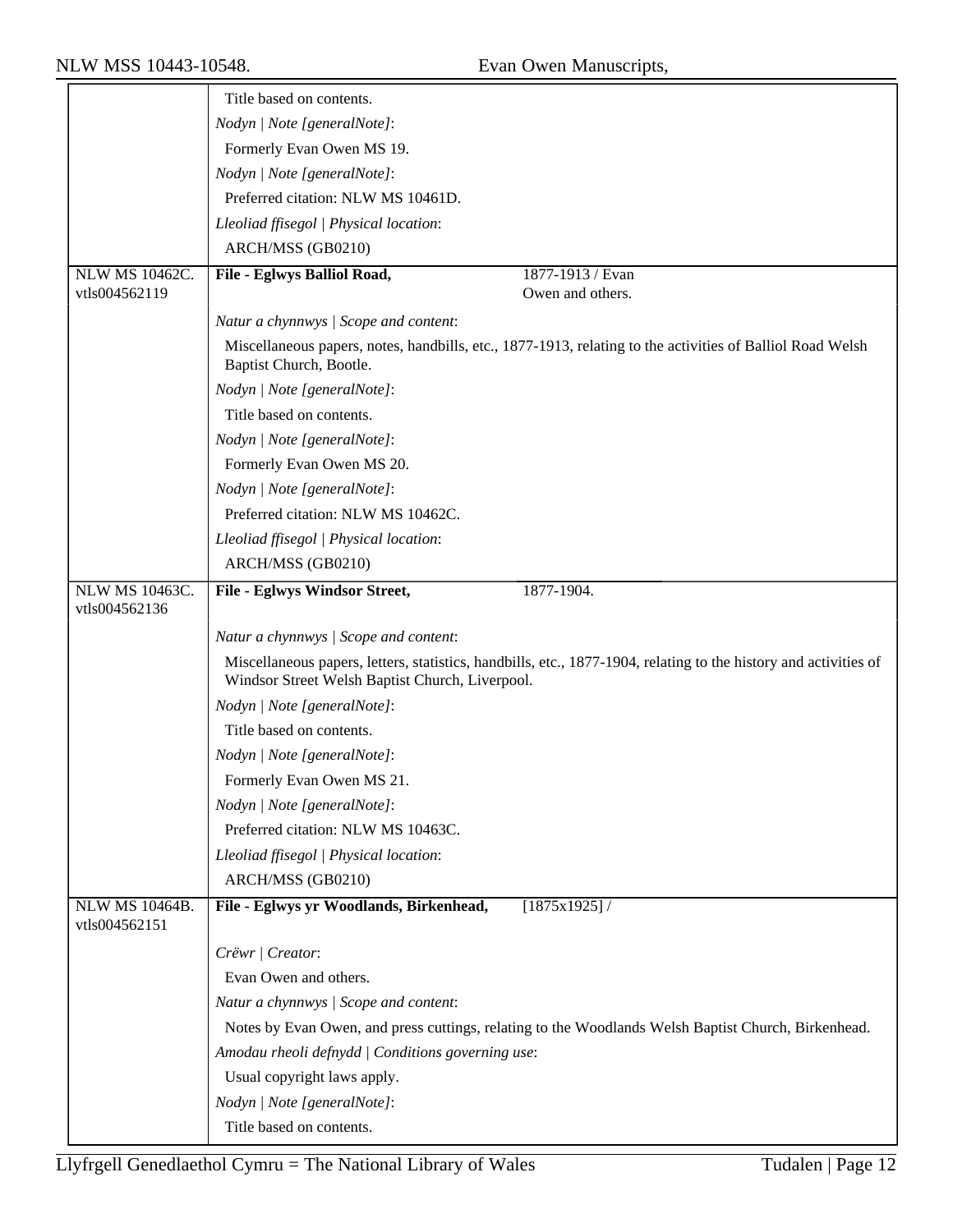|                       | Nodyn   Note [generalNote]:                                                                                                         |
|-----------------------|-------------------------------------------------------------------------------------------------------------------------------------|
|                       | Formerly Evan Owen MS 22.                                                                                                           |
|                       | Nodyn   Note [generalNote]:                                                                                                         |
|                       | Preferred citation: NLW MS 10464B.                                                                                                  |
|                       | Lleoliad ffisegol   Physical location:                                                                                              |
|                       | ARCH/MSS (GB0210)                                                                                                                   |
| <b>NLW MS 10465B.</b> | File - Bedyddwyr Lerpwl a Chaer,<br>[1875x1925]                                                                                     |
| vtls004562160         |                                                                                                                                     |
|                       | Crëwr   Creator:                                                                                                                    |
|                       | Evan Owen and others.                                                                                                               |
|                       | Natur a chynnwys / Scope and content:                                                                                               |
|                       | Press cuttings, with additional notes, of articles written by Evan Owen on the history of the Baptists in<br>Chester and Liverpool. |
|                       | Amodau rheoli defnydd   Conditions governing use:                                                                                   |
|                       | Usual copyright laws apply.                                                                                                         |
|                       | Nodyn   Note [generalNote]:                                                                                                         |
|                       | Title based on contents.                                                                                                            |
|                       | Nodyn   Note [generalNote]:                                                                                                         |
|                       | Formerly Evan Owen MS 23.                                                                                                           |
|                       | Nodyn   Note [generalNote]:                                                                                                         |
|                       | Preferred citation: NLW MS 10465B.                                                                                                  |
|                       | Lleoliad ffisegol   Physical location:                                                                                              |
|                       | ARCH/MSS (GB0210)                                                                                                                   |
| <b>NLW MS 10466B.</b> | File - Bedyddwyr Birkenhead,<br>[1901x1925]/                                                                                        |
| vtls004562188         |                                                                                                                                     |
|                       | Crëwr   Creator:                                                                                                                    |
|                       |                                                                                                                                     |
|                       | Evan Owen and others.                                                                                                               |
|                       | Natur a chynnwys / Scope and content:                                                                                               |
|                       | Notes by Evan Owen on the history of the Welsh Baptist cause in Birkenhead, with a few letters on the<br>same subject.              |
|                       | Amodau rheoli defnydd   Conditions governing use:                                                                                   |
|                       | Usual copyright laws apply.                                                                                                         |
|                       | Nodyn   Note [generalNote]:                                                                                                         |
|                       | Title based on contents.                                                                                                            |
|                       | Nodyn   Note [generalNote]:                                                                                                         |
|                       | Formerly Evan Owen MS 24.                                                                                                           |
|                       | Nodyn   Note [generalNote]:                                                                                                         |
|                       | Preferred citation: NLW MS 10466B.                                                                                                  |
|                       | Lleoliad ffisegol   Physical location:                                                                                              |
|                       | ARCH/MSS (GB0210)                                                                                                                   |
| <b>NLW MS 10467B.</b> | File - Bedyddwyr Llundain,<br>[1901x1925]/                                                                                          |
| vtls004562194         |                                                                                                                                     |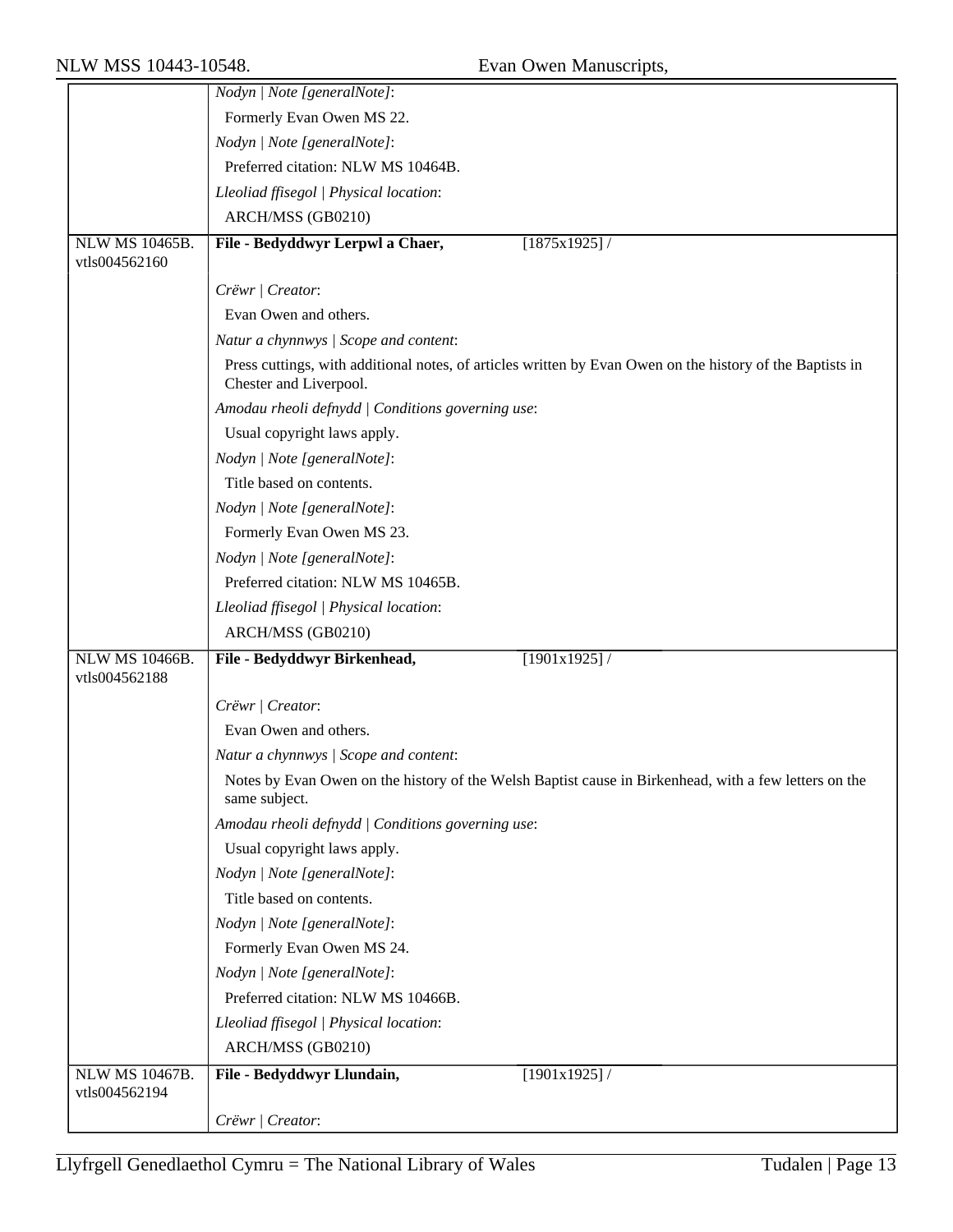|                       | Evan Owen.                                                                                    |
|-----------------------|-----------------------------------------------------------------------------------------------|
|                       | Natur a chynnwys / Scope and content:                                                         |
|                       |                                                                                               |
|                       | Notes by Evan Owen on the history of Welsh Baptist Churches in London.                        |
|                       | Amodau rheoli defnydd   Conditions governing use:                                             |
|                       | Usual copyright laws apply.                                                                   |
|                       | Nodyn   Note [generalNote]:                                                                   |
|                       | Title based on contents.                                                                      |
|                       | Nodyn   Note [generalNote]:                                                                   |
|                       | Formerly Evan Owen MS 25.                                                                     |
|                       | Nodyn   Note [generalNote]:                                                                   |
|                       | Preferred citation: NLW MS 10467B.                                                            |
|                       | Lleoliad ffisegol   Physical location:                                                        |
|                       | ARCH/MSS (GB0210)                                                                             |
| <b>NLW MS 10468D.</b> | File - Bedyddwyr Llundain,<br>[1901x1925]/                                                    |
| vtls006112597         |                                                                                               |
|                       | Crëwr   Creator:                                                                              |
|                       | Evan Owen.                                                                                    |
|                       | Natur a chynnwys / Scope and content:                                                         |
|                       | Notes by Evan Owen on the history of Welsh Baptist Churches in London.                        |
|                       | Amodau rheoli defnydd   Conditions governing use:                                             |
|                       | Usual copyright laws apply.                                                                   |
|                       | Nodyn   Note [generalNote]:                                                                   |
|                       | Title based on contents.                                                                      |
|                       | Nodyn   Note [generalNote]:                                                                   |
|                       | Formerly Evan Owen MS 26.                                                                     |
|                       | Nodyn   Note [generalNote]:                                                                   |
|                       | Preferred citation: NLW MS 10468D.                                                            |
|                       | Lleoliad ffisegol   Physical location:                                                        |
|                       | ARCH/MSS (GB0210)                                                                             |
| <b>NLW MS 10469E.</b> | File - Y Bedyddwyr yn Lloegr,<br>$[1875x1925]$ /                                              |
| vtls004562308         |                                                                                               |
|                       | Crëwr   Creator:                                                                              |
|                       | Evan Owen and others.                                                                         |
|                       | Natur a chynnwys / Scope and content:                                                         |
|                       | Notes, correspondence and miscellaneous papers relating to Welsh Baptist Churches in Chester, |
|                       | Manchester, Hanley, Stoke-on-Trent, St Helen's, Spennymoor and Sutton.                        |
|                       | Amodau rheoli defnydd   Conditions governing use:                                             |
|                       | Usual copyright laws apply.                                                                   |
|                       | Nodyn   Note [generalNote]:                                                                   |
|                       | Title based on contents.                                                                      |
|                       | Nodyn   Note [generalNote]:                                                                   |
|                       | Formerly Evan Owen MS 27.                                                                     |
|                       | Nodyn   Note [generalNote]:                                                                   |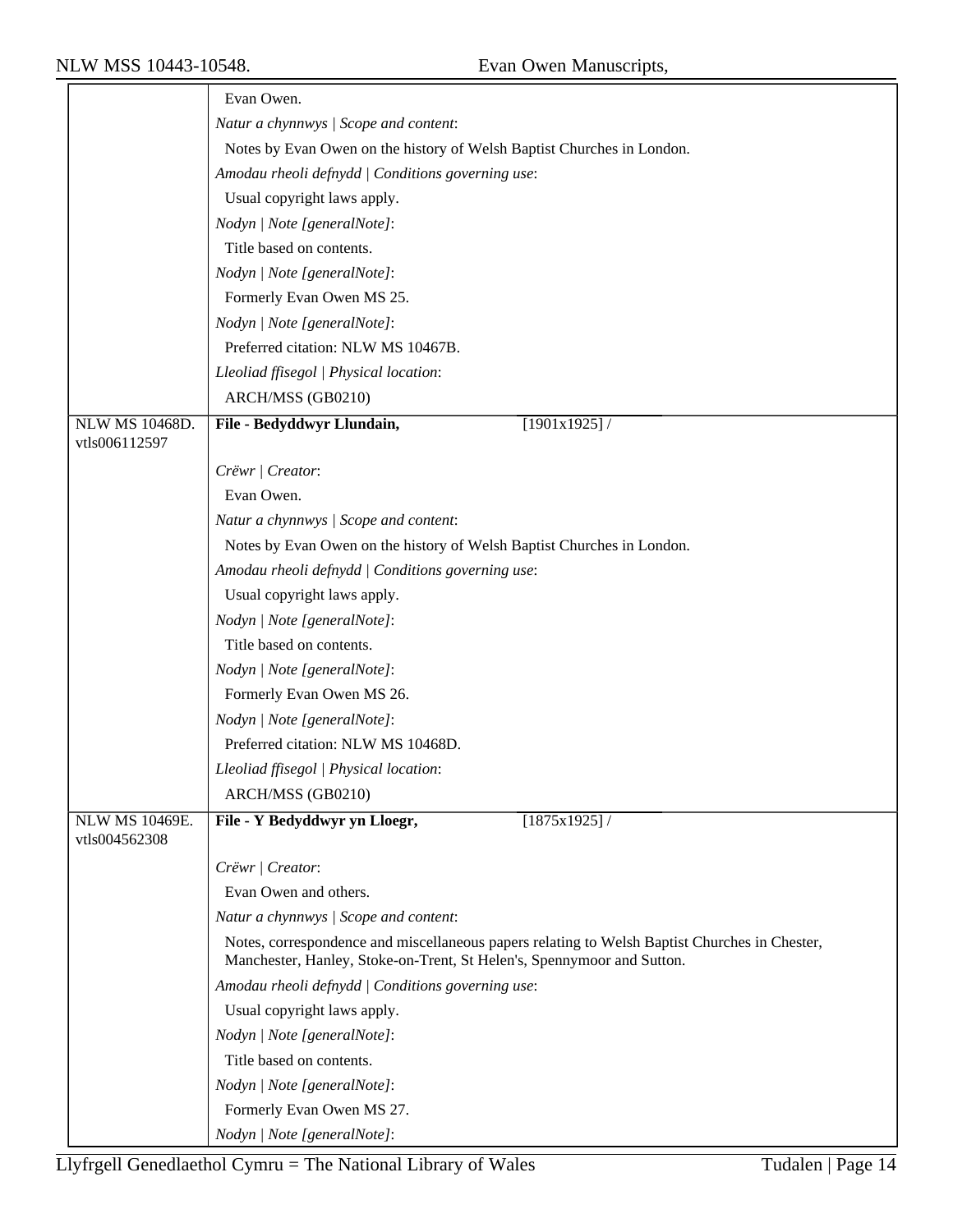|                                                  | Preferred citation: NLW MS 10469E.                                                                                                                                                            |  |
|--------------------------------------------------|-----------------------------------------------------------------------------------------------------------------------------------------------------------------------------------------------|--|
|                                                  | Lleoliad ffisegol   Physical location:                                                                                                                                                        |  |
|                                                  | ARCH/MSS (GB0210)                                                                                                                                                                             |  |
| <b>NLW MSS</b><br>10470-10475A.<br>vtls004562344 | File - Sunday School and service registers,<br>1883-1889.                                                                                                                                     |  |
|                                                  | Natur a chynnwys / Scope and content:                                                                                                                                                         |  |
|                                                  | A collection of Sunday School and Service Registers recording attendances at Byrom Street,<br>Westmoreland Street, Everton Village, Gerard Street, and Virginia Street, Liverpool, 1883-1889. |  |
|                                                  | Nodyn   Note [generalNote]:                                                                                                                                                                   |  |
|                                                  | Title based on contents.                                                                                                                                                                      |  |
|                                                  | Nodyn   Note [generalNote]:                                                                                                                                                                   |  |
|                                                  | Formerly Evan Owen MSS 28-33.                                                                                                                                                                 |  |
|                                                  | Nodyn   Note [generalNote]:                                                                                                                                                                   |  |
|                                                  | Preferred citation: NLW MSS 10470-10475A.                                                                                                                                                     |  |
|                                                  | Lleoliad ffisegol   Physical location:                                                                                                                                                        |  |
|                                                  | ARCH/MSS (GB0210)                                                                                                                                                                             |  |
| <b>NLW MS 10476B.</b>                            | File - St Paul's Square Sunday School,<br>1872-1874.                                                                                                                                          |  |
| vtls004562360                                    |                                                                                                                                                                                               |  |
|                                                  | Natur a chynnwys / Scope and content:                                                                                                                                                         |  |
|                                                  | An attendance register, 1872-1874, for St Paul's Square, Liverpool, Welsh Baptist Church Sunday<br>School.                                                                                    |  |
|                                                  | Nodyn   Note [generalNote]:                                                                                                                                                                   |  |
|                                                  | Title based on contents.                                                                                                                                                                      |  |
|                                                  | Nodyn   Note [generalNote]:                                                                                                                                                                   |  |
|                                                  | Formerly Evan Owen MS 34.                                                                                                                                                                     |  |
|                                                  | Nodyn   Note [generalNote]:                                                                                                                                                                   |  |
|                                                  | Preferred citation: NLW MS 10476B.                                                                                                                                                            |  |
|                                                  | Lleoliad ffisegol   Physical location:                                                                                                                                                        |  |
|                                                  | ARCH/MSS (GB0210)                                                                                                                                                                             |  |
| <b>NLW MS 10477A.</b><br>vtls004562535           | File - Byrom Street church book,<br>[19 cent., last $\frac{1}{4}$ ] /                                                                                                                         |  |
|                                                  | Crëwr   Creator:                                                                                                                                                                              |  |
|                                                  | Evan Owen.                                                                                                                                                                                    |  |
|                                                  | Natur a chynnwys / Scope and content:                                                                                                                                                         |  |
|                                                  | Extracts by Evan Owen from Byrom Street Baptist Church Book, 1780-1840.                                                                                                                       |  |
|                                                  | Nodyn   Note [generalNote]:                                                                                                                                                                   |  |
|                                                  | Title based on contents.                                                                                                                                                                      |  |
|                                                  | Nodyn   Note [generalNote]:                                                                                                                                                                   |  |
|                                                  | Formerly Evan Owen MS 35.                                                                                                                                                                     |  |
|                                                  | Nodyn   Note [generalNote]:                                                                                                                                                                   |  |
|                                                  | Preferred citation: NLW MS 10477A.                                                                                                                                                            |  |
|                                                  | Lleoliad ffisegol   Physical location:                                                                                                                                                        |  |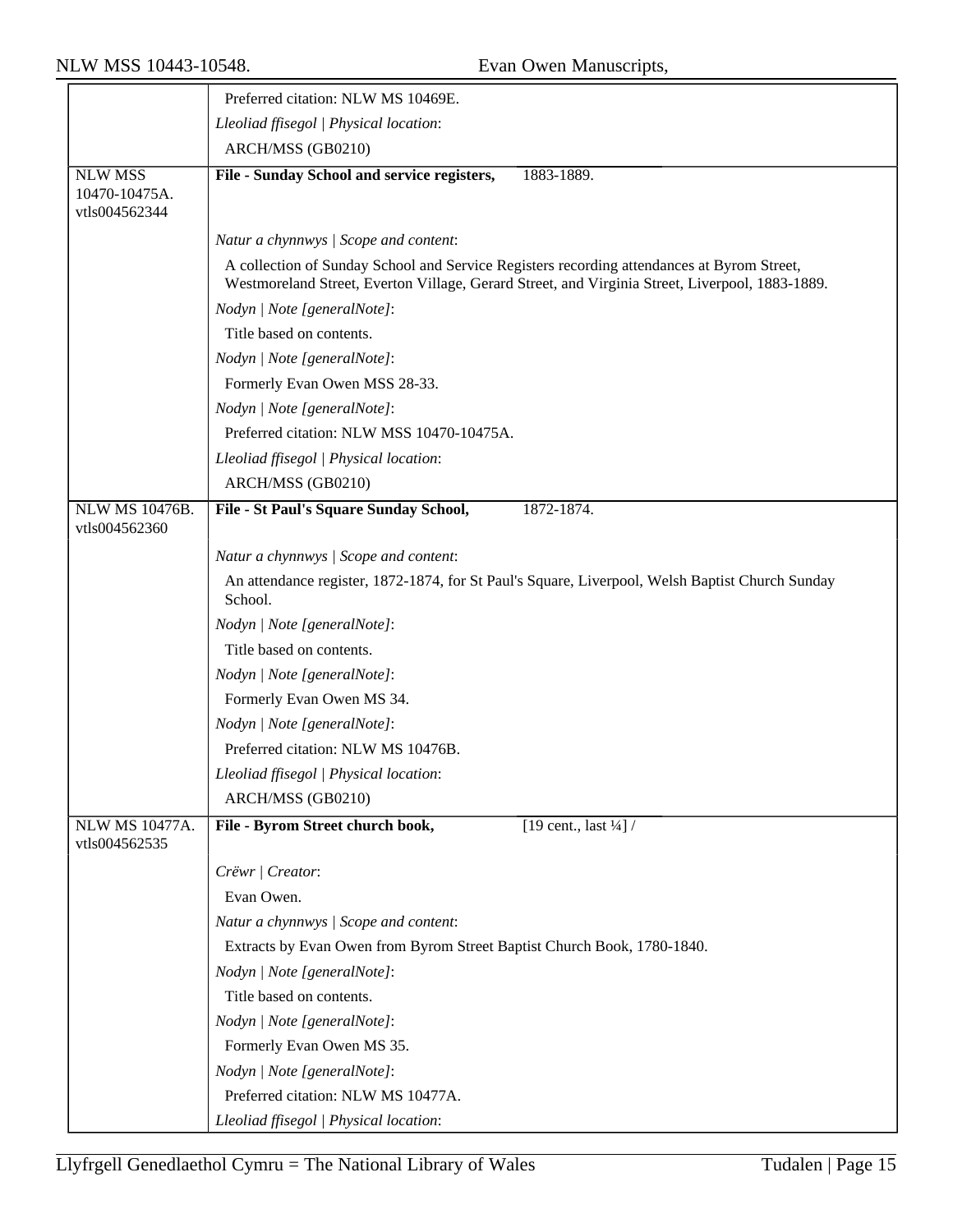|                                                  | ARCH/MSS (GB0210)                                                                                                                               |  |  |
|--------------------------------------------------|-------------------------------------------------------------------------------------------------------------------------------------------------|--|--|
| NLW MS 10478B.<br>vtls004562547                  | File - Sunday schools,<br>$[20 \text{ cent.}, \text{first } \frac{1}{4}]$ /                                                                     |  |  |
|                                                  | Crëwr   Creator:                                                                                                                                |  |  |
|                                                  | Evan Owen.                                                                                                                                      |  |  |
|                                                  | Natur a chynnwys / Scope and content:                                                                                                           |  |  |
|                                                  | Rough notes by Evan Owen on Welsh Baptist Sunday Schools in Liverpool.                                                                          |  |  |
|                                                  | Amodau rheoli defnydd   Conditions governing use:                                                                                               |  |  |
|                                                  | Usual copyright laws apply.                                                                                                                     |  |  |
|                                                  | Nodyn   Note [generalNote]:                                                                                                                     |  |  |
|                                                  | Title based on contents.                                                                                                                        |  |  |
|                                                  | Nodyn   Note [generalNote]:                                                                                                                     |  |  |
|                                                  | Formerly Evan Owen MS 36.                                                                                                                       |  |  |
|                                                  | Nodyn   Note [generalNote]:                                                                                                                     |  |  |
|                                                  | Preferred citation: NLW MS 10478B.                                                                                                              |  |  |
|                                                  | Lleoliad ffisegol   Physical location:                                                                                                          |  |  |
|                                                  | ARCH/MSS (GB0210)                                                                                                                               |  |  |
| <b>NLW MS 10479B.</b><br>vtls004562592           | File - Gweinidogion y Bedyddwyr,<br>$[1875x1925]$ /                                                                                             |  |  |
|                                                  | Crëwr   Creator:                                                                                                                                |  |  |
|                                                  | Evan Owen and others.                                                                                                                           |  |  |
|                                                  | Natur a chynnwys / Scope and content:                                                                                                           |  |  |
|                                                  | Rough notes by Evan Owen on Welsh Baptist Ministers who served Welsh Churches in England; with a<br>letter from William Jones, Portmadoc, 1883. |  |  |
|                                                  | Amodau rheoli defnydd   Conditions governing use:                                                                                               |  |  |
|                                                  | Usual copyright laws apply.                                                                                                                     |  |  |
|                                                  | Nodyn   Note [generalNote]:                                                                                                                     |  |  |
|                                                  | Title based on contents.                                                                                                                        |  |  |
|                                                  | Nodyn   Note [generalNote]:                                                                                                                     |  |  |
|                                                  | Formerly Evan Owen MS 37.                                                                                                                       |  |  |
|                                                  | Nodyn   Note [generalNote]:                                                                                                                     |  |  |
|                                                  | Preferred citation: NLW MS 10479B.                                                                                                              |  |  |
|                                                  | Lleoliad ffisegol   Physical location:                                                                                                          |  |  |
|                                                  | ARCH/MSS (GB0210)                                                                                                                               |  |  |
| <b>NLW MSS</b><br>10480-10481D.<br>vtls004562629 | [20 cent., first $\frac{1}{4}$ ] /<br>File - Diaconiaid a phregethwyr<br>cynorthwyol,                                                           |  |  |
|                                                  | Crëwr   Creator:                                                                                                                                |  |  |
|                                                  | Evan Owen.                                                                                                                                      |  |  |
|                                                  | Natur a chynnwys / Scope and content:                                                                                                           |  |  |
|                                                  | Notes by Evan Owen on the deacons and lay preachers of Welsh Baptist Churches in Liverpool,<br>Birkenhead, Seacombe and Seaforth.               |  |  |
|                                                  | Amodau rheoli defnydd   Conditions governing use:                                                                                               |  |  |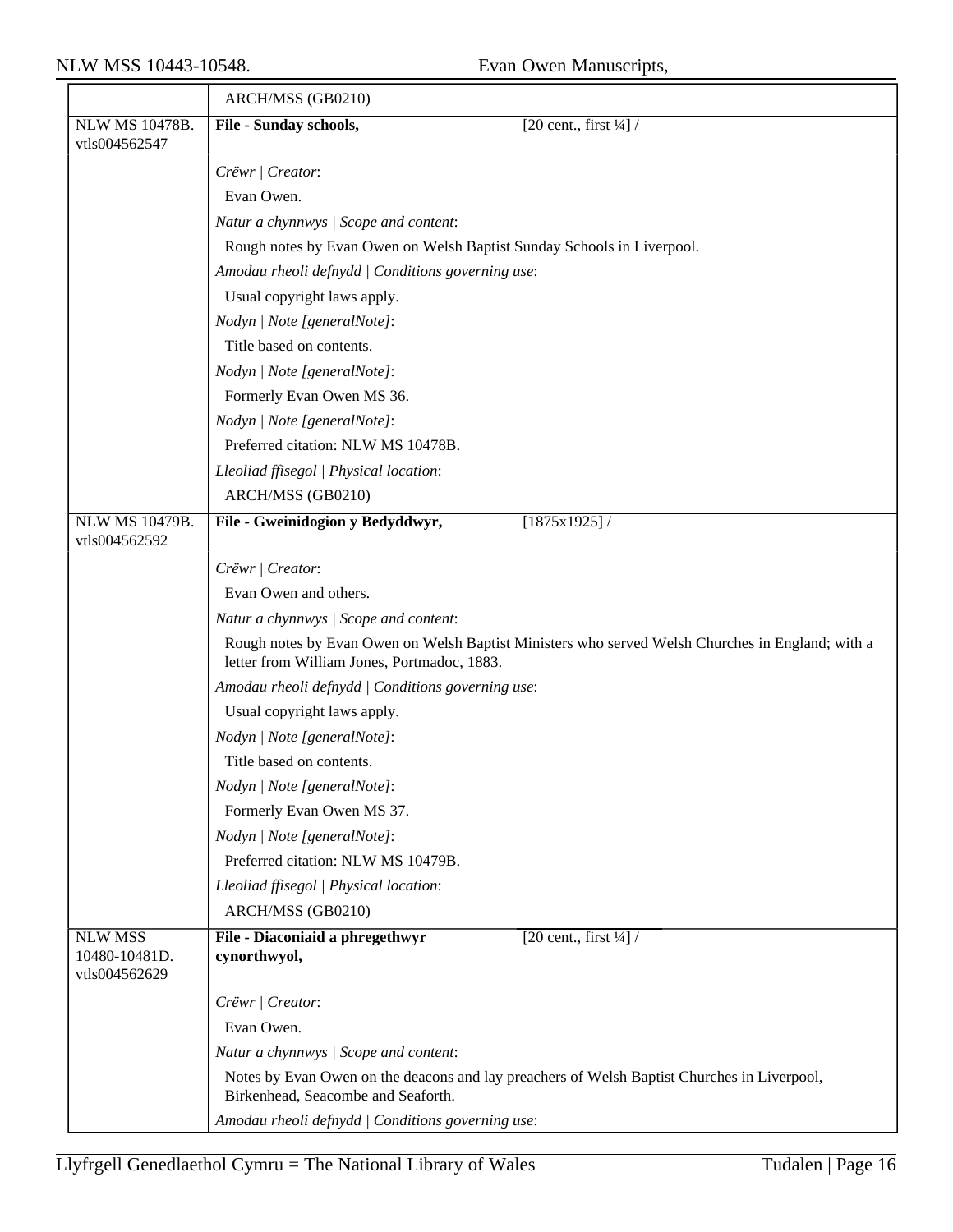|                                        | Usual copyright laws apply.                                                                                                       |
|----------------------------------------|-----------------------------------------------------------------------------------------------------------------------------------|
|                                        | Nodyn   Note [generalNote]:                                                                                                       |
|                                        | Title based on contents.                                                                                                          |
|                                        | Nodyn   Note [generalNote]:                                                                                                       |
|                                        | Formerly Evan Owen MSS 38-39.                                                                                                     |
|                                        | Nodyn   Note [generalNote]:                                                                                                       |
|                                        | Preferred citation: NLW MSS 10480-10481D.                                                                                         |
|                                        | Lleoliad ffisegol   Physical location:                                                                                            |
|                                        | ARCH/MSS (GB0210)                                                                                                                 |
| <b>NLW MS 10482C.</b><br>vtls006112613 | File - Diaconiaid a phregethwyr<br>[20 cent., first $\frac{1}{4}$ ] /<br>cynorthwyol,                                             |
|                                        | Crëwr   Creator:                                                                                                                  |
|                                        | Evan Owen.                                                                                                                        |
|                                        | Natur a chynnwys / Scope and content:                                                                                             |
|                                        | Notes by Evan Owen on the deacons and lay preachers of Welsh Baptist Churches in Liverpool,                                       |
|                                        | Birkenhead, Seacombe and Seaforth.                                                                                                |
|                                        | Amodau rheoli defnydd   Conditions governing use:                                                                                 |
|                                        | Usual copyright laws apply.                                                                                                       |
|                                        | Nodyn   Note [generalNote]:                                                                                                       |
|                                        | Title based on contents.                                                                                                          |
|                                        | Nodyn   Note [generalNote]:                                                                                                       |
|                                        | Formerly Evan Owen MS 40.                                                                                                         |
|                                        | Nodyn   Note [generalNote]:                                                                                                       |
|                                        | Preferred citation: NLW MS 10482C.                                                                                                |
|                                        | Lleoliad ffisegol   Physical location:                                                                                            |
|                                        | ARCH/MSS (GB0210)                                                                                                                 |
| <b>NLW MS 10483D.</b>                  | File - Diaconiaid a phregethwyr<br>[20 cent., first $\frac{1}{4}$ ] /                                                             |
| vtls006112639                          | cynorthwyol,                                                                                                                      |
|                                        | Crëwr   Creator:                                                                                                                  |
|                                        | Evan Owen.                                                                                                                        |
|                                        | Natur a chynnwys / Scope and content:                                                                                             |
|                                        | Notes by Evan Owen on the deacons and lay preachers of Welsh Baptist Churches in Liverpool,<br>Birkenhead, Seacombe and Seaforth. |
|                                        | Amodau rheoli defnydd   Conditions governing use:                                                                                 |
|                                        | Usual copyright laws apply.                                                                                                       |
|                                        | Nodyn   Note [generalNote]:                                                                                                       |
|                                        | Title based on contents.                                                                                                          |
|                                        | Nodyn   Note [generalNote]:                                                                                                       |
|                                        | Formerly Evan Owen MS 41.                                                                                                         |
|                                        | Nodyn   Note [generalNote]:                                                                                                       |
|                                        | Preferred citation: NLW MS 10483D.                                                                                                |
|                                        | Lleoliad ffisegol   Physical location:                                                                                            |
|                                        | ARCH/MSS (GB0210)                                                                                                                 |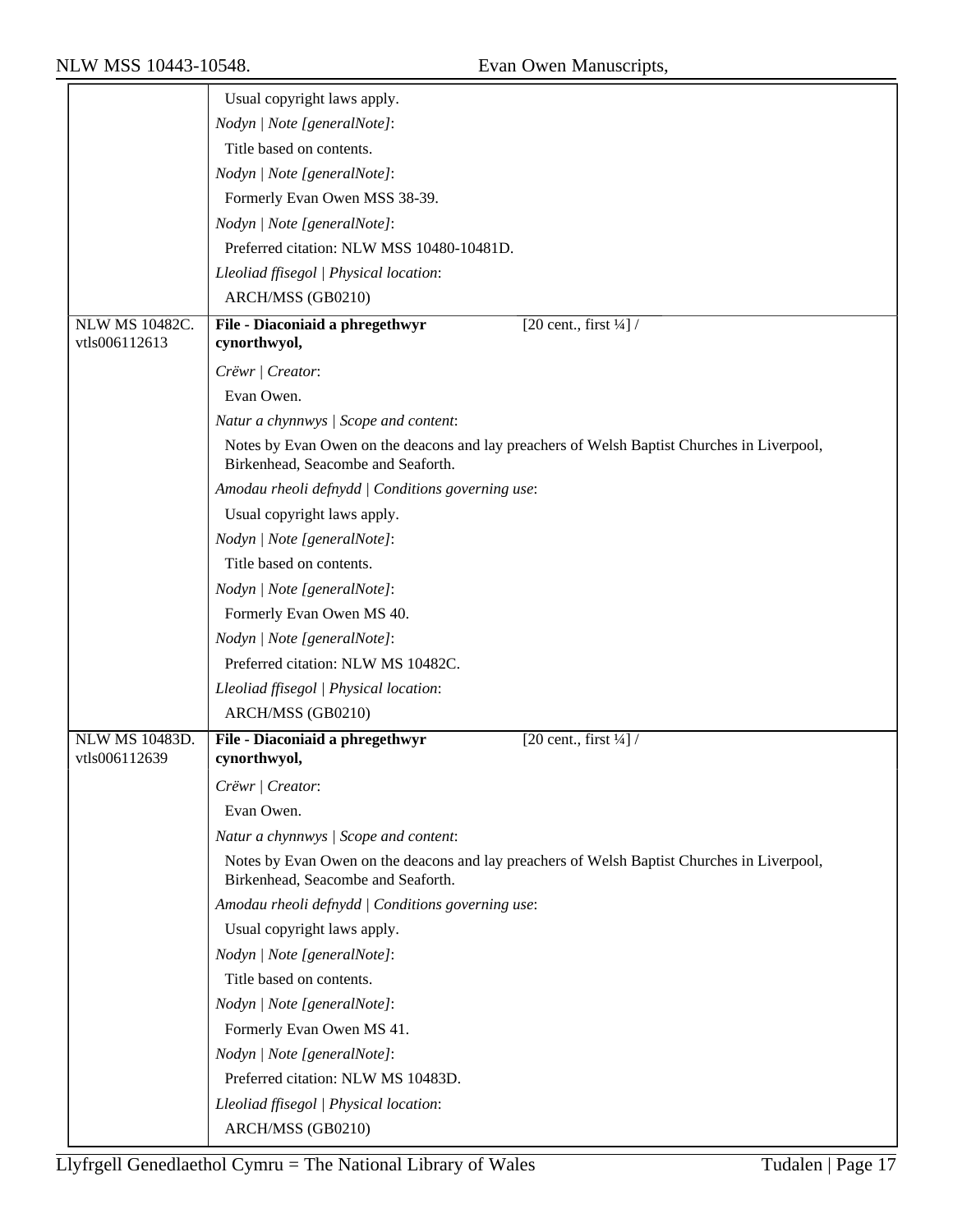| <b>NLW MS 10484A.</b> | File - Diaconiaid a phregethwyr<br>[20 cent., first $\frac{1}{4}$ ] /                                                             |  |
|-----------------------|-----------------------------------------------------------------------------------------------------------------------------------|--|
| vtls006112643         | cynorthwyol,                                                                                                                      |  |
|                       | Crëwr   Creator:                                                                                                                  |  |
|                       | Evan Owen.                                                                                                                        |  |
|                       | Natur a chynnwys / Scope and content:                                                                                             |  |
|                       | Notes by Evan Owen on the deacons and lay preachers of Welsh Baptist Churches in Liverpool,<br>Birkenhead, Seacombe and Seaforth. |  |
|                       | Amodau rheoli defnydd   Conditions governing use:                                                                                 |  |
|                       | Usual copyright laws apply.                                                                                                       |  |
|                       | Nodyn   Note [generalNote]:                                                                                                       |  |
|                       | Title based on contents.                                                                                                          |  |
|                       | Nodyn   Note [generalNote]:                                                                                                       |  |
|                       | Formerly Evan Owen MS 42.                                                                                                         |  |
|                       | Nodyn   Note [generalNote]:                                                                                                       |  |
|                       | Preferred citation: NLW MS 10484A.                                                                                                |  |
|                       | Lleoliad ffisegol   Physical location:                                                                                            |  |
|                       | ARCH/MSS (GB0210)                                                                                                                 |  |
| NLW MS 10485B.        | File - Diaconiaid a phregethwyr<br>$[20 \text{ cent.}, \text{first } \frac{1}{4}]$ /                                              |  |
| vtls006112648         | cynorthwyol,                                                                                                                      |  |
|                       | Crëwr   Creator:                                                                                                                  |  |
|                       | Evan Owen.                                                                                                                        |  |
|                       | Natur a chynnwys / Scope and content:                                                                                             |  |
|                       | Notes by Evan Owen on the deacons and lay preachers of Welsh Baptist Churches in Liverpool,<br>Birkenhead, Seacombe and Seaforth. |  |
|                       | Amodau rheoli defnydd   Conditions governing use:                                                                                 |  |
|                       | Usual copyright laws apply.                                                                                                       |  |
|                       | Nodyn   Note [generalNote]:                                                                                                       |  |
|                       | Title based on contents.                                                                                                          |  |
|                       | Nodyn   Note [generalNote]:                                                                                                       |  |
|                       | Formerly Evan Owen MS 43.                                                                                                         |  |
|                       | Nodyn   Note [generalNote]:                                                                                                       |  |
|                       | Preferred citation: NLW MS 10485B.                                                                                                |  |
|                       | Lleoliad ffisegol   Physical location:                                                                                            |  |
|                       | ARCH/MSS (GB0210)                                                                                                                 |  |
| NLW MS 10486A.        | File - Diaconiaid a phregethwyr<br>$\sqrt{20 \text{ cent.}, \text{first } \frac{1}{4}}$                                           |  |
| vtls006112651         | cynorthwyol,                                                                                                                      |  |
|                       | Crëwr   Creator:                                                                                                                  |  |
|                       | Evan Owen.                                                                                                                        |  |
|                       | Natur a chynnwys / Scope and content:                                                                                             |  |
|                       | Notes by Evan Owen on the deacons and lay preachers of Welsh Baptist Churches in Liverpool,<br>Birkenhead, Seacombe and Seaforth. |  |
|                       | Amodau rheoli defnydd   Conditions governing use:                                                                                 |  |
|                       | Usual copyright laws apply.                                                                                                       |  |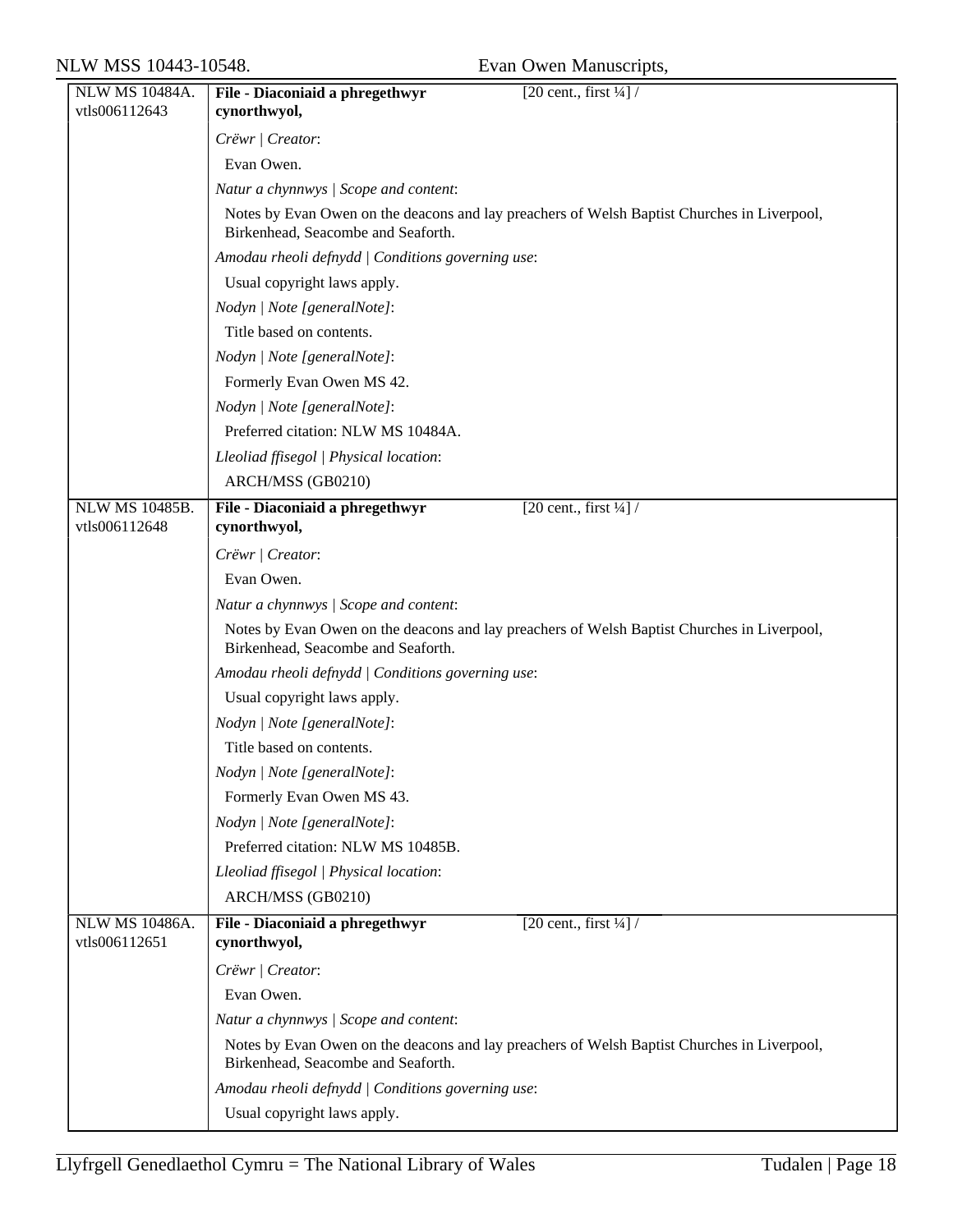|                                                  | Nodyn   Note [generalNote]:                                                                                                       |  |  |
|--------------------------------------------------|-----------------------------------------------------------------------------------------------------------------------------------|--|--|
|                                                  | Title based on contents.                                                                                                          |  |  |
|                                                  | Nodyn   Note [generalNote]:                                                                                                       |  |  |
|                                                  | Formerly Evan Owen MS 44.                                                                                                         |  |  |
|                                                  | Nodyn   Note [generalNote]:                                                                                                       |  |  |
|                                                  | Preferred citation: NLW MS 10486A.                                                                                                |  |  |
|                                                  | Lleoliad ffisegol   Physical location:                                                                                            |  |  |
|                                                  | ARCH/MSS (GB0210)                                                                                                                 |  |  |
| NLW MS 10487C.                                   | $\sqrt{20 \text{ cent.}, \text{first } \frac{1}{4}}$<br>File - Diaconiaid a phregethwyr                                           |  |  |
| vtls006112652                                    | cynorthwyol,                                                                                                                      |  |  |
|                                                  | Crëwr   Creator:                                                                                                                  |  |  |
|                                                  | Evan Owen.                                                                                                                        |  |  |
|                                                  | Natur a chynnwys / Scope and content:                                                                                             |  |  |
|                                                  | Notes by Evan Owen on the deacons and lay preachers of Welsh Baptist Churches in Liverpool,<br>Birkenhead, Seacombe and Seaforth. |  |  |
|                                                  | Amodau rheoli defnydd   Conditions governing use:                                                                                 |  |  |
|                                                  | Usual copyright laws apply.                                                                                                       |  |  |
|                                                  | Nodyn   Note [generalNote]:                                                                                                       |  |  |
|                                                  | Title based on contents.                                                                                                          |  |  |
|                                                  | Nodyn   Note [generalNote]:                                                                                                       |  |  |
|                                                  | Formerly Evan Owen MS 45.                                                                                                         |  |  |
|                                                  | Nodyn   Note [generalNote]:                                                                                                       |  |  |
|                                                  | Preferred citation: NLW MS 10487C.                                                                                                |  |  |
|                                                  | Lleoliad ffisegol   Physical location:                                                                                            |  |  |
|                                                  | ARCH/MSS (GB0210)                                                                                                                 |  |  |
| <b>NLW MSS</b><br>10488-10489B.<br>vtls006112654 | File - Diaconiaid a phregethwyr<br>[20 cent., first $\frac{1}{4}$ ] /<br>cynorthwyol,                                             |  |  |
|                                                  | Crëwr   Creator:                                                                                                                  |  |  |
|                                                  | Evan Owen.                                                                                                                        |  |  |
|                                                  | Natur a chynnwys / Scope and content:                                                                                             |  |  |
|                                                  | Notes by Evan Owen on the deacons and lay preachers of Welsh Baptist Churches in Liverpool,<br>Birkenhead, Seacombe and Seaforth. |  |  |
|                                                  | Amodau rheoli defnydd   Conditions governing use:                                                                                 |  |  |
|                                                  | Usual copyright laws apply.                                                                                                       |  |  |
|                                                  | Nodyn   Note [generalNote]:                                                                                                       |  |  |
|                                                  | Title based on contents.                                                                                                          |  |  |
|                                                  | Nodyn   Note [generalNote]:                                                                                                       |  |  |
|                                                  | Formerly Evan Owen MSS 46-47.                                                                                                     |  |  |
|                                                  | Nodyn   Note [generalNote]:                                                                                                       |  |  |
|                                                  | Preferred citation: NLW MSS 10488-10489B.                                                                                         |  |  |
|                                                  | Lleoliad ffisegol   Physical location:                                                                                            |  |  |
|                                                  | ARCH/MSS (GB0210)                                                                                                                 |  |  |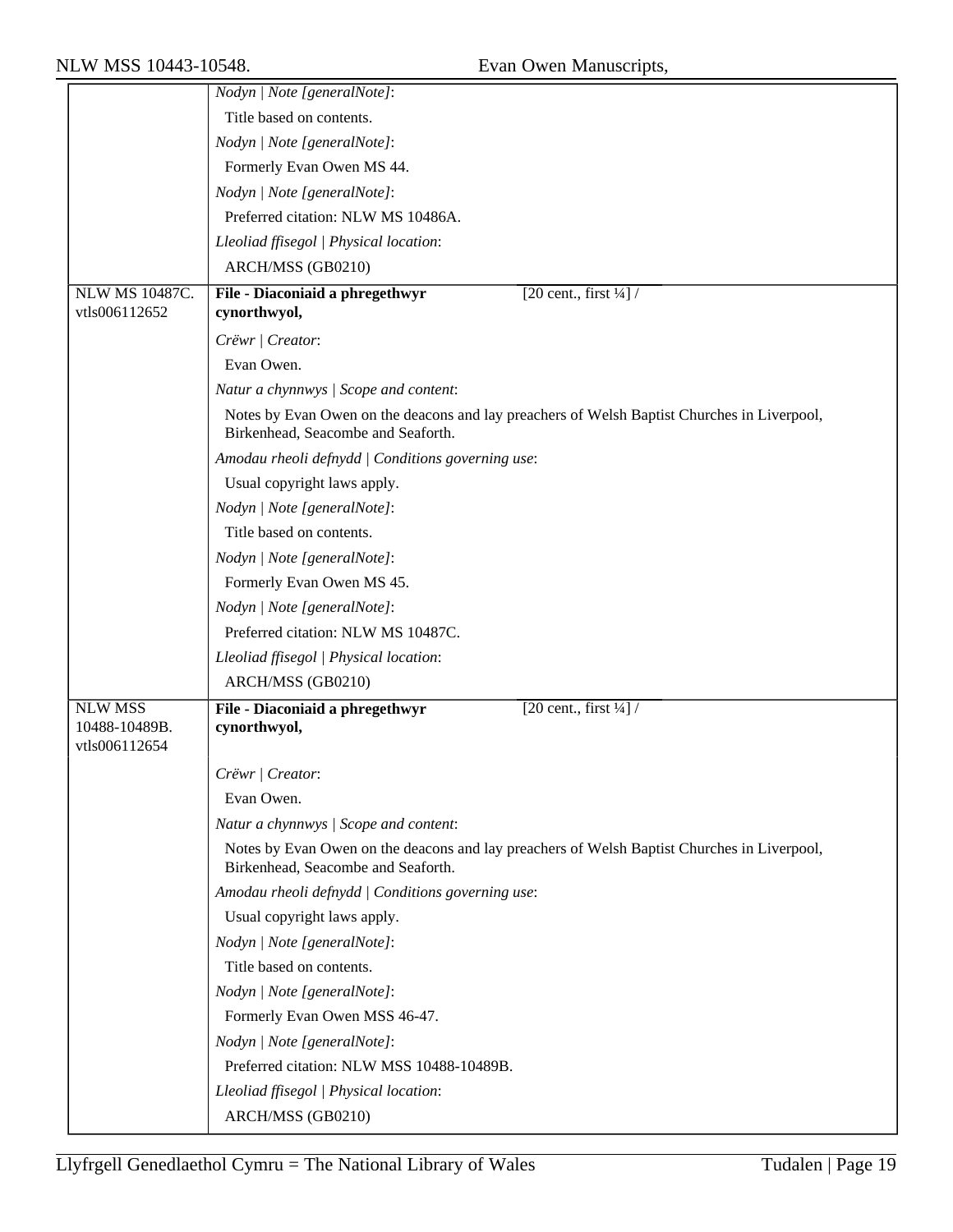| <b>NLW MS 10490B.</b>                  | [19 cent., last $\frac{1}{4}$ ] /<br>File - Hanes y Bedyddwyr,                                                                                                     |  |
|----------------------------------------|--------------------------------------------------------------------------------------------------------------------------------------------------------------------|--|
| vtls004562705                          |                                                                                                                                                                    |  |
|                                        | Crëwr / Creator:                                                                                                                                                   |  |
|                                        | Evan Owen.                                                                                                                                                         |  |
|                                        | Natur a chynnwys / Scope and content:                                                                                                                              |  |
|                                        | Brief biographical sketches by Evan Owen of Welsh Baptist ministers in London, with outlines of the<br>history of Welsh Baptist churches in Birmingham and London. |  |
|                                        | Nodyn   Note [generalNote]:                                                                                                                                        |  |
|                                        | Title based on contents.                                                                                                                                           |  |
|                                        | Nodyn   Note [generalNote]:                                                                                                                                        |  |
|                                        | Formerly Evan Owen MS 48.                                                                                                                                          |  |
|                                        | Nodyn   Note [generalNote]:                                                                                                                                        |  |
|                                        | Preferred citation: NLW MS 10490B.                                                                                                                                 |  |
|                                        | Lleoliad ffisegol   Physical location:                                                                                                                             |  |
|                                        | ARCH/MSS (GB0210)                                                                                                                                                  |  |
| <b>NLW MS 10491B.</b><br>vtls004562723 | [20 cent., first $\frac{1}{4}$ ] /<br>File - Y Bedyddwyr ym Mryste,                                                                                                |  |
|                                        | Crëwr   Creator:                                                                                                                                                   |  |
|                                        | Evan Owen.                                                                                                                                                         |  |
|                                        | Natur a chynnwys / Scope and content:                                                                                                                              |  |
|                                        | Notes by Evan Owen on Welsh Baptist ministers in Bristol, with a general account of the Welsh Baptist                                                              |  |
|                                        | cause in the town.                                                                                                                                                 |  |
|                                        | Amodau rheoli defnydd   Conditions governing use:                                                                                                                  |  |
|                                        | Usual copyright laws apply.                                                                                                                                        |  |
|                                        | Nodyn   Note [generalNote]:                                                                                                                                        |  |
|                                        | Title based on contents.                                                                                                                                           |  |
|                                        | Nodyn   Note [generalNote]:                                                                                                                                        |  |
|                                        | Formerly Evan Owen MS 49.                                                                                                                                          |  |
|                                        | Nodyn   Note [generalNote]:                                                                                                                                        |  |
|                                        | Preferred citation: NLW MS 10491B.                                                                                                                                 |  |
|                                        | Lleoliad ffisegol   Physical location:                                                                                                                             |  |
|                                        | ARCH/MSS (GB0210)                                                                                                                                                  |  |
| <b>NLW MS 10492B.</b><br>vtls004562732 | File - Undeb Bedyddwyr Lerpwl,<br>[1904x1925]                                                                                                                      |  |
|                                        | Crëwr   Creator:                                                                                                                                                   |  |
|                                        | Evan Owen.                                                                                                                                                         |  |
|                                        | Natur a chynnwys / Scope and content:                                                                                                                              |  |
|                                        | Notes by Evan Owen on the history of the Liverpool Welsh Baptist Union, 1861-1904.                                                                                 |  |
|                                        | Amodau rheoli defnydd   Conditions governing use:                                                                                                                  |  |
|                                        | Usual copyright laws apply.                                                                                                                                        |  |
|                                        | Nodyn   Note [generalNote]:                                                                                                                                        |  |
|                                        | Title based on contents.                                                                                                                                           |  |
|                                        | Nodyn   Note [generalNote]:                                                                                                                                        |  |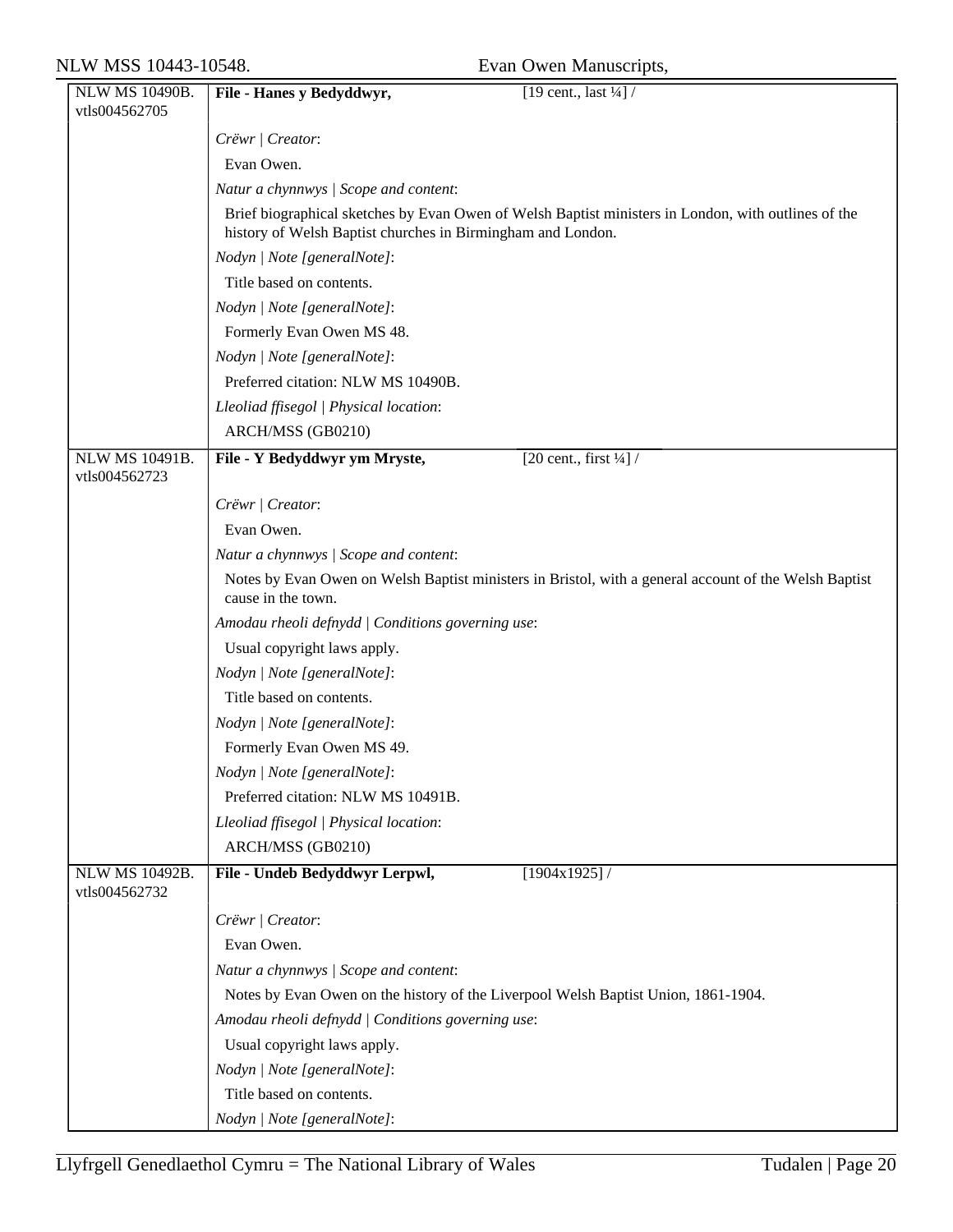|                                        | Formerly Evan Owen MS 50.                                                                                                                                                                                                                                                                                                                                                                                                                                          |  |  |
|----------------------------------------|--------------------------------------------------------------------------------------------------------------------------------------------------------------------------------------------------------------------------------------------------------------------------------------------------------------------------------------------------------------------------------------------------------------------------------------------------------------------|--|--|
|                                        | Nodyn   Note [generalNote]:                                                                                                                                                                                                                                                                                                                                                                                                                                        |  |  |
|                                        | Preferred citation: NLW MS 10492B.                                                                                                                                                                                                                                                                                                                                                                                                                                 |  |  |
|                                        |                                                                                                                                                                                                                                                                                                                                                                                                                                                                    |  |  |
|                                        | Lleoliad ffisegol   Physical location:                                                                                                                                                                                                                                                                                                                                                                                                                             |  |  |
|                                        | ARCH/MSS (GB0210)                                                                                                                                                                                                                                                                                                                                                                                                                                                  |  |  |
| NLW MS 10493C.<br>vtls004562754        | File - Undeb Bedyddwyr Cymru,<br>1885-1901.                                                                                                                                                                                                                                                                                                                                                                                                                        |  |  |
|                                        | Natur a chynnwys / Scope and content:                                                                                                                                                                                                                                                                                                                                                                                                                              |  |  |
|                                        | Leaflets and circulars, 1885-1888 and 1901, relating to annual meetings of the Welsh Baptist Union, and<br>the agenda of the Conference of the Denbigh, Flint, and Merioneth Baptist Association, 1885; and letters<br>to Evan Owen from William Henry Dodd, Wrexham, 1894; E. K. Jones, Brymbo, 1894; L. W. Lewis,<br>Liverpool; Owen Lewis, London, 1885; Price Morris, Birkenhead, 1885; Silas Morris, Bangor, 1901; and<br>William Williams, Llangollen, 1894. |  |  |
|                                        | Nodyn   Note [generalNote]:                                                                                                                                                                                                                                                                                                                                                                                                                                        |  |  |
|                                        | Title based on contents.                                                                                                                                                                                                                                                                                                                                                                                                                                           |  |  |
|                                        | Nodyn   Note [generalNote]:                                                                                                                                                                                                                                                                                                                                                                                                                                        |  |  |
|                                        | Formerly Evan Owen MS 51.                                                                                                                                                                                                                                                                                                                                                                                                                                          |  |  |
|                                        | Nodyn   Note [generalNote]:                                                                                                                                                                                                                                                                                                                                                                                                                                        |  |  |
|                                        | Preferred citation: NLW MS 10493C.                                                                                                                                                                                                                                                                                                                                                                                                                                 |  |  |
|                                        | Lleoliad ffisegol   Physical location:                                                                                                                                                                                                                                                                                                                                                                                                                             |  |  |
|                                        | ARCH/MSS (GB0210)                                                                                                                                                                                                                                                                                                                                                                                                                                                  |  |  |
| NLW MS 10494C.                         | <b>File - Cymdeithas Gynorthwyol</b><br>$[1886x1899]$ /                                                                                                                                                                                                                                                                                                                                                                                                            |  |  |
| vtls004562890                          | Bedyddwyr Lerpwl,                                                                                                                                                                                                                                                                                                                                                                                                                                                  |  |  |
|                                        | Crëwr   Creator:                                                                                                                                                                                                                                                                                                                                                                                                                                                   |  |  |
|                                        | Evan Owen and others.                                                                                                                                                                                                                                                                                                                                                                                                                                              |  |  |
|                                        | Natur a chynnwys / Scope and content:                                                                                                                                                                                                                                                                                                                                                                                                                              |  |  |
|                                        | A brief account by Evan Owen of the Fund raised to help Welsh Baptist Chuches in Liverpool to clear<br>their debts, 1886; and some papers relating to children's meetings in connection with Welsh Baptist<br>Association Annual Meetings.                                                                                                                                                                                                                         |  |  |
|                                        | Nodyn   Note [generalNote]:                                                                                                                                                                                                                                                                                                                                                                                                                                        |  |  |
|                                        | Title based on contents.                                                                                                                                                                                                                                                                                                                                                                                                                                           |  |  |
|                                        | Nodyn   Note [generalNote]:                                                                                                                                                                                                                                                                                                                                                                                                                                        |  |  |
|                                        | Formerly Evan Owen MS 52.                                                                                                                                                                                                                                                                                                                                                                                                                                          |  |  |
|                                        | Nodyn   Note [generalNote]:                                                                                                                                                                                                                                                                                                                                                                                                                                        |  |  |
|                                        | Preferred citation: NLW MS 10494C.                                                                                                                                                                                                                                                                                                                                                                                                                                 |  |  |
|                                        | Lleoliad ffisegol   Physical location:                                                                                                                                                                                                                                                                                                                                                                                                                             |  |  |
|                                        | ARCH/MSS (GB0210)                                                                                                                                                                                                                                                                                                                                                                                                                                                  |  |  |
| <b>NLW MS 10495B.</b><br>vtls004562924 | File - Baptist children's services,<br>1884-1888 /                                                                                                                                                                                                                                                                                                                                                                                                                 |  |  |
|                                        | Crëwr   Creator:                                                                                                                                                                                                                                                                                                                                                                                                                                                   |  |  |
|                                        | Evan Owen and others.                                                                                                                                                                                                                                                                                                                                                                                                                                              |  |  |
|                                        | Natur a chynnwys / Scope and content:                                                                                                                                                                                                                                                                                                                                                                                                                              |  |  |
|                                        | Letters addressed to Evan Owen, with draft letters by him, concerning children's services in connection                                                                                                                                                                                                                                                                                                                                                            |  |  |
|                                        | with the annual meetings of the Welsh Baptist Association. Correspondents include Gethin Davies,                                                                                                                                                                                                                                                                                                                                                                   |  |  |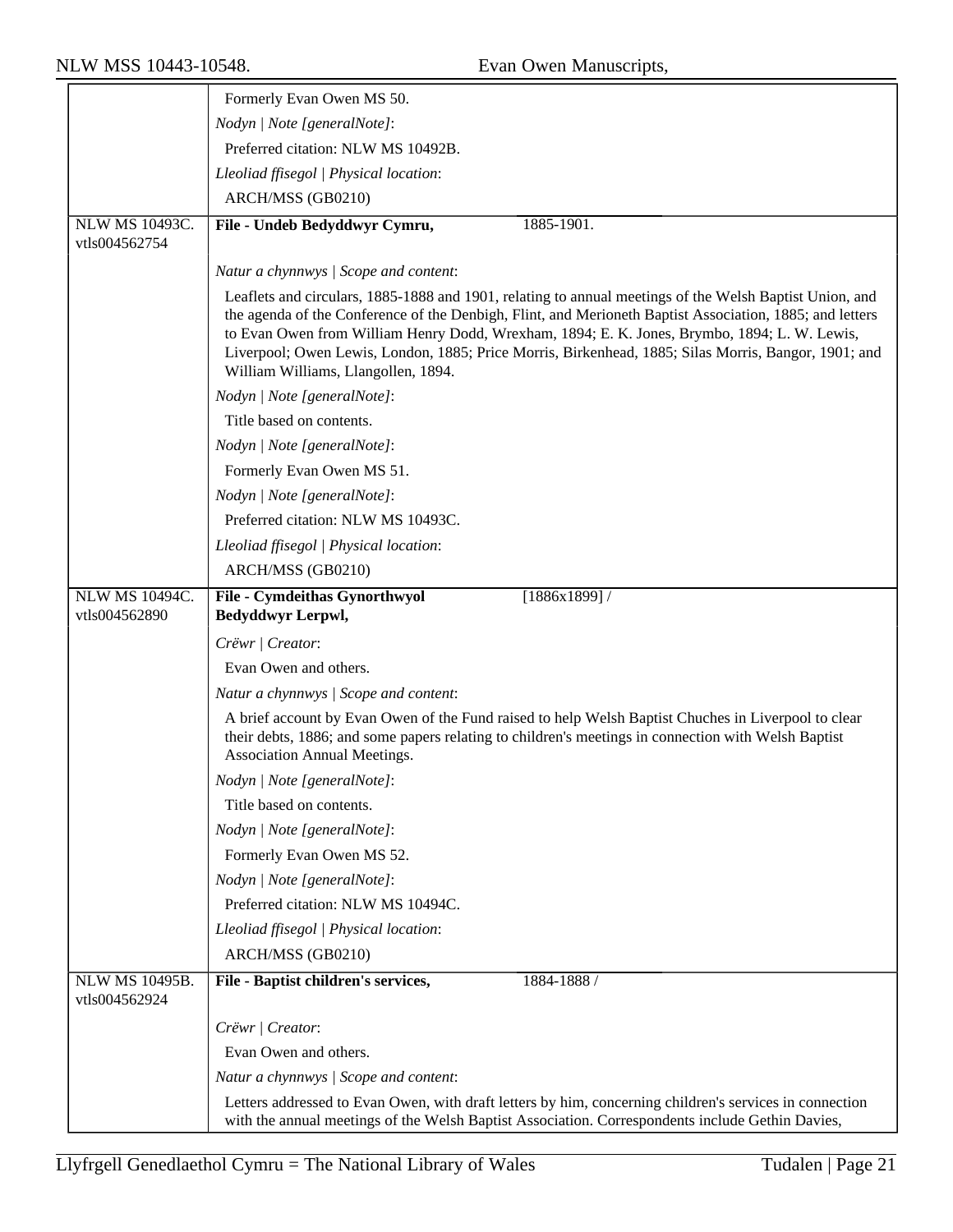| NLW MSS 10443-10548.                   |                                                              | Evan Owen Manuscripts,                                                                                                                                                                                  |
|----------------------------------------|--------------------------------------------------------------|---------------------------------------------------------------------------------------------------------------------------------------------------------------------------------------------------------|
|                                        | Hir'), 1885.                                                 | Llangollen, 1884-1888; Richard Davies ('Syntax'), Llangefni; T. Witton Davies, Haverfordwest, 1886;<br>Benjamin Evans, Aberdare, 1886-1887; H. Cernyw Williams, Corwen, 1886; and Peter Williams ('Pedr |
|                                        | Nodyn   Note [generalNote]:                                  |                                                                                                                                                                                                         |
|                                        | Title based on contents.                                     |                                                                                                                                                                                                         |
|                                        | Nodyn   Note [generalNote]:                                  |                                                                                                                                                                                                         |
|                                        | Formerly Evan Owen MS 53.                                    |                                                                                                                                                                                                         |
|                                        | Nodyn   Note [generalNote]:                                  |                                                                                                                                                                                                         |
|                                        | Preferred citation: NLW MS 10495B.                           |                                                                                                                                                                                                         |
|                                        | Lleoliad ffisegol   Physical location:                       |                                                                                                                                                                                                         |
|                                        | ARCH/MSS (GB0210)                                            |                                                                                                                                                                                                         |
| <b>NLW MS 10496B.</b><br>vtls004562957 | File - Cymdeithas Gw#r Ieuainc<br><b>Bedyddiedig Lerpwl,</b> | [19 cent., last $\frac{1}{4}$ ] /                                                                                                                                                                       |
|                                        | Crëwr   Creator:                                             |                                                                                                                                                                                                         |
|                                        | Evan Owen.                                                   |                                                                                                                                                                                                         |
|                                        | Natur a chynnwys / Scope and content:                        |                                                                                                                                                                                                         |
|                                        | Welsh Branch of the Y.M.C.A. in Renshaw Street, Liverpool.   | Notes by Evan Owen on the history of the Liverpool Young Welsh Baptists' Association, and of the                                                                                                        |
|                                        | Nodyn   Note [generalNote]:                                  |                                                                                                                                                                                                         |
|                                        | Title based on contents.                                     |                                                                                                                                                                                                         |
|                                        | Nodyn   Note [generalNote]:                                  |                                                                                                                                                                                                         |
|                                        | Formerly Evan Owen MS 54.                                    |                                                                                                                                                                                                         |
|                                        | Nodyn   Note [generalNote]:                                  |                                                                                                                                                                                                         |
|                                        | Preferred citation: NLW MS 10496B.                           |                                                                                                                                                                                                         |
|                                        | Lleoliad ffisegol   Physical location:                       |                                                                                                                                                                                                         |
|                                        | ARCH/MSS (GB0210)                                            |                                                                                                                                                                                                         |
| NLW MS 10497C.<br>vtls004562986        | File - Missions,                                             | 1894-1909.                                                                                                                                                                                              |
|                                        | Natur a chynnwys / Scope and content:                        |                                                                                                                                                                                                         |
|                                        | exhibitions in Liverpool.                                    | Notes and papers, 1894-1909, relating to meetings of the Bible Translation Society and to missionary                                                                                                    |
|                                        | Nodyn   Note [generalNote]:                                  |                                                                                                                                                                                                         |
|                                        | Title based on contents.                                     |                                                                                                                                                                                                         |
|                                        | Nodyn   Note [generalNote]:                                  |                                                                                                                                                                                                         |
|                                        | Formerly Evan Owen MS 55.                                    |                                                                                                                                                                                                         |
|                                        | Nodyn   Note [generalNote]:                                  |                                                                                                                                                                                                         |
|                                        | Preferred citation: NLW MS 10497C.                           |                                                                                                                                                                                                         |
|                                        | Lleoliad ffisegol   Physical location:                       |                                                                                                                                                                                                         |
|                                        | ARCH/MSS (GB0210)                                            |                                                                                                                                                                                                         |
| <b>NLW MS 10498D.</b>                  | File - Cymanfa Lerpwl,                                       | [1875x1925]/                                                                                                                                                                                            |
| vtls004563000                          |                                                              |                                                                                                                                                                                                         |
|                                        | Crëwr   Creator:                                             |                                                                                                                                                                                                         |
|                                        | Evan Owen and others.                                        |                                                                                                                                                                                                         |
|                                        | Natur a chynnwys / Scope and content:                        |                                                                                                                                                                                                         |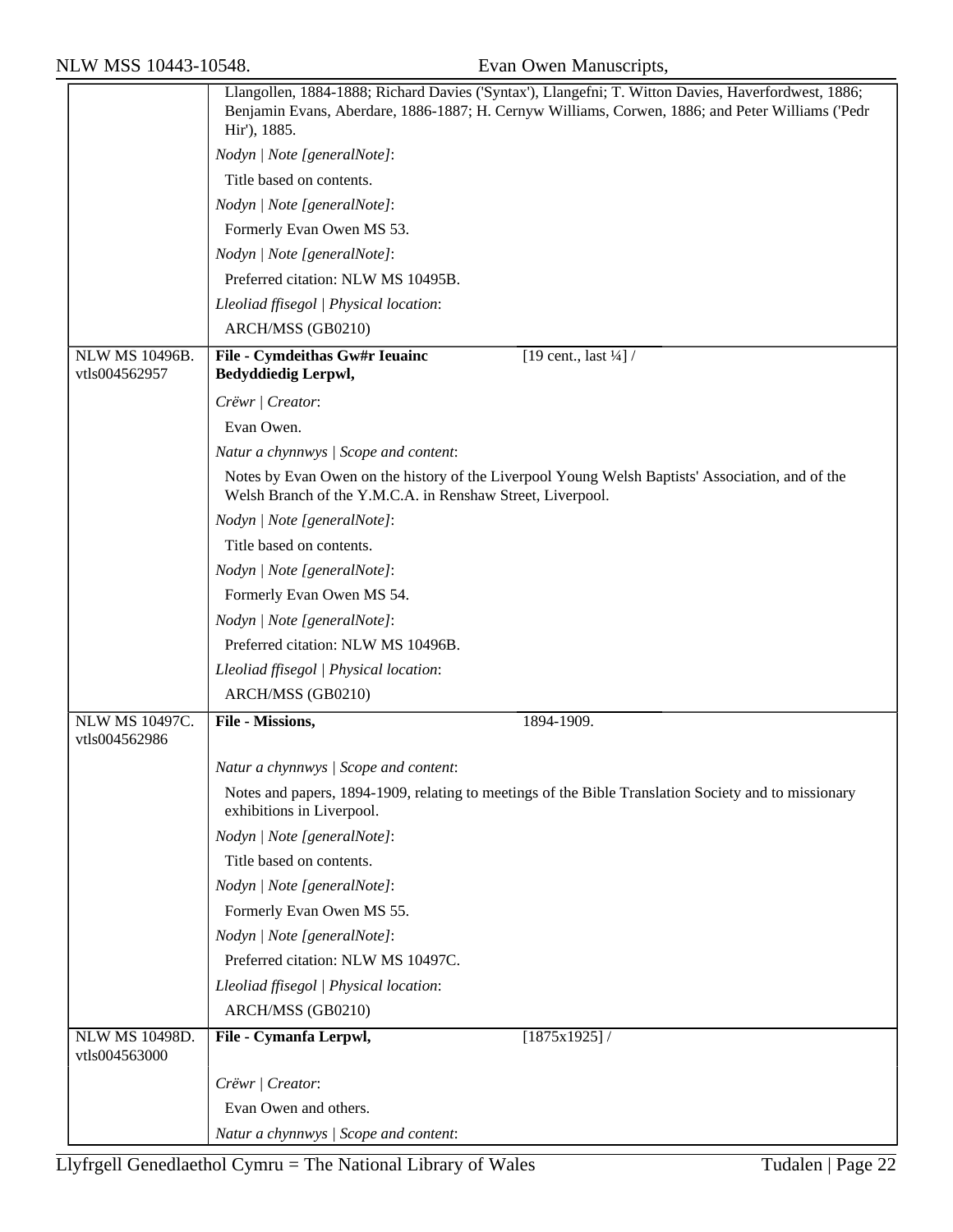|                                 | Notes by Evan Owen; and miscellaneous papers relating to the Liverpool Welsh Baptist Association.                                                                                                                                                                                                                                                                                              |  |
|---------------------------------|------------------------------------------------------------------------------------------------------------------------------------------------------------------------------------------------------------------------------------------------------------------------------------------------------------------------------------------------------------------------------------------------|--|
|                                 | Amodau rheoli defnydd   Conditions governing use:                                                                                                                                                                                                                                                                                                                                              |  |
|                                 | Usual copyright laws apply.                                                                                                                                                                                                                                                                                                                                                                    |  |
|                                 | Nodyn   Note [generalNote]:                                                                                                                                                                                                                                                                                                                                                                    |  |
|                                 | Title based on contents.                                                                                                                                                                                                                                                                                                                                                                       |  |
|                                 | Nodyn   Note [generalNote]:                                                                                                                                                                                                                                                                                                                                                                    |  |
|                                 | Formerly Evan Owen MS 56.                                                                                                                                                                                                                                                                                                                                                                      |  |
|                                 | Nodyn   Note [generalNote]:                                                                                                                                                                                                                                                                                                                                                                    |  |
|                                 | Preferred citation: NLW MS 10498D.                                                                                                                                                                                                                                                                                                                                                             |  |
|                                 | Lleoliad ffisegol   Physical location:                                                                                                                                                                                                                                                                                                                                                         |  |
|                                 | ARCH/MSS (GB0210)                                                                                                                                                                                                                                                                                                                                                                              |  |
| NLW MS 10499B.<br>vtls004563015 | File - Cymanfa ganu Bedyddwyr Lerpwl,<br>[20 cent., first $\frac{1}{4}$ ] /                                                                                                                                                                                                                                                                                                                    |  |
|                                 | Crëwr   Creator:                                                                                                                                                                                                                                                                                                                                                                               |  |
|                                 | Evan Owen and others.                                                                                                                                                                                                                                                                                                                                                                          |  |
|                                 | Natur a chynnwys / Scope and content:                                                                                                                                                                                                                                                                                                                                                          |  |
|                                 | Notes by Evan Owen on the history of the Liverpool Welsh Baptist Choral Union, and miscellaneous                                                                                                                                                                                                                                                                                               |  |
|                                 | papers.                                                                                                                                                                                                                                                                                                                                                                                        |  |
|                                 | Amodau rheoli defnydd   Conditions governing use:                                                                                                                                                                                                                                                                                                                                              |  |
|                                 | Usual copyright laws apply.                                                                                                                                                                                                                                                                                                                                                                    |  |
|                                 | Nodyn   Note [generalNote]:                                                                                                                                                                                                                                                                                                                                                                    |  |
|                                 | Title based on contents.                                                                                                                                                                                                                                                                                                                                                                       |  |
|                                 | Nodyn   Note [generalNote]:                                                                                                                                                                                                                                                                                                                                                                    |  |
|                                 | Formerly Evan Owen MS 57.                                                                                                                                                                                                                                                                                                                                                                      |  |
|                                 | Nodyn   Note [generalNote]:                                                                                                                                                                                                                                                                                                                                                                    |  |
|                                 | Preferred citation: NLW MS 10499B.                                                                                                                                                                                                                                                                                                                                                             |  |
|                                 | Lleoliad ffisegol   Physical location:                                                                                                                                                                                                                                                                                                                                                         |  |
|                                 | ARCH/MSS (GB0210)                                                                                                                                                                                                                                                                                                                                                                              |  |
| NLW MS 10500D.<br>vtls004563075 | 1877-1910.<br>File - Correspondence,                                                                                                                                                                                                                                                                                                                                                           |  |
|                                 | Natur a chynnwys / Scope and content:                                                                                                                                                                                                                                                                                                                                                          |  |
|                                 | Letters, mainly addressed to Evan Owen, on matters relating to Baptist churches and organizations.<br>The writers include Alfred H. Baynes, London, 1878; Charles Davies, Bangor, 1877; T. Witton Davies,<br>Haverfordwest, 1883; Griffith Ellis, Bootle, 1908; J. Spinther James, Llandudno, 1877-1905; L. W.<br>Lewis, Liverpool ('Llew Llwyfo'), 1899; and Thomas Lewis, Pontymister, 1885. |  |
|                                 | Nodyn   Note [generalNote]:                                                                                                                                                                                                                                                                                                                                                                    |  |
|                                 | Title based on contents.                                                                                                                                                                                                                                                                                                                                                                       |  |
|                                 | Nodyn   Note [generalNote]:                                                                                                                                                                                                                                                                                                                                                                    |  |
|                                 | Formerly Evan Owen MS 58.                                                                                                                                                                                                                                                                                                                                                                      |  |
|                                 | Nodyn   Note [generalNote]:                                                                                                                                                                                                                                                                                                                                                                    |  |
|                                 | Preferred citation: NLW MS 10500D.                                                                                                                                                                                                                                                                                                                                                             |  |
|                                 | Lleoliad ffisegol   Physical location:                                                                                                                                                                                                                                                                                                                                                         |  |
|                                 | ARCH/MSS (GB0210)                                                                                                                                                                                                                                                                                                                                                                              |  |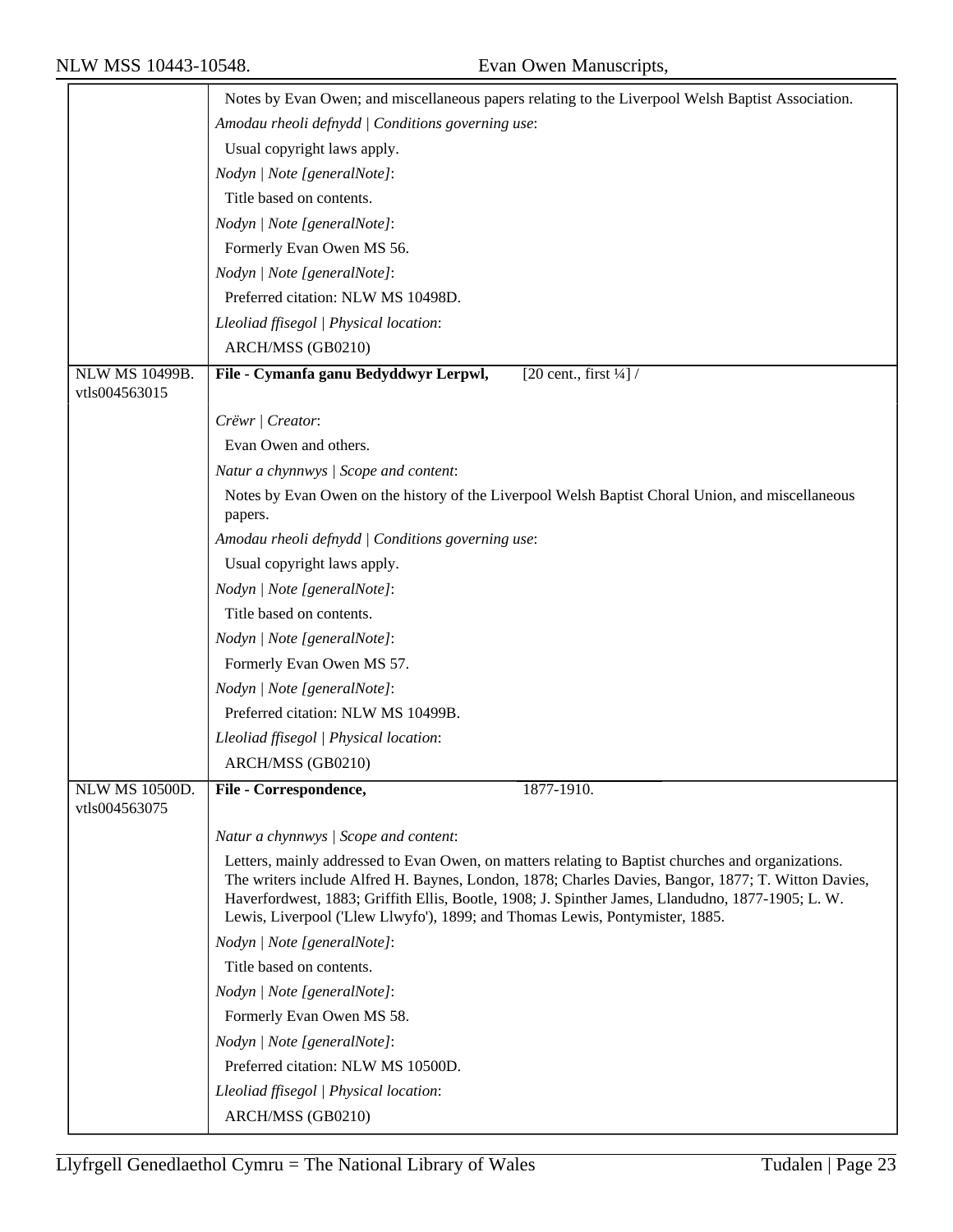| NLW MS 10501C.<br>vtls004563082 | File - Eglwysi'r Bedyddwyr yng Ngogledd<br>1885.<br>Cymru,                                                               |
|---------------------------------|--------------------------------------------------------------------------------------------------------------------------|
|                                 |                                                                                                                          |
|                                 | Natur a chynnwys / Scope and content:                                                                                    |
|                                 | Petitions and correspondence relating to appeals for aid to clear the debts of Baptist Churches in North<br>Wales, 1885. |
|                                 | Nodyn   Note [generalNote]:                                                                                              |
|                                 | Title based on contents.                                                                                                 |
|                                 | Nodyn   Note [generalNote]:                                                                                              |
|                                 | Formerly Evan Owen MS 59.                                                                                                |
|                                 | Nodyn   Note [generalNote]:                                                                                              |
|                                 | Preferred citation: NLW MS 10501C.                                                                                       |
|                                 | Lleoliad ffisegol   Physical location:                                                                                   |
|                                 | ARCH/MSS (GB0210)                                                                                                        |
| <b>NLW MS 10502A.</b>           | [19 cent., last $\frac{1}{4}$ ] /<br>File - Y Bedyddwyr,                                                                 |
| vtls004563091                   |                                                                                                                          |
|                                 | Crëwr   Creator:                                                                                                         |
|                                 | Evan Owen.                                                                                                               |
|                                 | Natur a chynnwys / Scope and content:                                                                                    |
|                                 | Notes by Evan Owen on the New Testament foundation of the Baptist movement.                                              |
|                                 | Nodyn   Note [generalNote]:                                                                                              |
|                                 | Title based on contents.                                                                                                 |
|                                 | Nodyn   Note [generalNote]:                                                                                              |
|                                 | Formerly Evan Owen MS 60.                                                                                                |
|                                 | Nodyn   Note [generalNote]:                                                                                              |
|                                 | Preferred citation: NLW MS 10502A.                                                                                       |
|                                 | Lleoliad ffisegol   Physical location:                                                                                   |
|                                 | ARCH/MSS (GB0210)                                                                                                        |
| NLW MS 10503B.<br>vtls004563110 | File - Y Bedyddwyr,<br>1915 /                                                                                            |
|                                 | Crëwr   Creator:                                                                                                         |
|                                 | Evan Owen.                                                                                                               |
|                                 | Natur a chynnwys / Scope and content:                                                                                    |
|                                 | A copy, by Evan Owen, of paragraphs omitted from an article on the Baptists in Y Brython, 22 July<br>1915.               |
|                                 | Nodyn   Note [generalNote]:                                                                                              |
|                                 | Title based on contents.                                                                                                 |
|                                 | Nodyn   Note [generalNote]:                                                                                              |
|                                 | Formerly Evan Owen MS 61.                                                                                                |
|                                 | Nodyn   Note [generalNote]:                                                                                              |
|                                 | Preferred citation: NLW MS 10503B.                                                                                       |
|                                 | Lleoliad ffisegol   Physical location:                                                                                   |
|                                 | ARCH/MSS (GB0210)                                                                                                        |
|                                 |                                                                                                                          |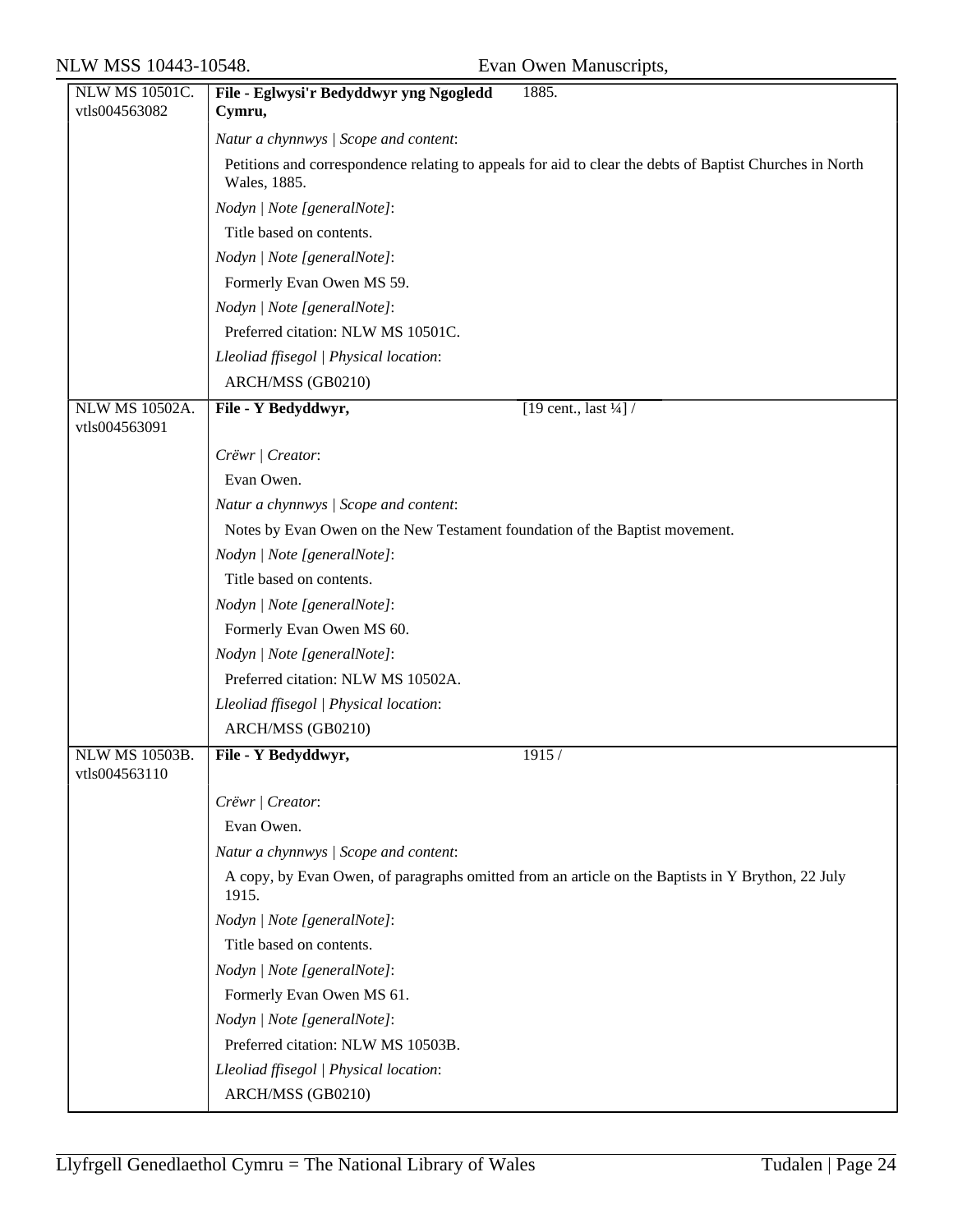| NLW MS 10504B.        | <b>File - The Welsh Baptists,</b>                                                | [20 cent., first $\frac{1}{4}$ ] /                                                            |
|-----------------------|----------------------------------------------------------------------------------|-----------------------------------------------------------------------------------------------|
| vtls004563123         |                                                                                  |                                                                                               |
|                       | Crëwr   Creator:                                                                 |                                                                                               |
|                       | Evan Owen.                                                                       |                                                                                               |
|                       | Natur a chynnwys / Scope and content:                                            |                                                                                               |
|                       | Notes by Evan Owen on the history of the Baptists in Wales.                      |                                                                                               |
|                       | Amodau rheoli defnydd   Conditions governing use:                                |                                                                                               |
|                       | Usual copyright laws apply.                                                      |                                                                                               |
|                       | Nodyn   Note [generalNote]:                                                      |                                                                                               |
|                       | Title based on contents.                                                         |                                                                                               |
|                       | Nodyn   Note [generalNote]:                                                      |                                                                                               |
|                       | Formerly Evan Owen MS 62.                                                        |                                                                                               |
|                       | Nodyn   Note [generalNote]:                                                      |                                                                                               |
|                       | Preferred citation: NLW MS 10504B.                                               |                                                                                               |
|                       | Lleoliad ffisegol   Physical location:                                           |                                                                                               |
|                       | ARCH/MSS (GB0210)                                                                |                                                                                               |
| <b>NLW MS 10505C.</b> | File - Y Bedyddwyr,                                                              | [20 cent., first $\frac{1}{4}$ ] /                                                            |
| vtls004563137         |                                                                                  |                                                                                               |
|                       | Crëwr   Creator:                                                                 |                                                                                               |
|                       | Evan Owen.                                                                       |                                                                                               |
|                       | Natur a chynnwys / Scope and content:                                            |                                                                                               |
|                       |                                                                                  | Notes by Evan Owen on some Baptist ministers and deacons in Chester, Birmingham and Oswestry. |
|                       | Amodau rheoli defnydd   Conditions governing use:                                |                                                                                               |
|                       | Usual copyright laws apply.                                                      |                                                                                               |
|                       | Nodyn   Note [generalNote]:                                                      |                                                                                               |
|                       | Title based on contents.                                                         |                                                                                               |
|                       | Nodyn   Note [generalNote]:                                                      |                                                                                               |
|                       | Formerly Evan Owen MS 63.                                                        |                                                                                               |
|                       | Nodyn   Note [generalNote]:                                                      |                                                                                               |
|                       | Preferred citation: NLW MS 10505C.                                               |                                                                                               |
|                       | Lleoliad ffisegol   Physical location:                                           |                                                                                               |
|                       | ARCH/MSS (GB0210)                                                                |                                                                                               |
| <b>NLW MS 10506B.</b> | File - An essay,                                                                 | [19 cent., last $\frac{1}{4}$ ] /                                                             |
| vtls004563147         |                                                                                  |                                                                                               |
|                       | Crëwr   Creator:                                                                 |                                                                                               |
|                       | Anti-tradition (Pseudonym)                                                       |                                                                                               |
|                       | Natur a chynnwys / Scope and content:                                            |                                                                                               |
|                       | An essay, by 'Anti-tradition', on 'The distinguishing features of the Baptists'. |                                                                                               |
|                       | Nodyn   Note [generalNote]:                                                      |                                                                                               |
|                       | Title based on contents.                                                         |                                                                                               |
|                       | Nodyn   Note [generalNote]:                                                      |                                                                                               |
|                       | Formerly Evan Owen MS 64.                                                        |                                                                                               |
|                       | Nodyn   Note [generalNote]:                                                      |                                                                                               |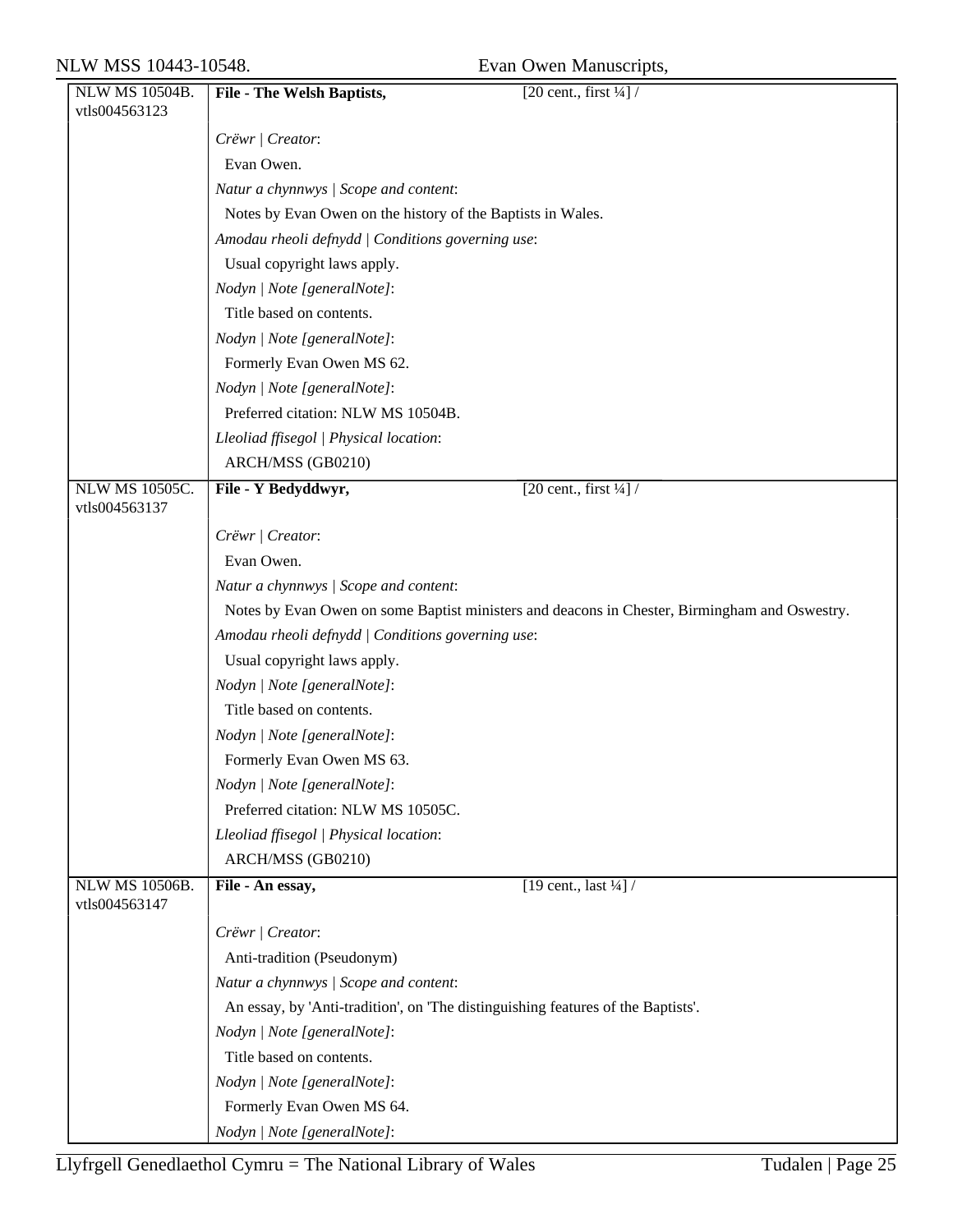|                                        | Preferred citation: NLW MS 10506B.                                                                                                                                                                                |  |
|----------------------------------------|-------------------------------------------------------------------------------------------------------------------------------------------------------------------------------------------------------------------|--|
|                                        | Lleoliad ffisegol   Physical location:                                                                                                                                                                            |  |
|                                        | ARCH/MSS (GB0210)                                                                                                                                                                                                 |  |
| <b>NLW MS 10507C.</b><br>vtls004563166 | File - Pwyllgor dirwestol cymanfa Dinbych,<br>1873-1899 /<br>Fflint, Trefaldwyn, a Meirion,                                                                                                                       |  |
|                                        | Crëwr   Creator:                                                                                                                                                                                                  |  |
|                                        | Evan Owen.                                                                                                                                                                                                        |  |
|                                        | Natur a chynnwys / Scope and content:                                                                                                                                                                             |  |
|                                        | Draft letters by Evan Owen on Liverpool Welsh Baptist subjects, 1873-1880, and on behalf of the<br>Temperance Committee of the Denbigh, Flint, Montgomery, and Merioneth Welsh Baptist Association,<br>1897-1899. |  |
|                                        | Nodyn   Note [generalNote]:                                                                                                                                                                                       |  |
|                                        | Title based on contents.                                                                                                                                                                                          |  |
|                                        | Nodyn   Note [generalNote]:                                                                                                                                                                                       |  |
|                                        | Formerly Evan Owen MS 65.                                                                                                                                                                                         |  |
|                                        | Nodyn   Note [generalNote]:                                                                                                                                                                                       |  |
|                                        | Preferred citation: NLW MS 10507C.                                                                                                                                                                                |  |
|                                        | Lleoliad ffisegol   Physical location:                                                                                                                                                                            |  |
|                                        | ARCH/MSS (GB0210)                                                                                                                                                                                                 |  |
| <b>NLW MS 10508D.</b><br>vtls004563174 | <b>File - Liverpool English Baptists,</b><br>[20 cent., first $\frac{1}{4}$ ] /                                                                                                                                   |  |
|                                        | Crëwr   Creator:                                                                                                                                                                                                  |  |
|                                        | Evan Owen.                                                                                                                                                                                                        |  |
|                                        | Natur a chynnwys / Scope and content:                                                                                                                                                                             |  |
|                                        | An incomplete statement by Evan Owen on 'the doings of the Liverpool English Baptists', being a<br>criticism of open communion.                                                                                   |  |
|                                        | Amodau rheoli defnydd / Conditions governing use:                                                                                                                                                                 |  |
|                                        | Usual copyright laws apply.                                                                                                                                                                                       |  |
|                                        | Nodyn   Note [generalNote]:                                                                                                                                                                                       |  |
|                                        | Title based on contents.                                                                                                                                                                                          |  |
|                                        | Nodyn   Note [generalNote]:                                                                                                                                                                                       |  |
|                                        | Formerly Evan Owen MS 66.                                                                                                                                                                                         |  |
|                                        | Nodyn   Note [generalNote]:                                                                                                                                                                                       |  |
|                                        | Preferred citation: NLW MS 10508D.                                                                                                                                                                                |  |
|                                        | Lleoliad ffisegol   Physical location:                                                                                                                                                                            |  |
|                                        | ARCH/MSS (GB0210)                                                                                                                                                                                                 |  |
| <b>NLW MS 10509B.</b><br>vtls004563181 | File - Bedyddwyr Lerpwl,<br>1903/                                                                                                                                                                                 |  |
|                                        | Crëwr   Creator:                                                                                                                                                                                                  |  |
|                                        | Evan Owen.                                                                                                                                                                                                        |  |
|                                        | Natur a chynnwys / Scope and content:                                                                                                                                                                             |  |
|                                        | A draft account by Evan Owen of Welsh Baptist Churches in Liverpool written in connection with the                                                                                                                |  |
|                                        | meeting of the Welsh Baptist Association in Liverpool in 1903.                                                                                                                                                    |  |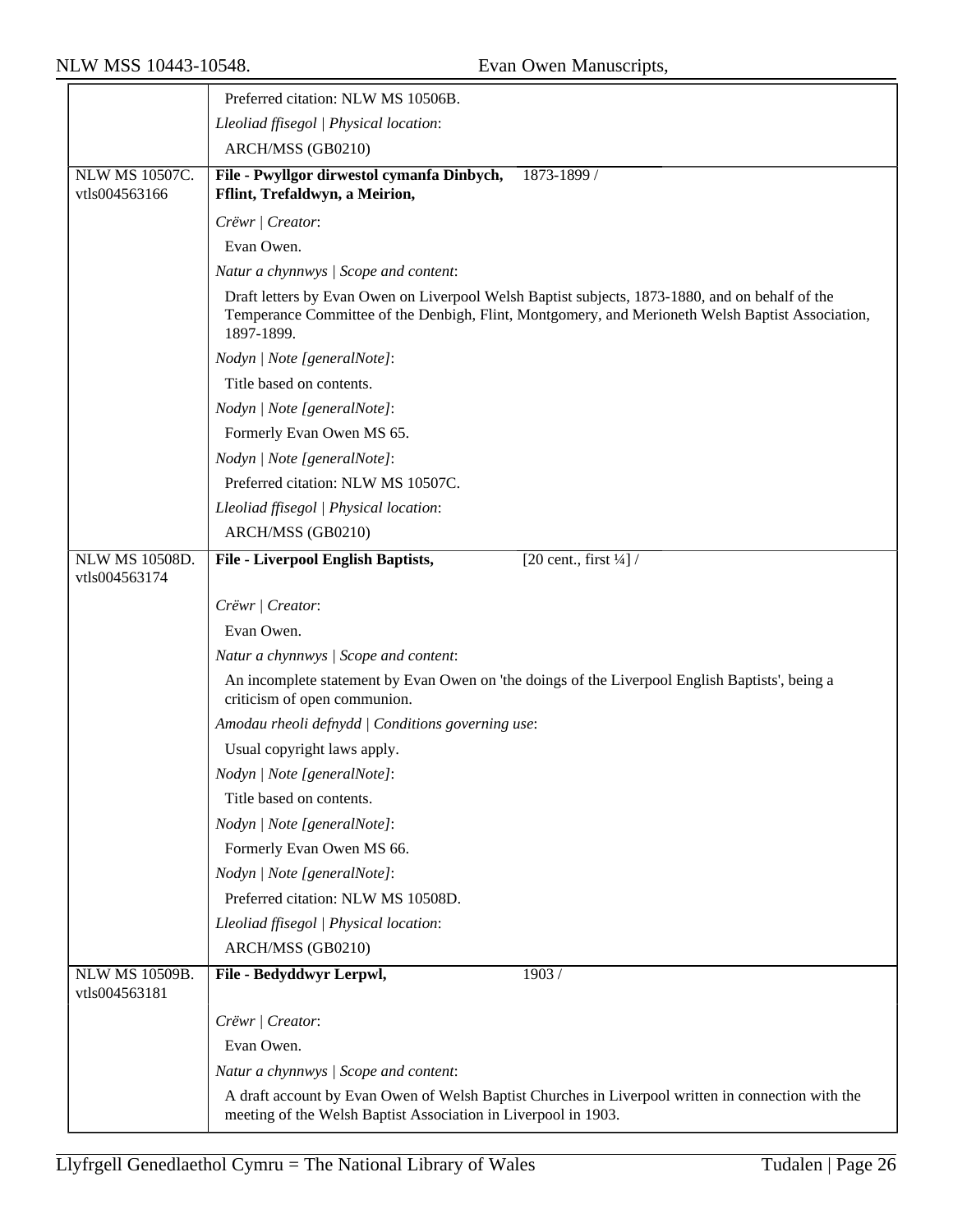|                                        | Nodyn   Note [generalNote]:                                                                                                                                                                                                                                                                                                             |
|----------------------------------------|-----------------------------------------------------------------------------------------------------------------------------------------------------------------------------------------------------------------------------------------------------------------------------------------------------------------------------------------|
|                                        | Title based on contents.                                                                                                                                                                                                                                                                                                                |
|                                        | Nodyn   Note [generalNote]:                                                                                                                                                                                                                                                                                                             |
|                                        | Formerly Evan Owen MS 67.                                                                                                                                                                                                                                                                                                               |
|                                        | Nodyn   Note [generalNote]:                                                                                                                                                                                                                                                                                                             |
|                                        | Preferred citation: NLW MS 10509B.                                                                                                                                                                                                                                                                                                      |
|                                        | Lleoliad ffisegol   Physical location:                                                                                                                                                                                                                                                                                                  |
|                                        | ARCH/MSS (GB0210)                                                                                                                                                                                                                                                                                                                       |
| <b>NLW MS 10510C.</b>                  | 1876-1903.<br>File - Bedyddwyr Dinbych, Fflint, a                                                                                                                                                                                                                                                                                       |
| vtls004563387                          | Meirionnydd,                                                                                                                                                                                                                                                                                                                            |
|                                        | Natur a chynnwys / Scope and content:                                                                                                                                                                                                                                                                                                   |
|                                        | Circulars, constitution and rules of the Denbigh, Flint, and Merioneth Baptist Association, 1876-1903,<br>with manuscript notes and a letter, 1894, by E. K. Jones, Brymbo; an application form for railway tickets<br>at reduced fares, 1900; and reports of 'Cymdeithas Fenthyciol Cymanfa Dinbych, Fflint, a Meirion',<br>1883-1894. |
|                                        | Nodyn   Note [generalNote]:                                                                                                                                                                                                                                                                                                             |
|                                        | Title based on contents.                                                                                                                                                                                                                                                                                                                |
|                                        | Nodyn   Note [generalNote]:                                                                                                                                                                                                                                                                                                             |
|                                        | Formerly Evan Owen MS 68.                                                                                                                                                                                                                                                                                                               |
|                                        | Nodyn   Note [generalNote]:                                                                                                                                                                                                                                                                                                             |
|                                        | Preferred citation: NLW MS 10510C.                                                                                                                                                                                                                                                                                                      |
|                                        | Lleoliad ffisegol   Physical location:                                                                                                                                                                                                                                                                                                  |
|                                        | ARCH/MSS (GB0210)                                                                                                                                                                                                                                                                                                                       |
| <b>NLW MS 10511A.</b><br>vtls004563404 | [20 cent., first $\frac{1}{4}$ ] /<br>File - Bedyddwyr Lerpwl,                                                                                                                                                                                                                                                                          |
|                                        | Crëwr   Creator:                                                                                                                                                                                                                                                                                                                        |
|                                        | Evan Owen.                                                                                                                                                                                                                                                                                                                              |
|                                        | Natur a chynnwys / Scope and content:                                                                                                                                                                                                                                                                                                   |
|                                        | Notes by Evan Owen on some Welsh preachers in Liverpool, with a rough draft index to his notes on the<br>Welsh Baptists in Liverpool.                                                                                                                                                                                                   |
|                                        | Amodau rheoli defnydd   Conditions governing use:                                                                                                                                                                                                                                                                                       |
|                                        | Usual copyright laws apply.                                                                                                                                                                                                                                                                                                             |
|                                        | Nodyn   Note [generalNote]:                                                                                                                                                                                                                                                                                                             |
|                                        | Title based on contents.                                                                                                                                                                                                                                                                                                                |
|                                        | Nodyn   Note [generalNote]:                                                                                                                                                                                                                                                                                                             |
|                                        | Formerly Evan Owen MS 69.                                                                                                                                                                                                                                                                                                               |
|                                        | Nodyn   Note [generalNote]:                                                                                                                                                                                                                                                                                                             |
|                                        | Preferred citation: NLW MS 10511A.                                                                                                                                                                                                                                                                                                      |
|                                        | Lleoliad ffisegol   Physical location:                                                                                                                                                                                                                                                                                                  |
|                                        | ARCH/MSS (GB0210)                                                                                                                                                                                                                                                                                                                       |
| <b>NLW MS 10512B.</b><br>vtls004563424 | File - Gweinidogion y Bedyddwyr yn<br>[20 cent., first $\frac{1}{4}$ ] /<br>Lloegr,                                                                                                                                                                                                                                                     |
|                                        | Crëwr / Creator:                                                                                                                                                                                                                                                                                                                        |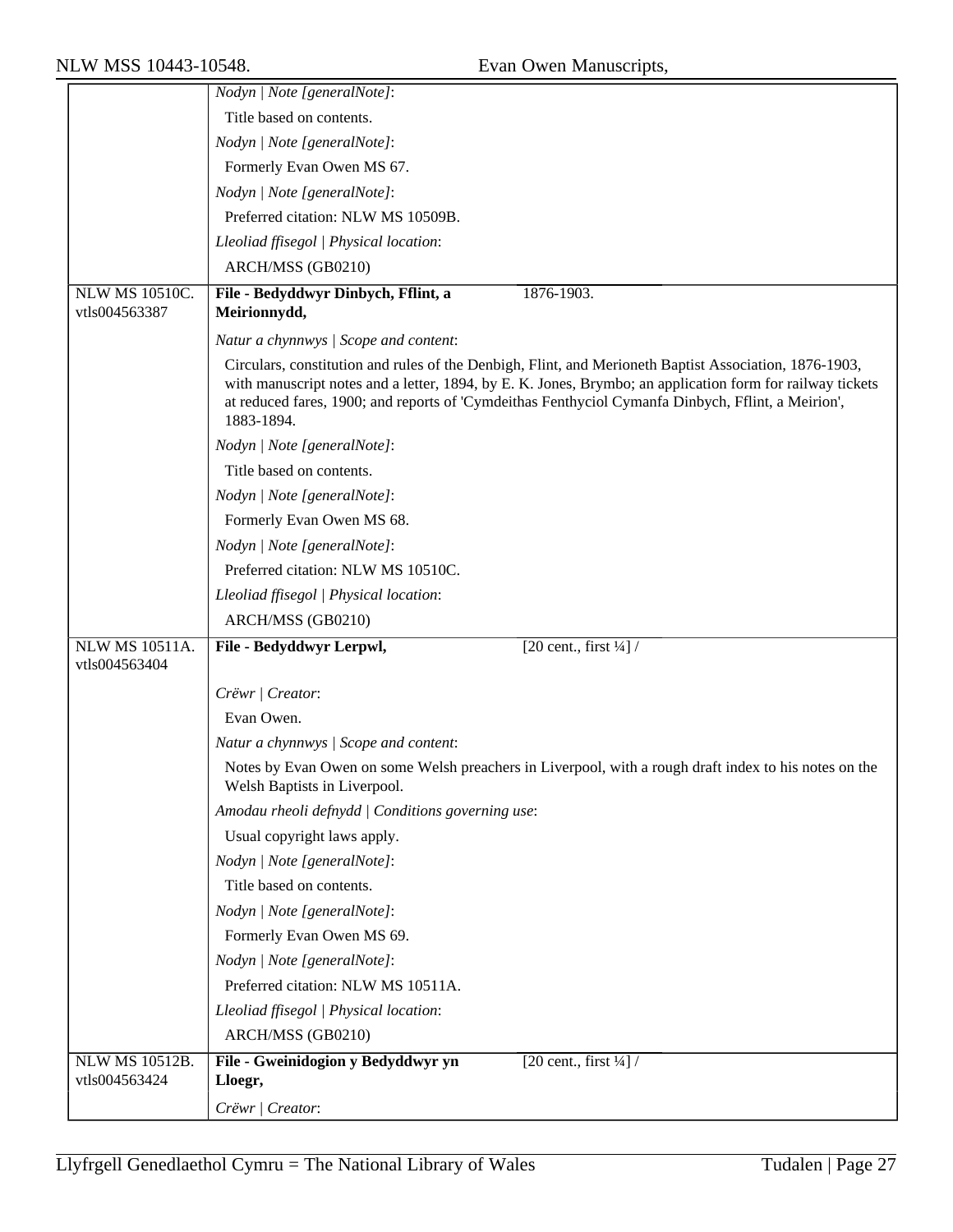|                                        | Evan Owen.                                                                                                                                             |
|----------------------------------------|--------------------------------------------------------------------------------------------------------------------------------------------------------|
|                                        | Natur a chynnwys / Scope and content:                                                                                                                  |
|                                        | Biographical notes by Evan Owen on Welsh Baptist ministers in England.                                                                                 |
|                                        | Amodau rheoli defnydd   Conditions governing use:                                                                                                      |
|                                        | Usual copyright laws apply.                                                                                                                            |
|                                        | Nodyn   Note [generalNote]:                                                                                                                            |
|                                        | Title based on contents.                                                                                                                               |
|                                        | Nodyn   Note [generalNote]:                                                                                                                            |
|                                        | Formerly Evan Owen MS 70.                                                                                                                              |
|                                        | Nodyn   Note [generalNote]:                                                                                                                            |
|                                        | Preferred citation: NLW MS 10512B.                                                                                                                     |
|                                        | Lleoliad ffisegol   Physical location:                                                                                                                 |
|                                        | ARCH/MSS (GB0210)                                                                                                                                      |
| <b>NLW MS 10513B.</b>                  | $\sqrt{20 \text{ cent.}, \text{first } \frac{1}{4}}$<br><b>File - Liverpool Welsh Baptists,</b>                                                        |
| vtls004563451                          |                                                                                                                                                        |
|                                        | Crëwr   Creator:                                                                                                                                       |
|                                        | Evan Owen.                                                                                                                                             |
|                                        | Natur a chynnwys / Scope and content:                                                                                                                  |
|                                        | Notes by Evan Owen on active members in English churches who had been members in Liverpool Welsh<br>churches, with notes on deacons and lay preachers. |
|                                        | Amodau rheoli defnydd   Conditions governing use:                                                                                                      |
|                                        | Usual copyright laws apply.                                                                                                                            |
|                                        | Nodyn   Note [generalNote]:                                                                                                                            |
|                                        | Title based on contents.                                                                                                                               |
|                                        | Nodyn   Note [generalNote]:                                                                                                                            |
|                                        | Formerly Evan Owen MS 71.                                                                                                                              |
|                                        | Nodyn   Note [generalNote]:                                                                                                                            |
|                                        | Preferred citation: NLW MS 10513B.                                                                                                                     |
|                                        | Lleoliad ffisegol   Physical location:                                                                                                                 |
|                                        | ARCH/MSS (GB0210)                                                                                                                                      |
| <b>NLW MS 10514B.</b><br>vtls004563458 | File - Bedyddwyr Lerpwl,<br>$\sqrt{20 \text{ cent.}, \text{first } \frac{1}{4}}$                                                                       |
|                                        | Crëwr / Creator:                                                                                                                                       |
|                                        | Evan Owen.                                                                                                                                             |
|                                        | Natur a chynnwys / Scope and content:                                                                                                                  |
|                                        | Notes by Evan Owen on Welsh Baptist chapels in the Liverpool district.                                                                                 |
|                                        | Amodau rheoli defnydd   Conditions governing use:                                                                                                      |
|                                        | Usual copyright laws apply.                                                                                                                            |
|                                        | Nodyn   Note [generalNote]:                                                                                                                            |
|                                        | Title based on contents.                                                                                                                               |
|                                        | Nodyn   Note [generalNote]:                                                                                                                            |
|                                        | Formerly Evan Owen MS 72.                                                                                                                              |
|                                        | Nodyn   Note [generalNote]:                                                                                                                            |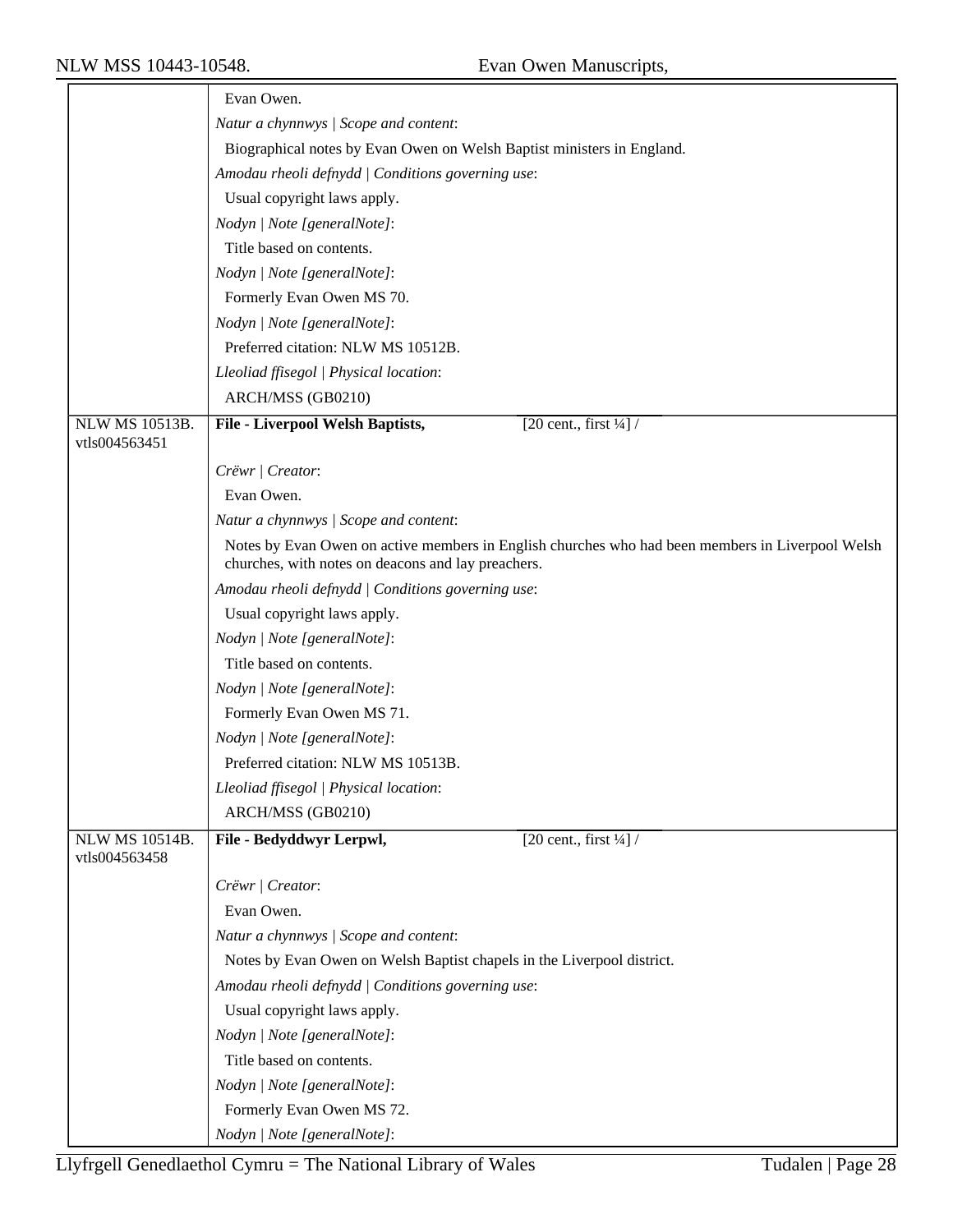|                                                  | Preferred citation: NLW MS 10514B.                  |                                                                                                                                                                                                              |
|--------------------------------------------------|-----------------------------------------------------|--------------------------------------------------------------------------------------------------------------------------------------------------------------------------------------------------------------|
|                                                  | Lleoliad ffisegol   Physical location:              |                                                                                                                                                                                                              |
|                                                  | ARCH/MSS (GB0210)                                   |                                                                                                                                                                                                              |
| <b>NLW MSS</b><br>10515-10516C.<br>vtls004563484 | File - Ysgolion Sul Lerpwl,                         | 1873-1889.                                                                                                                                                                                                   |
|                                                  | Natur a chynnwys / Scope and content:               |                                                                                                                                                                                                              |
|                                                  | between various denominations, 1874.                | Circulars, correspondence and miscellaneous papers, 1873-1889, relating to the Liverpool and District<br>Welsh Sunday School Union; with statistics of the distribution of the Welsh population of Liverpool |
|                                                  | Nodyn   Note [generalNote]:                         |                                                                                                                                                                                                              |
|                                                  | Title based on contents.                            |                                                                                                                                                                                                              |
|                                                  | Nodyn   Note [generalNote]:                         |                                                                                                                                                                                                              |
|                                                  | Formerly Evan Owen MSS 73-74.                       |                                                                                                                                                                                                              |
|                                                  | Nodyn   Note [generalNote]:                         |                                                                                                                                                                                                              |
|                                                  | Preferred citation: NLW MSS 10515-10516C.           |                                                                                                                                                                                                              |
|                                                  | Lleoliad ffisegol   Physical location:              |                                                                                                                                                                                                              |
|                                                  | ARCH/MSS (GB0210)                                   |                                                                                                                                                                                                              |
| <b>NLW MS 10517B.</b>                            | File - The British and Foreign Bible                | [20 cent., first $\frac{1}{4}$ ] /                                                                                                                                                                           |
| vtls004563494                                    | Society,                                            |                                                                                                                                                                                                              |
|                                                  | Crëwr   Creator:                                    |                                                                                                                                                                                                              |
|                                                  | Evan Owen and others.                               |                                                                                                                                                                                                              |
|                                                  | Natur a chynnwys / Scope and content:               |                                                                                                                                                                                                              |
|                                                  | press cuttings and circulars.                       | Notes by Evan Owen on the British and Foreign Bible Society and the Bible Translation Society, with                                                                                                          |
|                                                  | Amodau rheoli defnydd   Conditions governing use:   |                                                                                                                                                                                                              |
|                                                  | Usual copyright laws apply.                         |                                                                                                                                                                                                              |
|                                                  | Nodyn   Note [generalNote]:                         |                                                                                                                                                                                                              |
|                                                  | Title based on contents.                            |                                                                                                                                                                                                              |
|                                                  | Nodyn   Note [generalNote]:                         |                                                                                                                                                                                                              |
|                                                  | Formerly Evan Owen MS 75.                           |                                                                                                                                                                                                              |
|                                                  | Nodyn   Note [generalNote]:                         |                                                                                                                                                                                                              |
|                                                  | Preferred citation: NLW MS 10517B.                  |                                                                                                                                                                                                              |
|                                                  | Lleoliad ffisegol   Physical location:              |                                                                                                                                                                                                              |
|                                                  | ARCH/MSS (GB0210)                                   |                                                                                                                                                                                                              |
| <b>NLW MS 10518B.</b>                            | File - Y Morafiaid,                                 | [20 cent., first $\frac{1}{4}$ ] /                                                                                                                                                                           |
| vtls004563502                                    |                                                     |                                                                                                                                                                                                              |
|                                                  | Crëwr   Creator:                                    |                                                                                                                                                                                                              |
|                                                  | Evan Owen.                                          |                                                                                                                                                                                                              |
|                                                  | Natur a chynnwys / Scope and content:               |                                                                                                                                                                                                              |
|                                                  | Notes by Evan Owen on the history of the Moravians. |                                                                                                                                                                                                              |
|                                                  | Amodau rheoli defnydd   Conditions governing use:   |                                                                                                                                                                                                              |
|                                                  | Usual copyright laws apply.                         |                                                                                                                                                                                                              |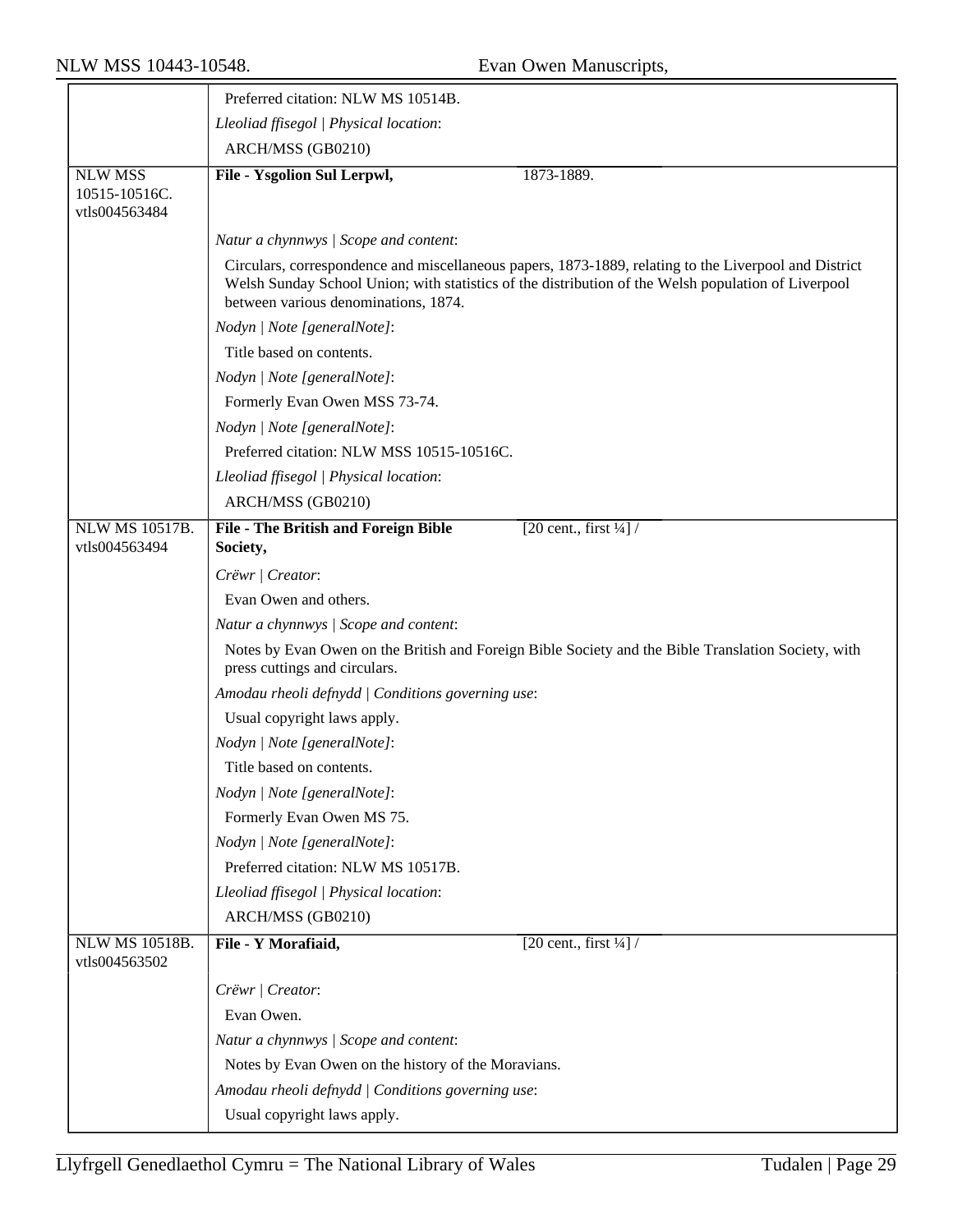|                                        | Nodyn   Note [generalNote]:                                                                                                                    |
|----------------------------------------|------------------------------------------------------------------------------------------------------------------------------------------------|
|                                        | Title based on contents.                                                                                                                       |
|                                        | Nodyn   Note [generalNote]:                                                                                                                    |
|                                        | Formerly Evan Owen MS 76.                                                                                                                      |
|                                        | Nodyn   Note [generalNote]:                                                                                                                    |
|                                        | Preferred citation: NLW MS 10518B.                                                                                                             |
|                                        | Lleoliad ffisegol   Physical location:                                                                                                         |
|                                        | ARCH/MSS (GB0210)                                                                                                                              |
| <b>NLW MS 10519E.</b>                  | File - Dirwest,<br>1897-1901.                                                                                                                  |
| vtls004563511                          |                                                                                                                                                |
|                                        | Natur a chynnwys / Scope and content:                                                                                                          |
|                                        | Miscellaneous papers, 1897-1901, relating to the work of the Temperance Committee of the Denbigh,<br>Flint, and Merioneth Baptist Association. |
|                                        | Nodyn   Note [generalNote]:                                                                                                                    |
|                                        | Title based on contents.                                                                                                                       |
|                                        | Nodyn   Note [generalNote]:                                                                                                                    |
|                                        | Formerly Evan Owen MS 77.                                                                                                                      |
|                                        | Nodyn   Note [generalNote]:                                                                                                                    |
|                                        | Preferred citation: NLW MS 10519E.                                                                                                             |
|                                        | Lleoliad ffisegol   Physical location:                                                                                                         |
|                                        | ARCH/MSS (GB0210)                                                                                                                              |
| <b>NLW MS 10520C.</b><br>vtls004563517 | [20 cent., first $\frac{1}{4}$ ] /<br>File - Yr ysgol Sul yn Lerpwl,                                                                           |
|                                        | Crëwr   Creator:                                                                                                                               |
|                                        | Evan Owen.                                                                                                                                     |
|                                        | Natur a chynnwys / Scope and content:                                                                                                          |
|                                        | Notes by Evan Owen on the early history of the Sunday School in Liverpool.                                                                     |
|                                        | Amodau rheoli defnydd   Conditions governing use:                                                                                              |
|                                        | Usual copyright laws apply.                                                                                                                    |
|                                        | Nodyn   Note [generalNote]:                                                                                                                    |
|                                        | Title based on contents.                                                                                                                       |
|                                        | Nodyn   Note [generalNote]:                                                                                                                    |
|                                        | Formerly Evan Owen MS 78.                                                                                                                      |
|                                        | Nodyn   Note [generalNote]:                                                                                                                    |
|                                        | Preferred citation: NLW MS 10520C.                                                                                                             |
|                                        | Lleoliad ffisegol   Physical location:                                                                                                         |
|                                        | ARCH/MSS (GB0210)                                                                                                                              |
| <b>NLW MS 10521B.</b>                  | File - Missions,<br>[20 cent., first $\frac{1}{4}$ ] /                                                                                         |
| vtls004563741                          |                                                                                                                                                |
|                                        | Crëwr   Creator:                                                                                                                               |
|                                        | Evan Owen.                                                                                                                                     |
|                                        | Natur a chynnwys / Scope and content:                                                                                                          |
|                                        | Notes by Evan Owen on Christian missions.                                                                                                      |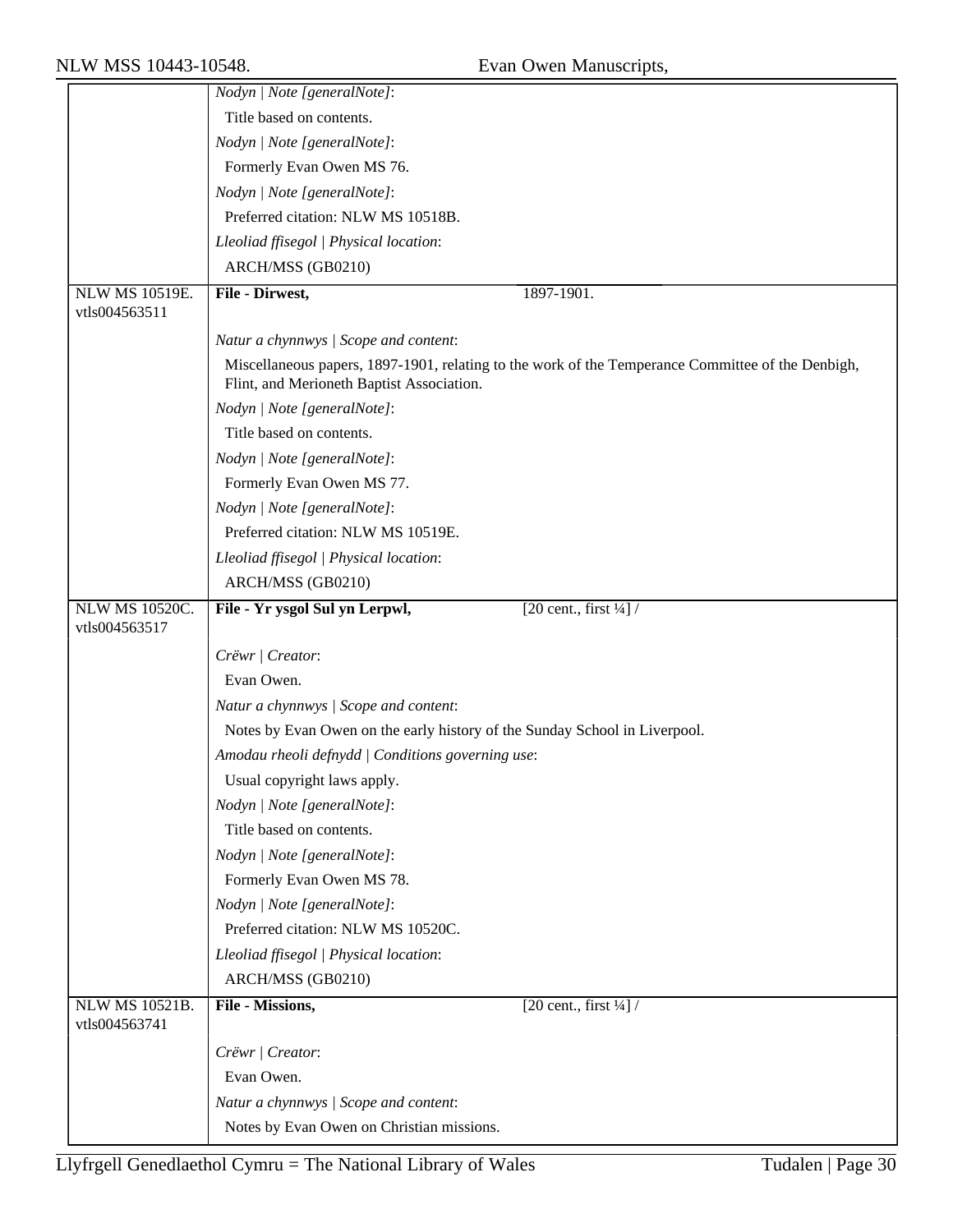|                                        | Amodau rheoli defnydd   Conditions governing use:                                                                                                                                                                        |
|----------------------------------------|--------------------------------------------------------------------------------------------------------------------------------------------------------------------------------------------------------------------------|
|                                        | Usual copyright laws apply.                                                                                                                                                                                              |
|                                        | Nodyn   Note [generalNote]:                                                                                                                                                                                              |
|                                        | Title based on contents.                                                                                                                                                                                                 |
|                                        | Nodyn   Note [generalNote]:                                                                                                                                                                                              |
|                                        | Formerly Evan Owen MS 79.                                                                                                                                                                                                |
|                                        | Nodyn   Note [generalNote]:                                                                                                                                                                                              |
|                                        | Preferred citation: NLW MS 10521B.                                                                                                                                                                                       |
|                                        | Lleoliad ffisegol   Physical location:                                                                                                                                                                                   |
|                                        | ARCH/MSS (GB0210)                                                                                                                                                                                                        |
| <b>NLW MS 10522C.</b><br>vtls004563758 | File - Cymdeithas Gw#r Ieuainc Lerpwl,<br>1877-1879.                                                                                                                                                                     |
|                                        | Natur a chynnwys / Scope and content:                                                                                                                                                                                    |
|                                        | Correspondence and papers, 1877-1879, relating to the Liverpool Welsh Young Baptists' Association,<br>and to a joint meeting of representatives of other Welsh Young Men's Associations in Liverpool, 1878.              |
|                                        | Nodyn   Note [generalNote]:                                                                                                                                                                                              |
|                                        | Title based on contents.                                                                                                                                                                                                 |
|                                        | Nodyn   Note [generalNote]:                                                                                                                                                                                              |
|                                        | Formerly Evan Owen MS 80.                                                                                                                                                                                                |
|                                        | Nodyn   Note [generalNote]:                                                                                                                                                                                              |
|                                        | Preferred citation: NLW MS 10522C.                                                                                                                                                                                       |
|                                        | Lleoliad ffisegol   Physical location:                                                                                                                                                                                   |
|                                        | ARCH/MSS (GB0210)                                                                                                                                                                                                        |
| <b>NLW MS 10523B.</b><br>vtls004563765 | File - Cymry Lerpwl,<br>[19 cent., last $\frac{1}{4}$ ] /                                                                                                                                                                |
|                                        | Crëwr   Creator:                                                                                                                                                                                                         |
|                                        | Evan Owen.                                                                                                                                                                                                               |
|                                        | Natur a chynnwys / Scope and content:                                                                                                                                                                                    |
|                                        | A notebook of Evan Owen containing short biographies entitled 'Heb Cymru [sic] Lerpwl' and relating<br>to John Gibson, R. A., Dr Phillip James and David Jones, Wrexham; and short notes on other Liverpool<br>Welshmen. |
|                                        | Nodyn   Note [generalNote]:                                                                                                                                                                                              |
|                                        | Title based on contents.                                                                                                                                                                                                 |
|                                        | Nodyn   Note [generalNote]:                                                                                                                                                                                              |
|                                        | Formerly Evan Owen MS 81.                                                                                                                                                                                                |
|                                        | Nodyn   Note [generalNote]:                                                                                                                                                                                              |
|                                        | Preferred citation: NLW MS 10523B.                                                                                                                                                                                       |
|                                        | Lleoliad ffisegol   Physical location:                                                                                                                                                                                   |
|                                        | ARCH/MSS (GB0210)                                                                                                                                                                                                        |
| <b>NLW MS 10524B.</b><br>vtls004563821 | File - Ymneilltuwyr Lerpwl,<br>$\boxed{19 \text{ cent.}, \text{last } \frac{1}{4}}$                                                                                                                                      |
|                                        | Crëwr   Creator:                                                                                                                                                                                                         |
|                                        | Evan Owen.                                                                                                                                                                                                               |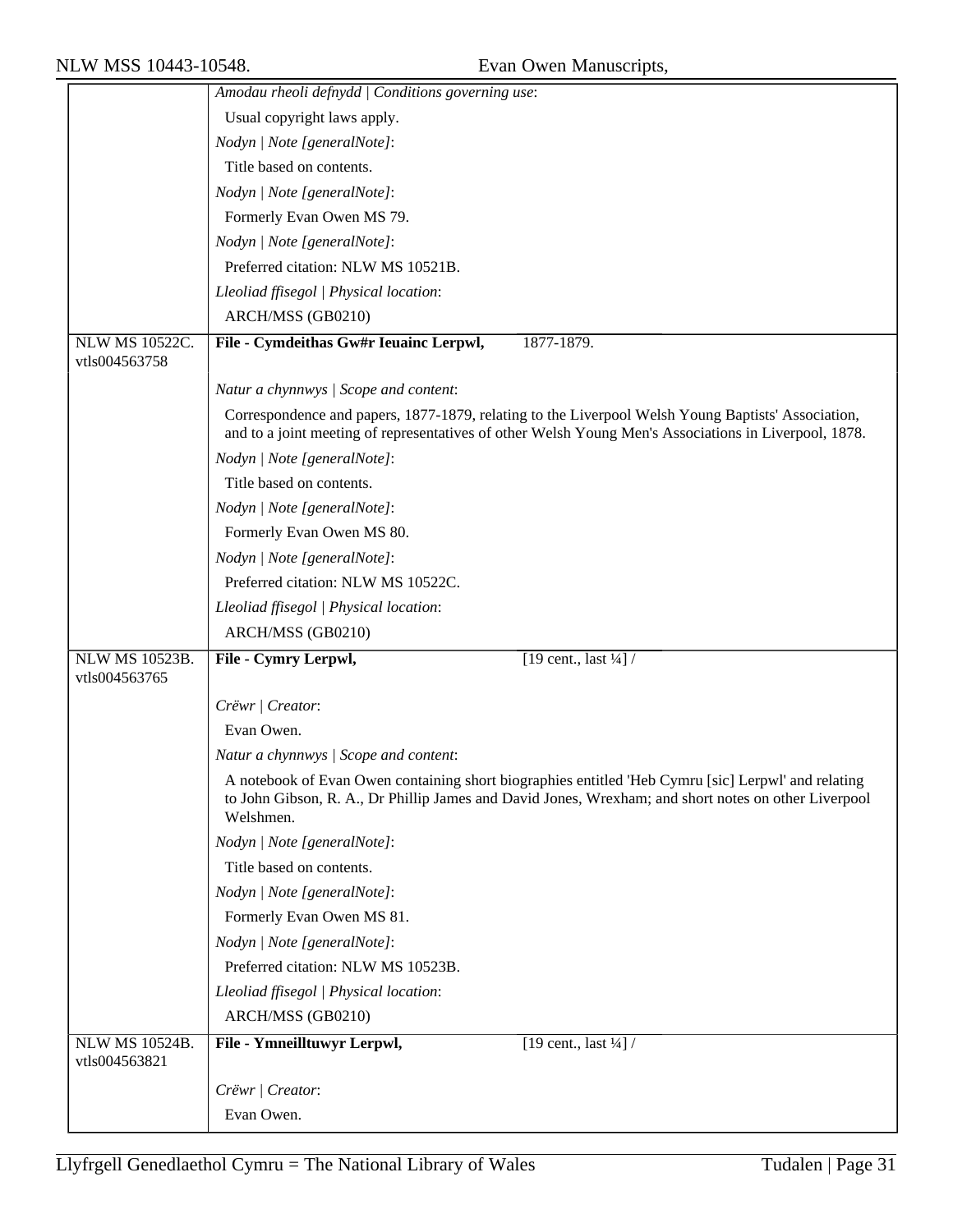|                                        | Natur a chynnwys / Scope and content:                                                          |
|----------------------------------------|------------------------------------------------------------------------------------------------|
|                                        | Rough notes by Evan Owen on the history of Welsh nonconformity in Liverpool.                   |
|                                        | Nodyn   Note [generalNote]:                                                                    |
|                                        | Title based on contents.                                                                       |
|                                        | Nodyn   Note [generalNote]:                                                                    |
|                                        | Formerly Evan Owen MS 82.                                                                      |
|                                        | Nodyn   Note [generalNote]:                                                                    |
|                                        | Preferred citation: NLW MS 10524B.                                                             |
|                                        | Lleoliad ffisegol   Physical location:                                                         |
|                                        | ARCH/MSS (GB0210)                                                                              |
| <b>NLW MSS</b>                         | File - Pregethau,<br>1903-1907 /                                                               |
| 10525-10530A.                          |                                                                                                |
| vtls004563838                          |                                                                                                |
|                                        | Crëwr   Creator:                                                                               |
|                                        | Evan Owen.                                                                                     |
|                                        | Natur a chynnwys / Scope and content:                                                          |
|                                        | Notes of sermons heard by Evan Owen during the period 1903-1907.                               |
|                                        | Nodyn   Note [generalNote]:                                                                    |
|                                        | Title based on contents.                                                                       |
|                                        | Nodyn   Note [generalNote]:                                                                    |
|                                        | Formerly Evan Owen MSS 83-88.                                                                  |
|                                        | Nodyn   Note [generalNote]:                                                                    |
|                                        | Preferred citation: NLW MSS 10525-10530A.                                                      |
|                                        | Lleoliad ffisegol   Physical location:                                                         |
|                                        | ARCH/MSS (GB0210)                                                                              |
| <b>NLW MS 10531B.</b><br>vtls004563874 | File - Traethawd ar swper yr Arglwydd,<br>$\sqrt{20 \text{ cent.}, \text{first } \frac{1}{4}}$ |
|                                        | Crëwr   Creator:                                                                               |
|                                        | 'Constance' (pseudonym).                                                                       |
|                                        | Natur a chynnwys / Scope and content:                                                          |
|                                        | An essay by 'Constance' on 'The Lord's Supper'.                                                |
|                                        | Amodau rheoli defnydd   Conditions governing use:                                              |
|                                        | Usual copyright laws apply.                                                                    |
|                                        | Nodyn   Note [generalNote]:                                                                    |
|                                        | Title based on contents.                                                                       |
|                                        | Nodyn   Note [generalNote]:                                                                    |
|                                        | Formerly Evan Owen MS 89.                                                                      |
|                                        | Nodyn   Note [generalNote]:                                                                    |
|                                        | Preferred citation: NLW MS 10531B.                                                             |
|                                        | Lleoliad ffisegol   Physical location:                                                         |
|                                        | ARCH/MSS (GB0210)                                                                              |
| <b>NLW MS 10532B.</b>                  | File - Traethodau,<br>1879.                                                                    |
| vtls004563896                          |                                                                                                |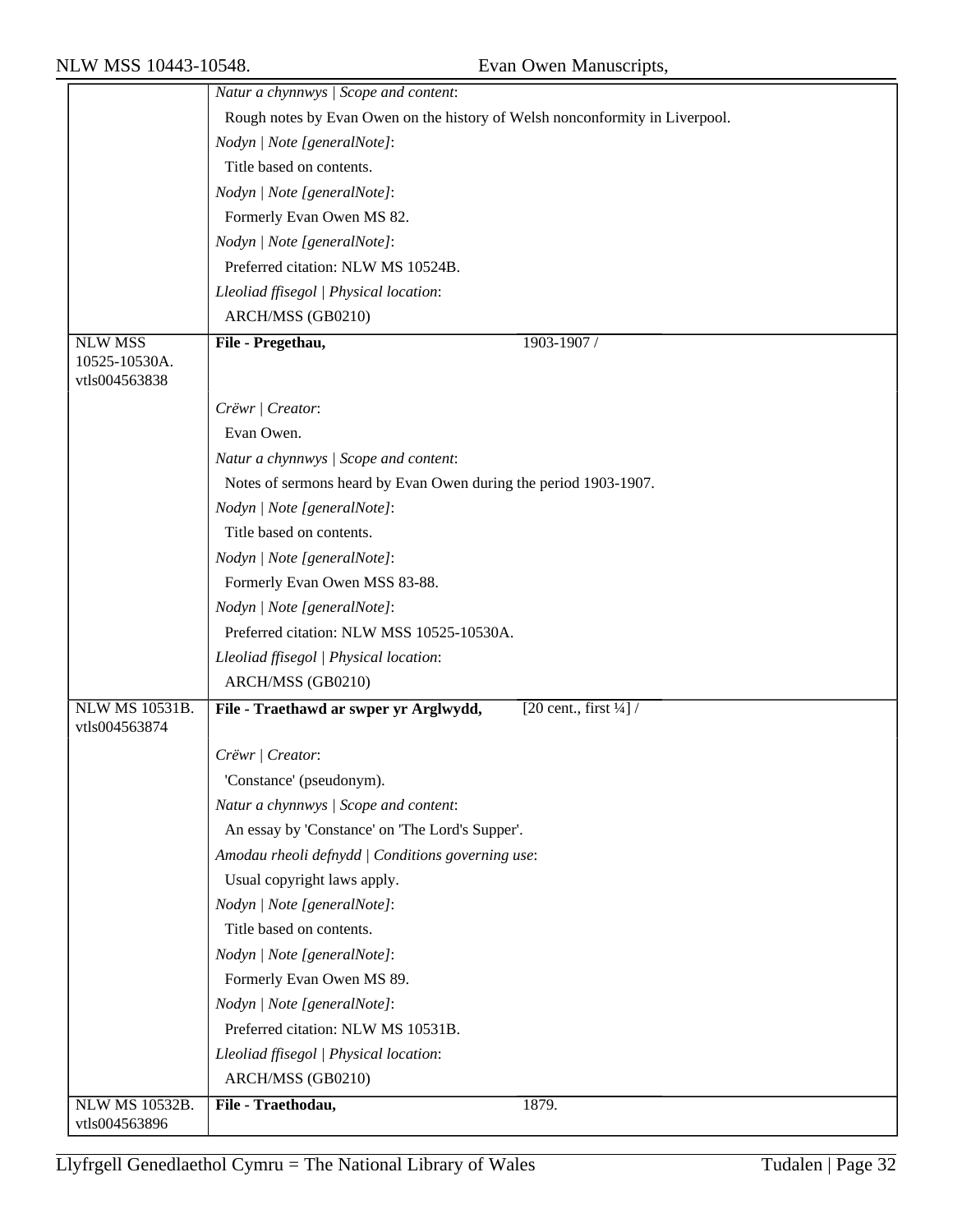$\overline{\phantom{0}}$ 

|                                        | Natur a chynnwys / Scope and content:                                                                                                                                                              |
|----------------------------------------|----------------------------------------------------------------------------------------------------------------------------------------------------------------------------------------------------|
|                                        | Two essays on 'Josiah' submitted for competition at a competitive meeting organized by the Liverpool<br>and District Young Welsh Baptists' Association, 1879, with an adjudication by J. Williams. |
|                                        | Nodyn   Note [generalNote]:                                                                                                                                                                        |
|                                        | Title based on contents.                                                                                                                                                                           |
|                                        | Nodyn   Note [generalNote]:                                                                                                                                                                        |
|                                        | Formerly Evan Owen MS 90.                                                                                                                                                                          |
|                                        | Nodyn   Note [generalNote]:                                                                                                                                                                        |
|                                        | Preferred citation: NLW MS 10532B.                                                                                                                                                                 |
|                                        | Lleoliad ffisegol   Physical location:                                                                                                                                                             |
|                                        | ARCH/MSS (GB0210)                                                                                                                                                                                  |
| <b>NLW MS 10533B.</b><br>vtls004563924 | File - Traethawd,<br>[19 cent., last 1/4].                                                                                                                                                         |
|                                        | Natur a chynnwys / Scope and content:                                                                                                                                                              |
|                                        | An essay in Christian apologetics ('Prawfion Cristionogaeth').                                                                                                                                     |
|                                        | Nodyn   Note [generalNote]:                                                                                                                                                                        |
|                                        | Title based on contents.                                                                                                                                                                           |
|                                        | Nodyn   Note [generalNote]:                                                                                                                                                                        |
|                                        | Formerly Evan Owen MS 91.                                                                                                                                                                          |
|                                        | Nodyn   Note [generalNote]:                                                                                                                                                                        |
|                                        | Preferred citation: NLW MS 10533B.                                                                                                                                                                 |
|                                        | Lleoliad ffisegol   Physical location:                                                                                                                                                             |
|                                        | ARCH/MSS (GB0210)                                                                                                                                                                                  |
| <b>NLW MS 10534A.</b><br>vtls004564161 | File - Hanes yr Arlgwydd Iesu,<br>1880/                                                                                                                                                            |
|                                        | Crëwr   Creator:                                                                                                                                                                                   |
|                                        | 'Jonathan' (pseudonym).                                                                                                                                                                            |
|                                        | Natur a chynnwys / Scope and content:                                                                                                                                                              |
|                                        | An essay on 'Jesus Christ' submitted by 'Jonathan' to the competitive meeting organized by the Liverpool<br>and District Young Welsh Baptists' Association, 1880.                                  |
|                                        |                                                                                                                                                                                                    |
|                                        | Nodyn   Note [generalNote]:                                                                                                                                                                        |
|                                        | Title based on contents.                                                                                                                                                                           |
|                                        | Nodyn   Note [generalNote]:                                                                                                                                                                        |
|                                        | Formerly Evan Owen MS 92.                                                                                                                                                                          |
|                                        | Nodyn   Note [generalNote]:                                                                                                                                                                        |
|                                        | Preferred citation: NLW MS 10534A.                                                                                                                                                                 |
|                                        | Lleoliad ffisegol   Physical location:                                                                                                                                                             |
|                                        | ARCH/MSS (GB0210)                                                                                                                                                                                  |
| <b>NLW MS 10535B.</b><br>vtls004564168 | File - Annals,<br>[20 cent., first $\frac{1}{4}$ ] /                                                                                                                                               |
|                                        | Crëwr   Creator:                                                                                                                                                                                   |
|                                        | Evan Owen.                                                                                                                                                                                         |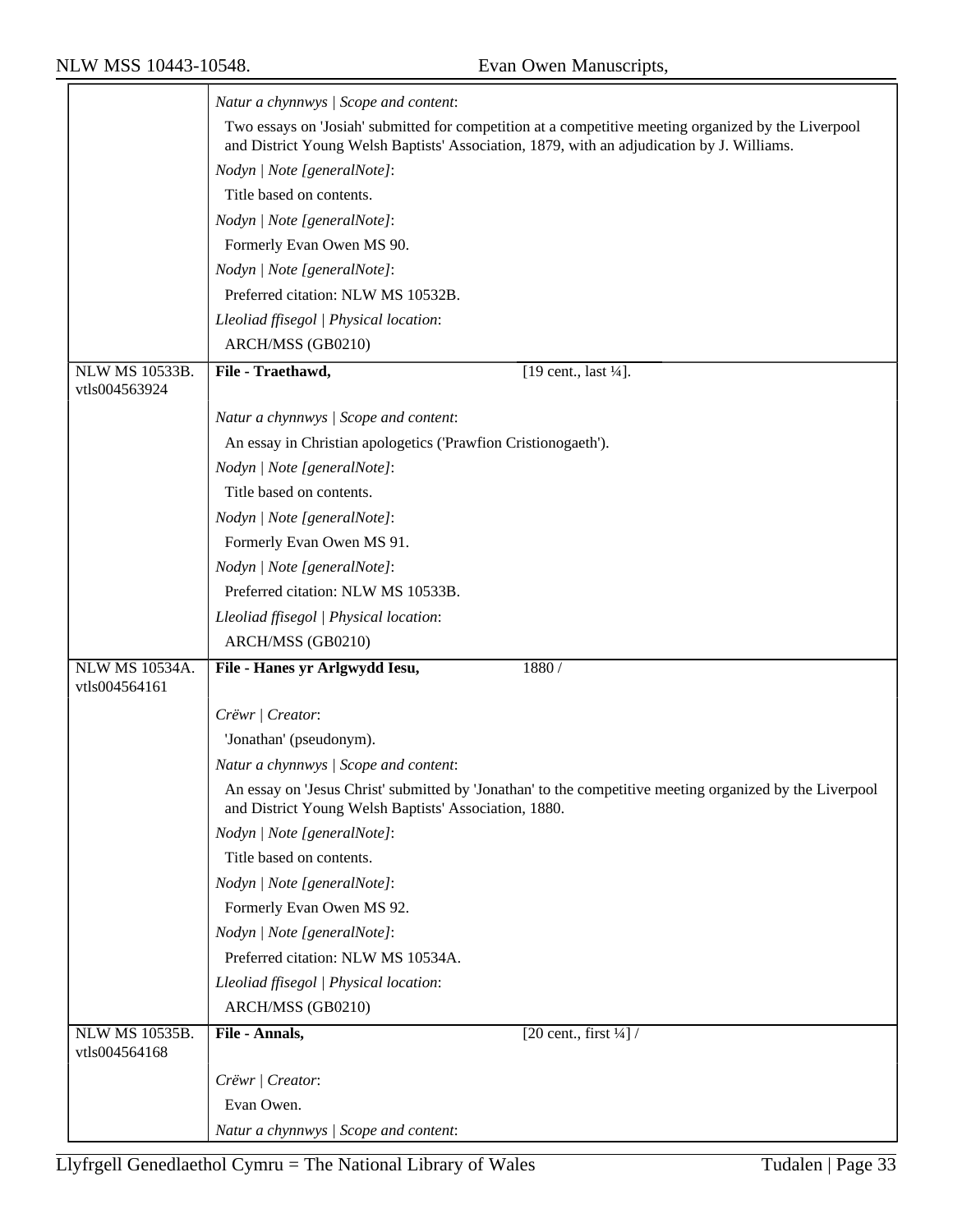|                       | Press cuttings and draft annals by Evan Owen, mainly of Welsh religious history.                          |
|-----------------------|-----------------------------------------------------------------------------------------------------------|
|                       | Amodau rheoli defnydd   Conditions governing use:                                                         |
|                       | Usual copyright laws apply.                                                                               |
|                       | Nodyn   Note [generalNote]:                                                                               |
|                       | Title based on contents.                                                                                  |
|                       | Nodyn   Note [generalNote]:                                                                               |
|                       | Formerly Evan Owen MS 93.                                                                                 |
|                       | Nodyn   Note [generalNote]:                                                                               |
|                       | Preferred citation: NLW MS 10535B.                                                                        |
|                       | Lleoliad ffisegol   Physical location:                                                                    |
|                       | ARCH/MSS (GB0210)                                                                                         |
| NLW MS 10536A.        | File - Susannah Owen,<br>[1913] /                                                                         |
| vtls004564192         |                                                                                                           |
|                       | Crëwr   Creator:                                                                                          |
|                       | Susannah Owen.                                                                                            |
|                       | Natur a chynnwys / Scope and content:                                                                     |
|                       | Annals of Susannah Owen, 1880-1913, wife of Evan Owen.                                                    |
|                       | Nodyn   Note [generalNote]:                                                                               |
|                       | Title based on contents.                                                                                  |
|                       | Nodyn   Note [generalNote]:                                                                               |
|                       | Formerly Evan Owen MS 94.                                                                                 |
|                       | Nodyn   Note [generalNote]:                                                                               |
|                       | Preferred citation: NLW MS 10536A.                                                                        |
|                       | Lleoliad ffisegol   Physical location:                                                                    |
|                       | ARCH/MSS (GB0210)                                                                                         |
| <b>NLW MS 10537B.</b> | File - Anerchiadau,<br>[20 cent., first $\frac{1}{4}$ ] /                                                 |
| vtls004564199         |                                                                                                           |
|                       | Crëwr   Creator:                                                                                          |
|                       | Evan and Susannah Owen.                                                                                   |
|                       | Natur a chynnwys / Scope and content:                                                                     |
|                       | Addresses, probably by Susannah Owen, to sisterhoods; and an address on total abstinence by Evan<br>Owen. |
|                       | Amodau rheoli defnydd   Conditions governing use:                                                         |
|                       | Usual copyright laws apply.                                                                               |
|                       | Nodyn   Note [generalNote]:                                                                               |
|                       | Title based on contents.                                                                                  |
|                       | Nodyn   Note [generalNote]:                                                                               |
|                       | Formerly Evan Owen MS 95.                                                                                 |
|                       | Nodyn   Note [generalNote]:                                                                               |
|                       | Preferred citation: NLW MS 10537B.                                                                        |
|                       | Lleoliad ffisegol   Physical location:                                                                    |
|                       | ARCH/MSS (GB0210)                                                                                         |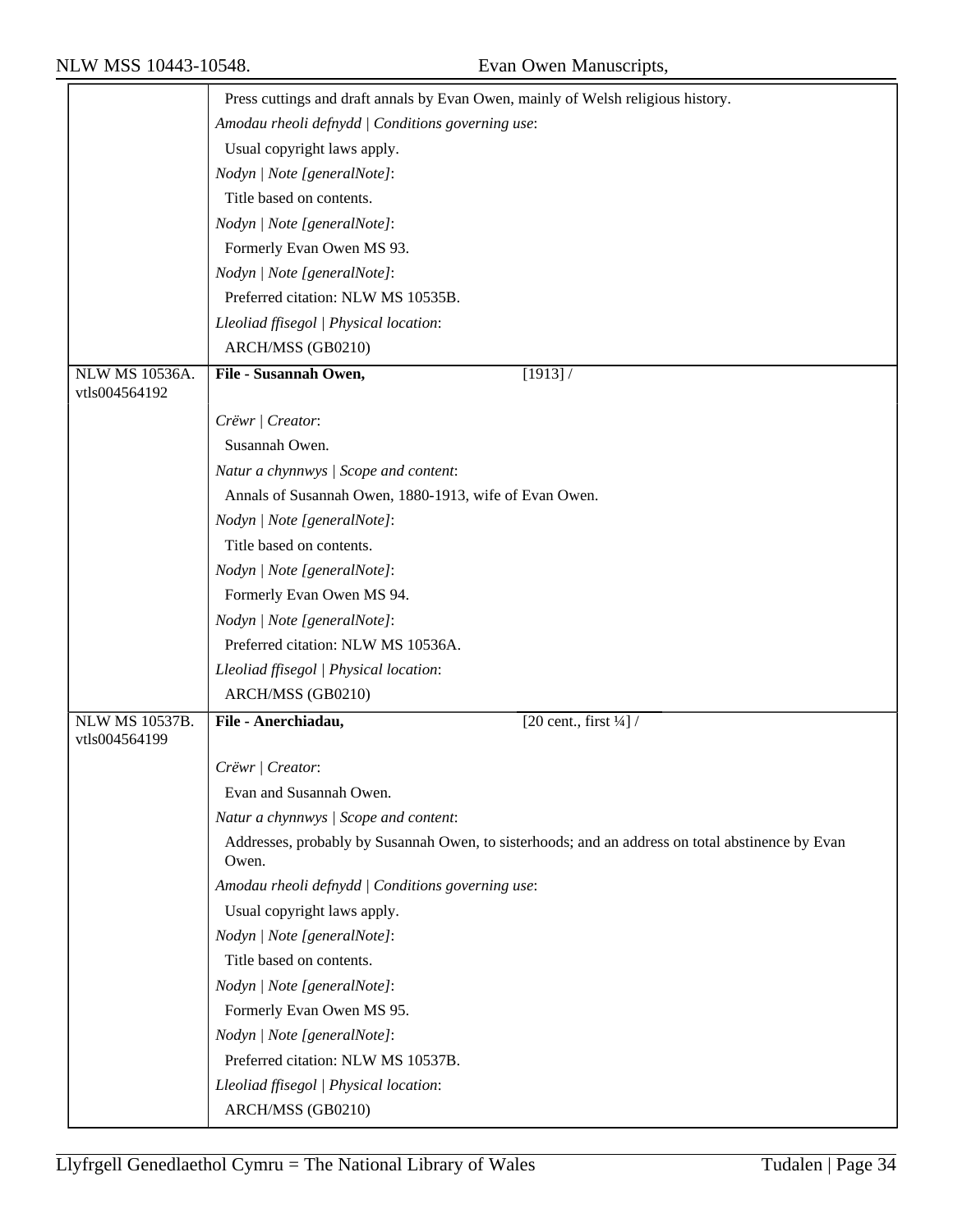| NLW MS 10538A.                         | File - Barddoniaeth a phregethau,<br>[20 cent., first $\frac{1}{4}$ ] /                                                                  |
|----------------------------------------|------------------------------------------------------------------------------------------------------------------------------------------|
| vtls004564229                          |                                                                                                                                          |
|                                        | Crëwr   Creator:                                                                                                                         |
|                                        | Evan Owen.                                                                                                                               |
|                                        | Natur a chynnwys / Scope and content:                                                                                                    |
|                                        | Two notebooks, one containing notes of sermons heard by Evan Owen, and the other containing<br>'englynion i'r ehedydd' and draft verses. |
|                                        | Amodau rheoli defnydd   Conditions governing use:                                                                                        |
|                                        | Usual copyright laws apply.                                                                                                              |
|                                        | Nodyn   Note [generalNote]:                                                                                                              |
|                                        | Title based on contents.                                                                                                                 |
|                                        | Nodyn   Note [generalNote]:                                                                                                              |
|                                        | Formerly Evan Owen MS 96.                                                                                                                |
|                                        | Nodyn   Note [generalNote]:                                                                                                              |
|                                        | Preferred citation: NLW MS 10538A.                                                                                                       |
|                                        | Lleoliad ffisegol   Physical location:                                                                                                   |
|                                        | ARCH/MSS (GB0210)                                                                                                                        |
| <b>NLW MS 10539E.</b>                  | File - Everton Village competitive meeting,<br>1880.                                                                                     |
| vtls004564244                          |                                                                                                                                          |
|                                        | Natur a chynnwys / Scope and content:                                                                                                    |
|                                        | Papers written for an Everton Village Competitive Meeting, 1880.                                                                         |
|                                        | Nodyn   Note [generalNote]:                                                                                                              |
|                                        | Title based on contents.                                                                                                                 |
|                                        | Nodyn   Note [generalNote]:                                                                                                              |
|                                        | Formerly Evan Owen MS 97.                                                                                                                |
|                                        | Nodyn   Note [generalNote]:                                                                                                              |
|                                        | Preferred citation: NLW MS 10539E.                                                                                                       |
|                                        | Lleoliad ffisegol   Physical location:                                                                                                   |
|                                        | ARCH/MSS (GB0210)                                                                                                                        |
| <b>NLW MS 10540D.</b><br>vtls004564286 | [19 cent., last $\frac{1}{4}$ ].<br>File - Ysgolion Sul,                                                                                 |
|                                        | Natur a chynnwys / Scope and content:                                                                                                    |
|                                        | Answer papers in a scriptural examination probably held in Liverpool.                                                                    |
|                                        | Nodyn   Note [generalNote]:                                                                                                              |
|                                        | Title based on contents.                                                                                                                 |
|                                        | Nodyn   Note [generalNote]:                                                                                                              |
|                                        | Formerly Evan Owen MS 98.                                                                                                                |
|                                        | Nodyn   Note [generalNote]:                                                                                                              |
|                                        | Preferred citation: NLW MS 10540D.                                                                                                       |
|                                        | Lleoliad ffisegol   Physical location:                                                                                                   |
|                                        | ARCH/MSS (GB0210)                                                                                                                        |
| <b>NLW MS 10541D.</b><br>vtls004564302 | File - Lists of books,<br>$\left[20 \text{ cent.}, \text{first } \frac{1}{4}\right]$                                                     |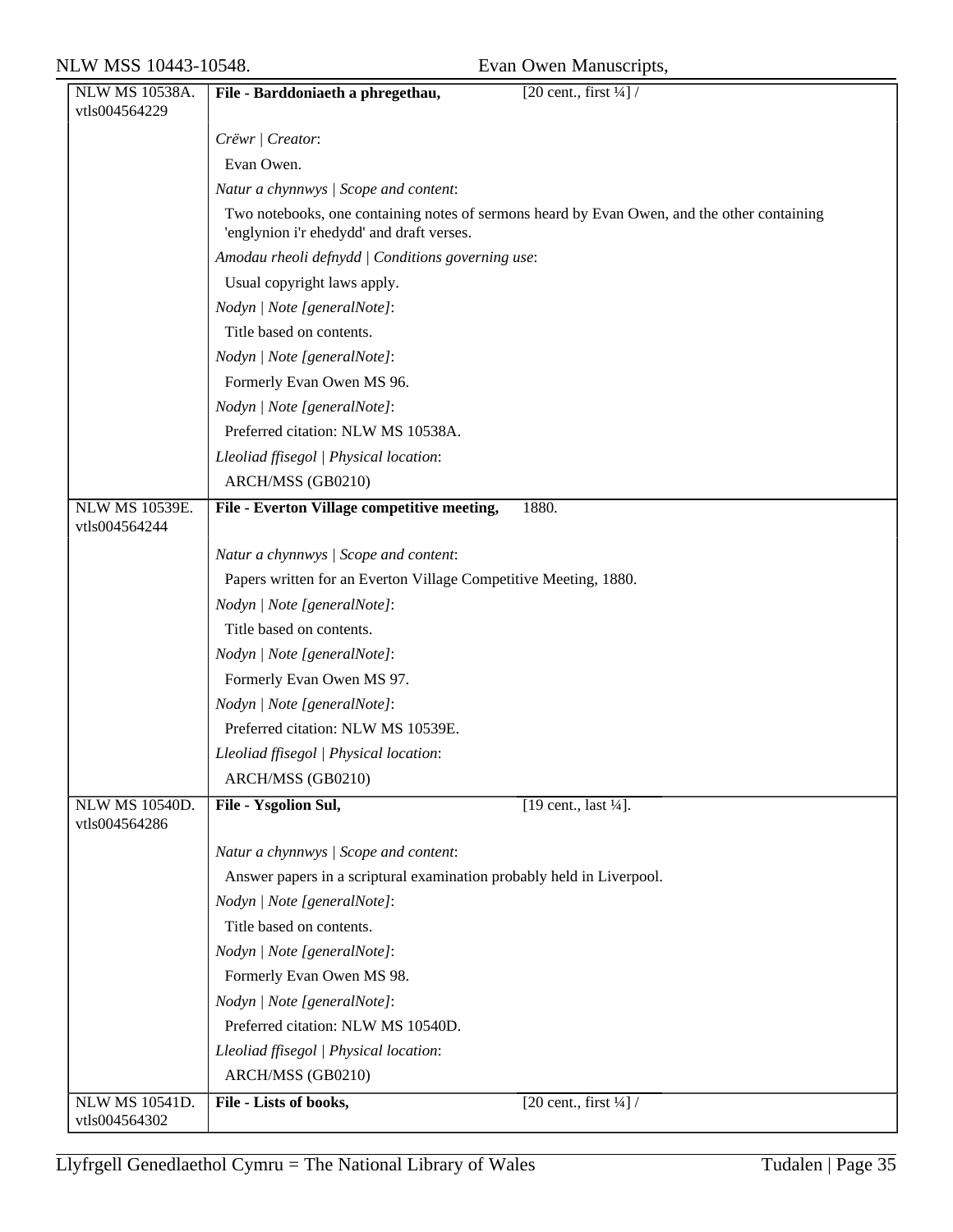|                       | Crëwr / Creator:                                                                      |
|-----------------------|---------------------------------------------------------------------------------------|
|                       | Evan Owen.                                                                            |
|                       | Natur a chynnwys / Scope and content:                                                 |
|                       |                                                                                       |
|                       | Lists of books for disposal by Evan Owen.                                             |
|                       | Amodau rheoli defnydd   Conditions governing use:                                     |
|                       | Usual copyright laws apply.                                                           |
|                       | Nodyn   Note [generalNote]:                                                           |
|                       | Title based on contents.                                                              |
|                       | Nodyn   Note [generalNote]:                                                           |
|                       | Formerly Evan Owen MS 99.                                                             |
|                       | Nodyn   Note [generalNote]:                                                           |
|                       | Preferred citation: NLW MS 10541D.                                                    |
|                       | Lleoliad ffisegol   Physical location:                                                |
|                       | ARCH/MSS (GB0210)                                                                     |
| <b>NLW MS 10542A.</b> | File - Indexes,<br>[19 cent., last $\frac{1}{4}$ ] /                                  |
| vtls004564364         |                                                                                       |
|                       | Crëwr   Creator:                                                                      |
|                       | Evan Owen.                                                                            |
|                       | Natur a chynnwys / Scope and content:                                                 |
|                       | Indexes to various notebooks by Evan Owen.                                            |
|                       | Nodyn   Note [generalNote]:                                                           |
|                       | Title based on contents.                                                              |
|                       | Nodyn   Note [generalNote]:                                                           |
|                       | Formerly Evan Owen MS 100.                                                            |
|                       | Nodyn   Note [generalNote]:                                                           |
|                       | Preferred citation: NLW MS 10542A.                                                    |
|                       | Lleoliad ffisegol   Physical location:                                                |
|                       | ARCH/MSS (GB0210)                                                                     |
| NLW MS 10543F.        | File - Baptist chapel leases,<br>[19 cent., last $\frac{1}{4}$ ].                     |
| vtls004564386         |                                                                                       |
|                       | Natur a chynnwys / Scope and content:                                                 |
|                       | A schedule of leases of Baptist Chapels in North Wales and in Liverpool and district. |
|                       | Nodyn   Note [generalNote]:                                                           |
|                       | Title based on contents.                                                              |
|                       | Nodyn   Note [generalNote]:                                                           |
|                       | Formerly Evan Owen MS 101.                                                            |
|                       | Nodyn   Note [generalNote]:                                                           |
|                       | Preferred citation: NLW MS 10543F.                                                    |
|                       | Lleoliad ffisegol   Physical location:                                                |
|                       | ARCH/MSS (GB0210)                                                                     |
| <b>NLW MS 10544D.</b> | [20 cent., first $\frac{1}{4}$ ] /<br>File - Susannah Owen,                           |
| vtls004564399         |                                                                                       |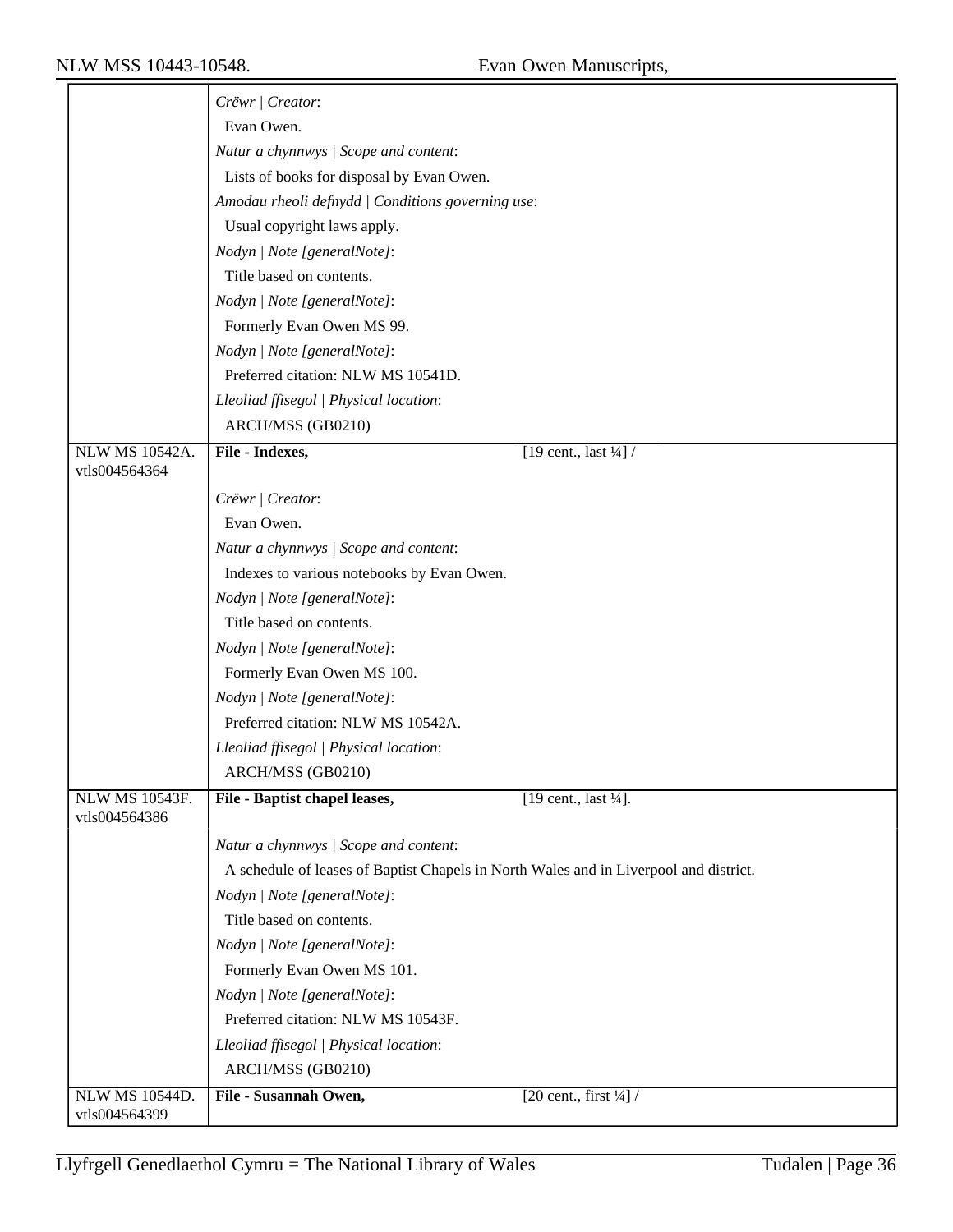|                       | Crëwr / Creator:                                                                                                                                                                                                               |
|-----------------------|--------------------------------------------------------------------------------------------------------------------------------------------------------------------------------------------------------------------------------|
|                       | Evan Owen.                                                                                                                                                                                                                     |
|                       | Natur a chynnwys / Scope and content:                                                                                                                                                                                          |
|                       | A biographical sketch of Susannah Owen, wife of Evan Owen; a draft translation into English, by Evan<br>Owen, of her novel 'Miss May'; and biographical notes on Ann Judson, wife of Adoniram Judson,<br>missionary in Burmah. |
|                       | Amodau rheoli defnydd   Conditions governing use:                                                                                                                                                                              |
|                       | Usual copyright laws apply.                                                                                                                                                                                                    |
|                       | Nodyn   Note [generalNote]:                                                                                                                                                                                                    |
|                       | Title based on contents.                                                                                                                                                                                                       |
|                       | Nodyn   Note [generalNote]:                                                                                                                                                                                                    |
|                       | Formerly Evan Owen MS 102.                                                                                                                                                                                                     |
|                       | Nodyn   Note [generalNote]:                                                                                                                                                                                                    |
|                       | Preferred citation: NLW MS 10544D.                                                                                                                                                                                             |
|                       | Lleoliad ffisegol   Physical location:                                                                                                                                                                                         |
|                       | ARCH/MSS (GB0210)                                                                                                                                                                                                              |
| NLW MS 10545B.        | [19 cent., last $\frac{1}{4}$ ] /<br>File - English history,                                                                                                                                                                   |
| vtls004564418         |                                                                                                                                                                                                                                |
|                       | Crëwr   Creator:                                                                                                                                                                                                               |
|                       | Lucy Tomkinson.                                                                                                                                                                                                                |
|                       | Natur a chynnwys / Scope and content:                                                                                                                                                                                          |
|                       | A brief account of the succession of English Kings to George II, written by Lucy Tomkinson.                                                                                                                                    |
|                       | Nodyn   Note [generalNote]:                                                                                                                                                                                                    |
|                       | Title based on contents.                                                                                                                                                                                                       |
|                       | Nodyn   Note [generalNote]:                                                                                                                                                                                                    |
|                       | Formerly Evan Owen MS 103.                                                                                                                                                                                                     |
|                       | Nodyn   Note [generalNote]:                                                                                                                                                                                                    |
|                       | Preferred citation: NLW MS 10545B.                                                                                                                                                                                             |
|                       | Lleoliad ffisegol   Physical location:                                                                                                                                                                                         |
|                       | ARCH/MSS (GB0210)                                                                                                                                                                                                              |
| <b>NLW MS 10546A.</b> | File - Correspondence,<br>1876-1915.                                                                                                                                                                                           |
| vtls004564445         |                                                                                                                                                                                                                                |
|                       | Natur a chynnwys / Scope and content:                                                                                                                                                                                          |
|                       | Correspondence, 1876-1915, addressed to Evan Owen relating to his activities in connection with Baptist<br>Churches and Welsh Youth movements in Liverpool and with the temperance movement in Liverpool<br>and North Wales.   |
|                       | Nodyn   Note [generalNote]:                                                                                                                                                                                                    |
|                       | Title based on contents.                                                                                                                                                                                                       |
|                       | Nodyn   Note [generalNote]:                                                                                                                                                                                                    |
|                       | Formerly Evan Owen MS 104.                                                                                                                                                                                                     |
|                       | Nodyn   Note [generalNote]:                                                                                                                                                                                                    |
|                       | Preferred citation: NLW MS 10546A.                                                                                                                                                                                             |
|                       | Lleoliad ffisegol   Physical location:                                                                                                                                                                                         |